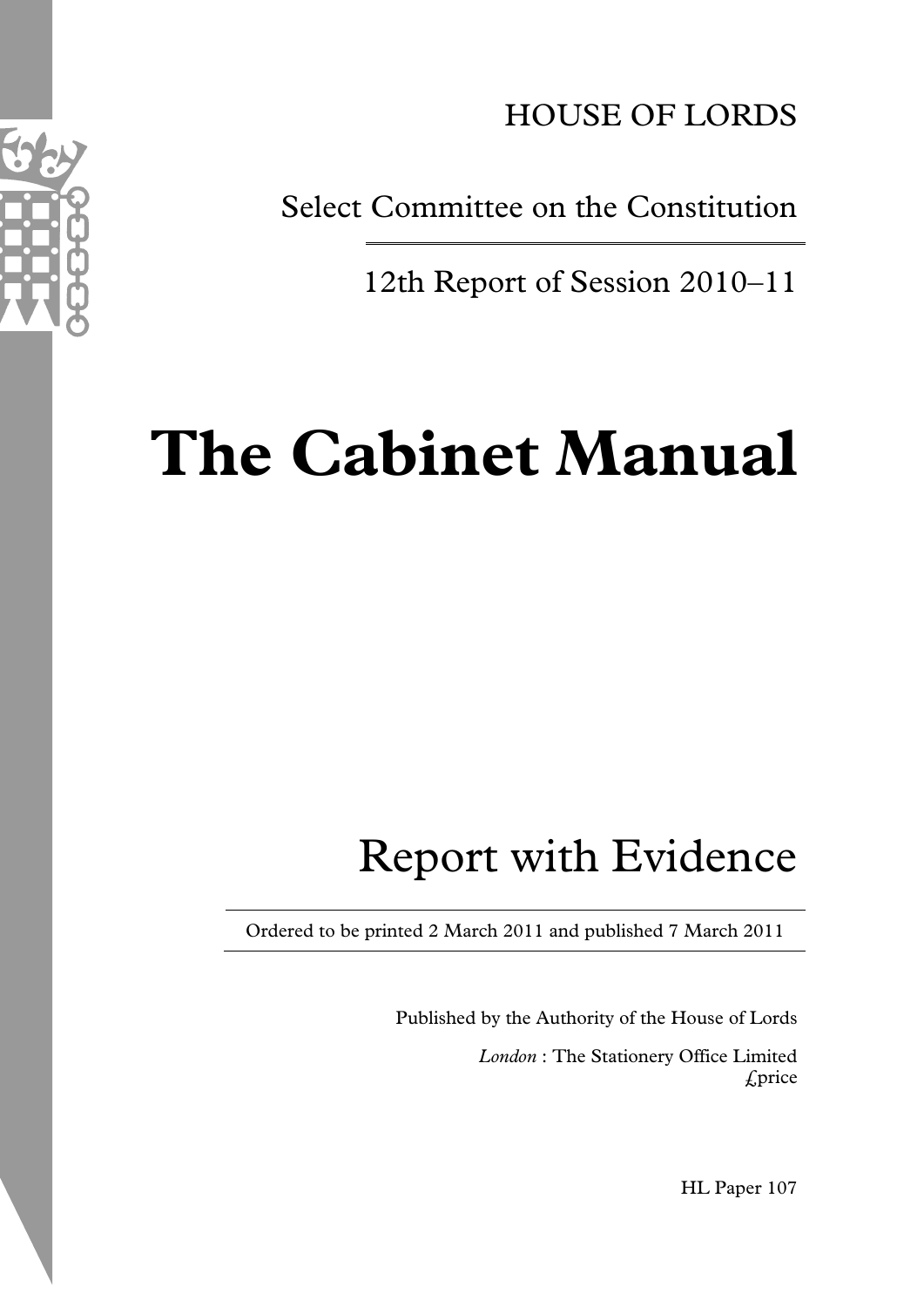## *Select Committee on the Constitution*

The Constitution Committee is appointed by the House of Lords in each session with the following terms of reference:

To examine the constitutional implications of all public bills coming before the House; and to keep under review the operation of the constitution.

# *Current Membership*

Lord Crickhowell Lord Goldsmith Lord Hart of Chilton Lord Irvine of Lairg Baroness Jay of Paddington (Chairman) Lord Norton of Louth Lord Pannick Lord Powell of Bayswater Lord Rennard Lord Renton of Mount Harry Lord Rodgers of Quarry Bank Lord Shaw of Northstead

### *Declaration of Interests*

No relevant interests have been declared. A full list of Members' interests can be found in the Register of Lords' Interests: <http://www.publications.parliament.uk/pa/ld/ldreg/reg01.htm> Professor Adam Tomkins, Legal Adviser, is a Member of and unpaid Ad Hoc Legal Adviser to Republic.

#### *Publications*

All publications of the Committee are available on the internet at: <http://www.parliament.uk/hlconstitution>

#### *Parliament Live*

Live coverage of debates and public sessions of the Committee's meetings are available at [www.parliamentlive.tv](http://www.parliamentlive.tv/)

#### *General Information*

General Information about the House of Lords and its Committees, including guidance to witnesses, details of current inquiries and forthcoming meetings is on the internet at: [http://www.parliament.uk/about\\_lords/about\\_lords.cfm](http://www.parliament.uk/about_lords/about_lords.cfm)

#### *Committee Staff*

The current staff of the Committee are Emily Baldock (Clerk), Stuart Stoner (Policy Analyst) and Nicola Barker (Committee Assistant)

### *Contact Details*

All correspondence should be addressed to the Clerk of the Select Committee on the Constitution, Committee Office, House of Lords, London, SW1A 0PW. The telephone number for general enquiries is 020 7219 1228/5960 The Committee's email address is: [constitution@parliament.uk](mailto:constitution@parliament.uk)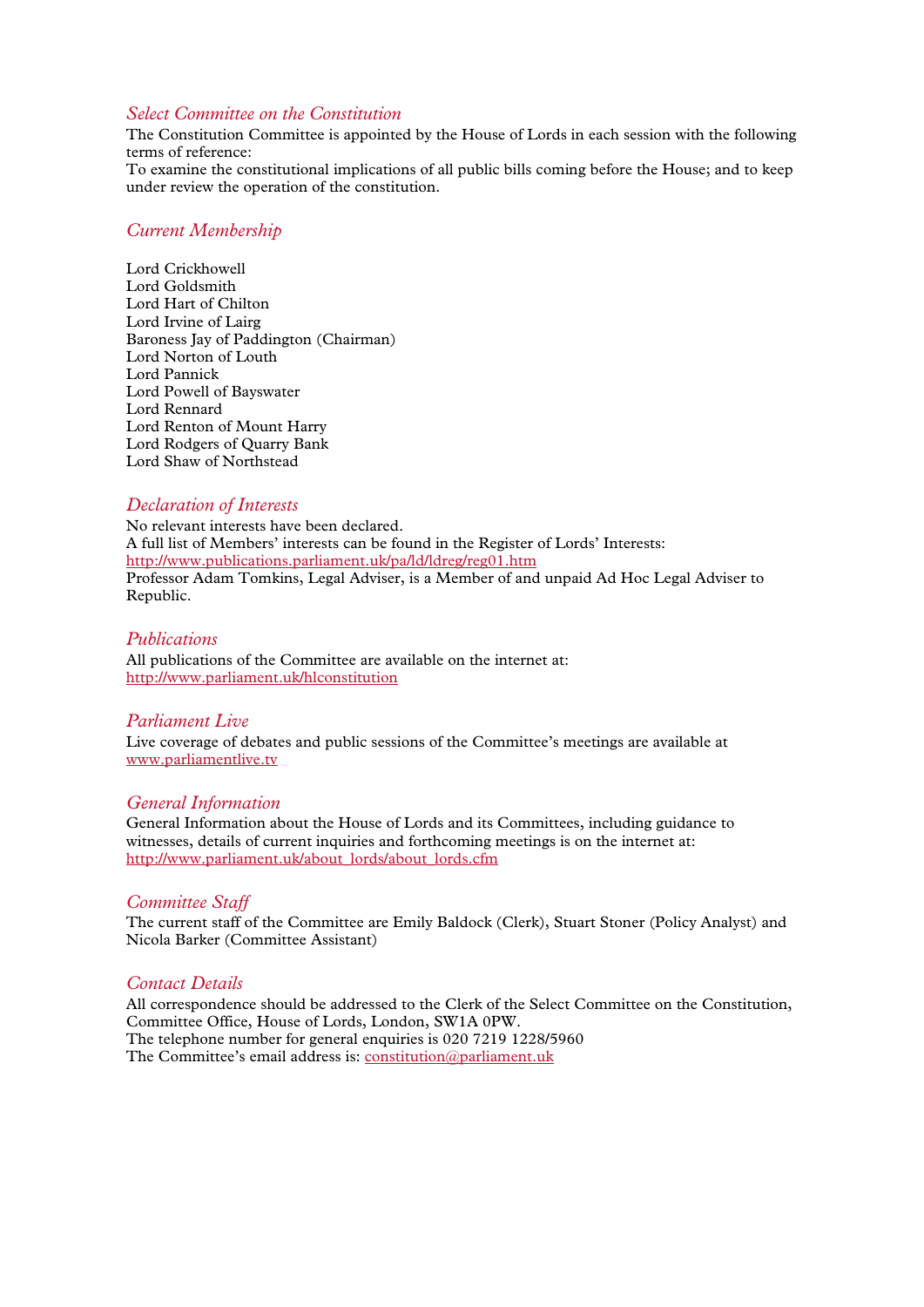# **CONTENTS**

|                                                                                                                                | Paragraph | Page     |
|--------------------------------------------------------------------------------------------------------------------------------|-----------|----------|
| <b>Chapter 1: Introduction</b>                                                                                                 | 1         | 5        |
| Chapter 2: The purpose and status of the Manual                                                                                | 10        | 7        |
| The purpose of the Manual                                                                                                      | 11        | 7        |
| The Manual as a guide                                                                                                          | 20        | 9        |
| Ownership and approval                                                                                                         | 34        | 11       |
| Justiciability                                                                                                                 | 42        | 12       |
| Is the Manual a first step towards a written constitution?                                                                     | 46        | 13       |
| <b>Chapter 3: The content of the Manual</b>                                                                                    | 48        | 14       |
| Conventions                                                                                                                    | 49        | 14       |
| Government formation following a general election                                                                              | 53        | 14       |
| Parliamentary procedures and conventions                                                                                       | 64        | $17 \,$  |
| The Salisbury-Addison convention                                                                                               | 66        | $17 \,$  |
| Procedures for taking bills through Parliament                                                                                 | 71        | 18       |
| The respective roles and procedures of the two Houses of                                                                       |           |          |
| Parliament                                                                                                                     | 78        | 19       |
| <b>Chapter 4: The drafting of the Manual</b>                                                                                   | 81        | 21       |
| The need for accuracy                                                                                                          | 82        | 21       |
| Referencing                                                                                                                    | 83        | 21       |
| Process for publication of the revised Manual                                                                                  | 89        | 22       |
| Review and updating                                                                                                            | 91        | 22       |
| <b>Chapter 5: Conclusions</b>                                                                                                  | 95        | 24       |
| Appendix 1: Select Committee on the Constitution                                                                               |           | $27\,$   |
| <b>Appendix 2: List of Witnesses</b>                                                                                           |           | 28       |
| Appendix 3: Specific examples of inaccuracies relating to<br>the House of Lords                                                |           | 29       |
| <b>Oral Evidence</b>                                                                                                           |           |          |
| Lord Adonis and Lord Wakeham<br>Oral evidence, 26 January 2011                                                                 |           | 1        |
| Lord Adonis and Lord Wakeham Lord Armstrong of Ilminster, Lord Butler of<br>Brockwell, Lord Wilson of Dinton and Lord Turnbull |           |          |
| Oral evidence, 2 February 2011<br>Supplementary evidence, Lord Armstrong of Ilminster                                          |           | 13<br>23 |
| Lord Hennessy of Nympsfield<br>Oral evidence, 2 February 2011                                                                  |           | 24       |
| NOTE: Evidence taken at or in connection with a public hearing is printed<br>in this volume.                                   |           |          |

<span id="page-2-0"></span>References in footnotes to the Report are as follows: Q refers to a question in oral evidence; DCM 1 refers to written evidence as listed in Appendix 2.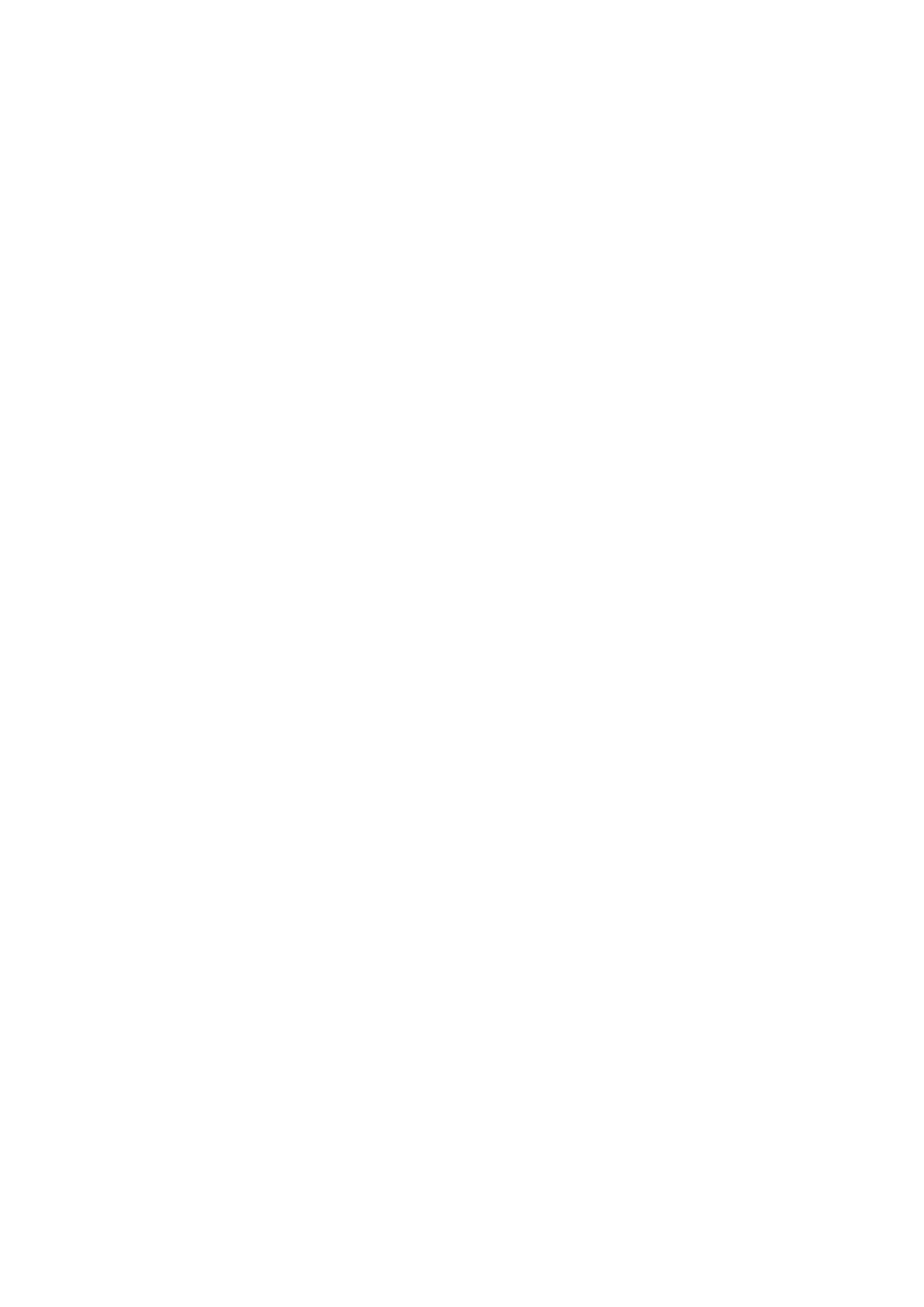# **The Cabinet Manual**

# **CHAPTER 1: INTRODUCTION**

- 1. The draft Cabinet Manual was published by the Cabinet Office on 14 December 2010. Its development was first announced in February 2010, when, in a speech to the Institute for Public Policy Research, the then Prime Minister, Gordon Brown, stated that he had asked the Cabinet Secretary, Sir Gus O'Donnell, "to lead work to consolidate the existing unwritten, piecemeal conventions that govern much of the way central government operates under our existing constitution into a single written document."<sup>[1](#page-2-0)</sup>
- 2. The concept of a Cabinet Manual appears to have drawn extensively upon experience in New Zealand. The Foreword to the draft specifically cites the New Zealand Cabinet Manual and describes it as "an authoritative guide to central decision making for Ministers, their offices, and those working within government."[2](#page-4-0) Sir Gus O'Donnell visited New Zealand during the general election campaign, and well-placed commentators such as Professor Robert Hazell<sup>[3](#page-4-1)</sup> and Peter Riddell<sup>[4](#page-4-2)</sup> have suggested that the New Zealand precedent was important. [5](#page-4-3)
- 3. In February 2010 the Cabinet Office published a draft chapter of the Manual on elections and government formation. The chapter was scrutinised by the House of Commons Justice Committee.<sup>[6](#page-4-4)</sup> The full draft of the Manual (incorporating a revised version of the chapter on elections and government formation) was published with the agreement of the new Prime Minister, David Cameron, and the Deputy Prime Minister, Nick Clegg, and after its text had been approved by the Cabinet following consideration by the relevant Cabinet sub-committee.<sup>[7](#page-4-5)</sup>
- 4. The draft Manual has chapters on the Sovereign, elections and government formation, the executive, collective Cabinet decision-making, ministers and Parliament, ministers and the law, ministers and the Civil Service, relations with the devolved administrations and local government, relations with the European Union and other international institutions, government finance and expenditure and official information.

<span id="page-4-6"></span><sup>1</sup> [http://www.ippr.org.uk/uploadedFiles/events/gordon\\_brown\\_ippr\\_feb\\_10.pdf](http://www.ippr.org.uk/uploadedFiles/events/gordon_brown_ippr_feb_10.pdf) 

<span id="page-4-0"></span><sup>2</sup> Foreword to the draft Cabinet Manual. For the full document see <http://www.cabinetoffice.gov.uk/sites/default/files/resources/cabinet-draft-manual.pdf>

<span id="page-4-1"></span><sup>3</sup> Professor of British Politics and Government and Director of the Constitution Unit, University College London.

<span id="page-4-2"></span><sup>4</sup> Chair of the Hansard Society Advisory Council and Senior Fellow of the Institute for Government.

<span id="page-4-3"></span><sup>5</sup> Oral evidence taken before the Political and Constitutional Reform Committee on the Constitutional Implications of the Cabinet Manual, 13 January 2011, Q 6 (Professor Hazell); *Why fears the Cabinet Manual is a step towards a written constitution are unfounded* Essay by Peter Riddell, Institute for Government [www.instituteforgovernment.org.uk/blog/1398/why-fears-the-cabinet-manual-is-a-step-towards-a-written](http://www.instituteforgovernment.org.uk/blog/1398/why-fears-the-cabinet-manual-is-a-step-towards-a-written-constitution-are-unfounded/)[constitution-are-unfounded/](http://www.instituteforgovernment.org.uk/blog/1398/why-fears-the-cabinet-manual-is-a-step-towards-a-written-constitution-are-unfounded/)

<span id="page-4-4"></span><sup>6</sup> Justice Committee, 5th report (2009–10): *Constitutional processes following a general election* (HC 396).

<span id="page-4-5"></span><sup>7</sup> Foreword to the draft Manual; see also Political and Constitutional Reform Committee, 4th Report (2010– 2011): *Lessons from the process of Government formation after the 2010 General Election* (HC 528) Q 167 (Sir Gus O'Donnell, Cabinet Secretary).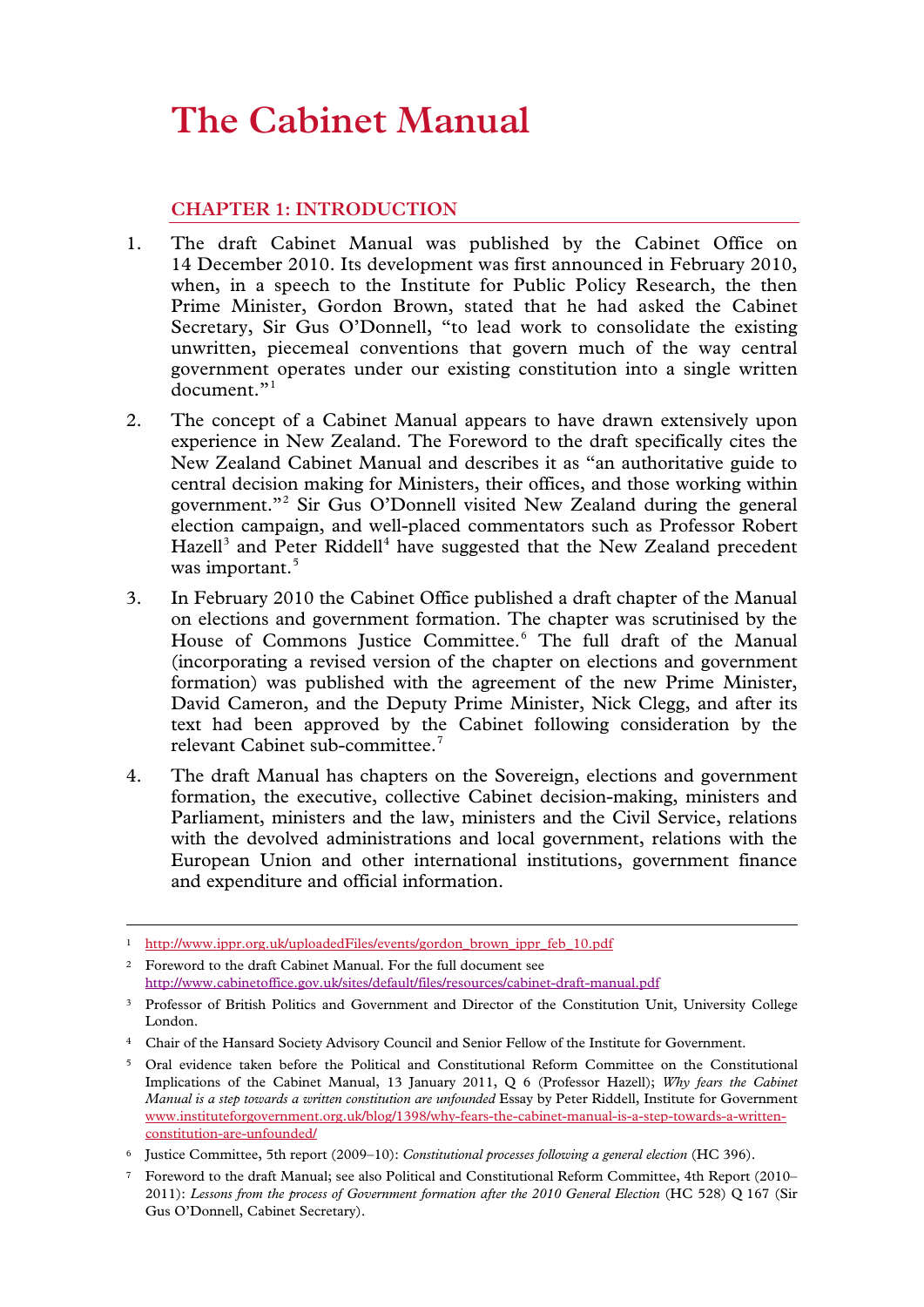#### 6 THE CABINET MANUAL

- 5. The draft has been made subject to a public consultation. The consultation has two stated aims: first, to ensure that the Manual reflects an agreed position on important constitutional conventions, and to seek to clarify the position where there is doubt or disagreement; and second, to check that the draft covers the issues that need to be covered in a way which is easy for the intended audience to follow. The Cabinet Secretary has stated that he expects to invite Cabinet to endorse a revised version of the Cabinet Manual in the spring of  $2011$ .<sup>[8](#page-4-6)</sup>
- 6. The Cabinet Manual<sup>[9](#page-5-0)</sup> refers to many matters of constitutional significance and the Constitution Committee was invited by the Cabinet Secretary to comment on the draft. This report accordingly forms our response to the consultation. It is also intended to inform Members of the House about the issues which arise from the Manual's publication.
- 7. In order to assist us in our deliberations on the draft Manual, we heard evidence from former Cabinet ministers Lord Adonis<sup>[10](#page-5-1)</sup> and Lord Wakeham,<sup>[11](#page-5-2)</sup> from the former Cabinet Secretaries, Lord Armstrong of Ilminster,<sup>[12](#page-5-3)</sup> Lord Butler of Brockwell,<sup>[13](#page-5-4)</sup> Lord Wilson of Dinton<sup>[14](#page-5-5)</sup> and Lord Turnbull,<sup>[15](#page-5-6)</sup> and from the constitutional expert, Lord Hennessy of Nympsfield.[16](#page-5-7) On 12 January Professor Margaret Wilson, a former New Zealand Attorney-General and subsequently Speaker of the New Zealand Parliament, discussed with us informally her experience of the New Zealand Cabinet Manual. We are grateful for their assistance. Except where expressly attributed to one of our witnesses, the views contained in this report are those of the Committee.
- 8. We wish to state that none of the comments in this report should be read as an endorsement by this Committee of the draft Manual or its contents. In particular, although we comment on specific paragraphs within the draft Manual, the fact that we do not comment on a particular paragraph or chapter should not be taken to mean that we regard that paragraph or chapter as an accurate statement of the relevant position, nor that we necessarily agree with its inclusion within the text.
- 9. We discuss in Chapter Two of this report the purpose and status of the Manual. The Manual has been produced by the Cabinet Office primarily as a guide for members of Cabinet, ministers and civil servants.[17](#page-5-8) **We therefore consider that a better title for the Manual would be "The Cabinet Office Manual".**

- <span id="page-5-3"></span><sup>12</sup> Cabinet Secretary 1979–1988.
- <span id="page-5-4"></span><sup>13</sup> Cabinet Secretary 1988–1998.
- <span id="page-5-5"></span><sup>14</sup> Cabinet Secretary 1998–2002.
- <span id="page-5-9"></span><span id="page-5-6"></span><sup>15</sup> Cabinet Secretary 2002–2005.
- <span id="page-5-7"></span><sup>16</sup> Attlee Professor of Contemporary British History, Queen Mary, University of London.
- <span id="page-5-8"></span>17 Paragraph 41.

<sup>8</sup> Foreword to the draft Manual.

<span id="page-5-0"></span>References in this report to "the [draft] Manual" should be read as references to "the [draft] Cabinet Manual". References to "the draft Manual" are to the draft published in December 2010; references to "the Manual" are to the Manual as an ongoing publication.

<span id="page-5-1"></span><sup>&</sup>lt;sup>10</sup> Lord Adonis was Secretary of State for Transport in the House of Lords. He is currently Director of the Institute for Government.

<span id="page-5-2"></span><sup>11</sup> Lord Wakeham was Secretary of State for Energy; he has also been Leader of the House of Commons and Leader of the House of Lords and was appointed in 1999 to chair a Royal Commission on reform of the House of Lords.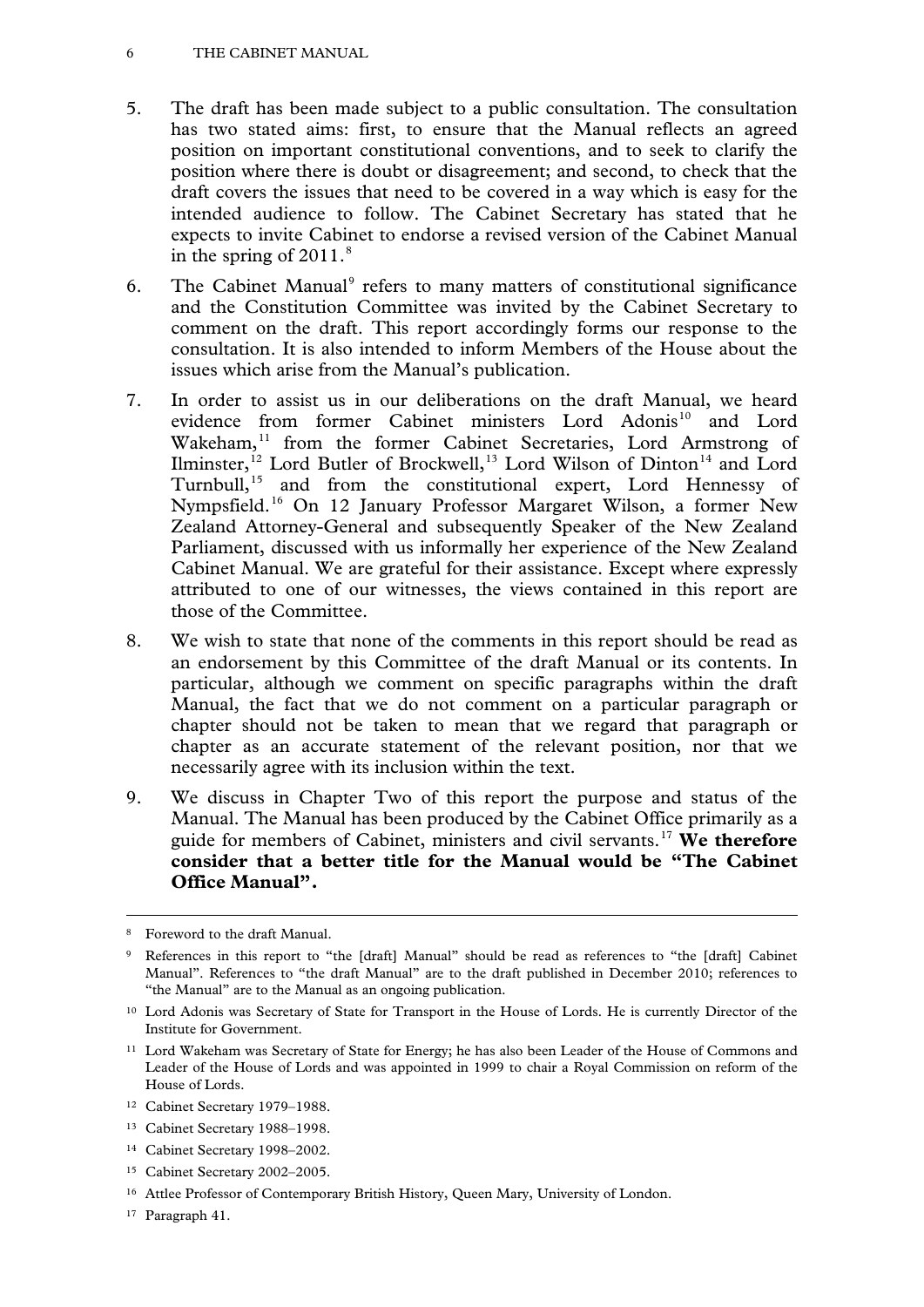# **CHAPTER 2: THE PURPOSE AND STATUS OF THE MANUAL**

- 10. In considering the status of the Manual, there are a number of interrelated questions which need to be addressed:
	- What is the purpose of the Manual?
	- Does the Manual set out to prescribe rather than describe how ministers and others should act?
	- Is the Manual legally enforceable?
	- Who owns the Manual and should it be formally approved by Parliament?
	- Is it the first step towards a written constitution?

We address these issues in turn, but stress that they are not discrete questions. For example, a document formally endorsed or approved by Parliament or the Cabinet would be regarded as more authoritative and, therefore, more likely to be cited in legal proceedings.

## **The purpose of the Manual**

- 11. The draft Manual states that it is "A guide to the laws, conventions, and rules on the operation of government." We have identified a number of different audiences who might be interested in such a guide: ministers, civil servants, parliamentarians, the media, those who study politics and the constitution and other interested parties outside government such as lobbyists. The Foreword to the draft Manual states that the Manual is intended to be of use to those both inside and outside government: "it is primarily written to provide a guide for members of Cabinet, other ministers and civil servants, but it will also serve to bring greater transparency about the mechanisms of government and to inform the public whom the Government serves."
- 12. The Manual is therefore intended to have a dual purpose: as a guide to how to act and as a description of how government operates. In determining whether the Manual serves its stated purpose, it must be recognised that there is a tension between these two aims: the content of a Manual written solely as guide for ministers and civil servants would be different to one written solely as a guide for those outside government.
- 13. The first question to be addressed is how useful the Manual might prove to be as a guide to ministers and civil servants. Neither Lord Adonis nor Lord Wakeham considered that they personally, when in government, would have found it useful, the information being readily obtainable elsewhere.<sup>[18](#page-5-9)</sup> Lord Adonis did consider that "it could be helpful to a minister who is not familiar with the workings of government".<sup>[19](#page-6-0)</sup> However, he also stressed that:

"this isn't desperately good as a guide to practice. This is a setting out of the principles of action on the part of the executive. I wouldn't recommend to any minister that you read this and then you will become a good minister; I am afraid it is a rather more complex business, being a good minister, than reading a document of this kind."[20](#page-6-1)

<span id="page-6-2"></span><sup>18</sup> Q 2 (Lord Wakeham), Q 3 (Lord Adonis).

<span id="page-6-1"></span><span id="page-6-0"></span> $19$  Q 3.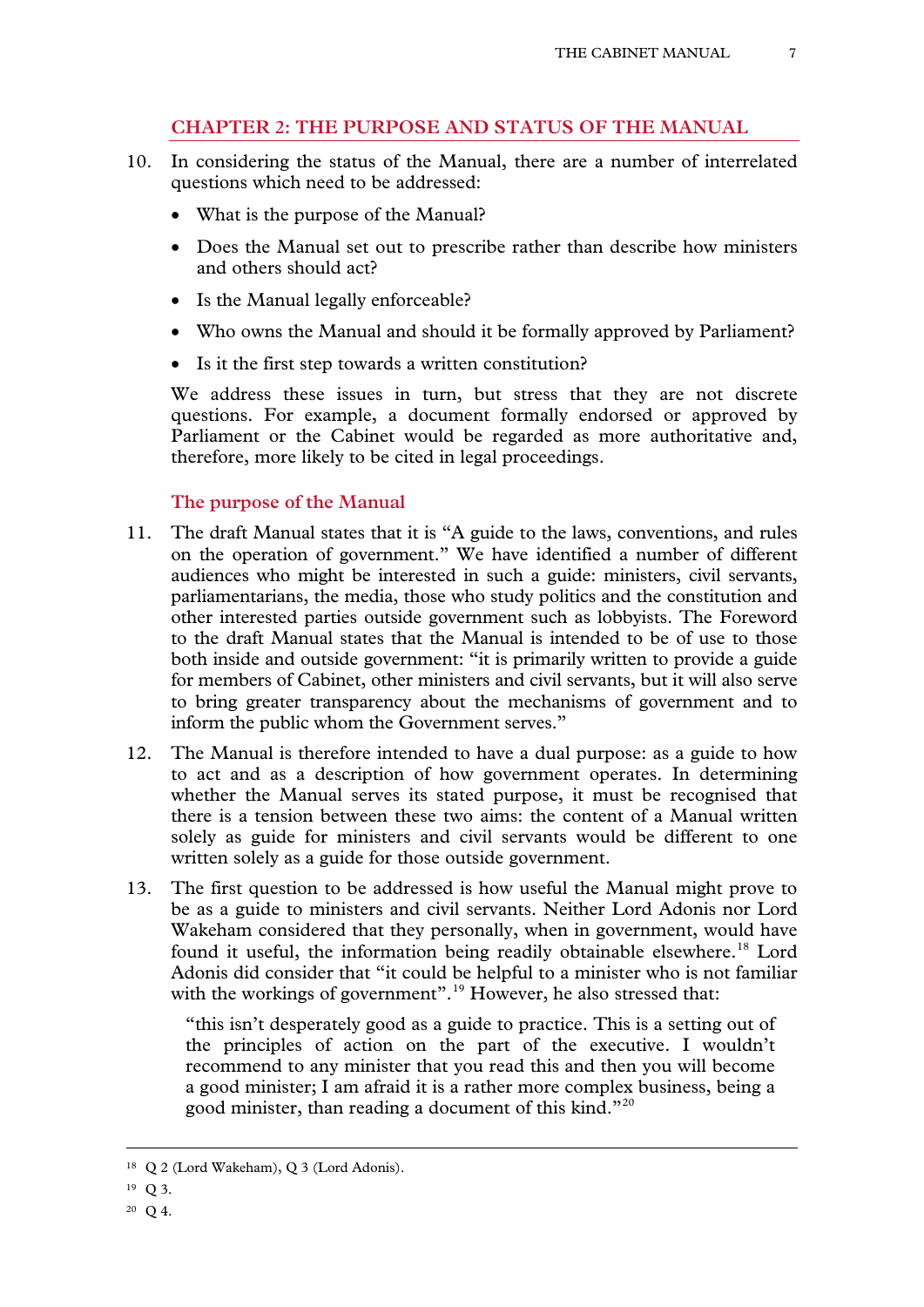14. The former Cabinet Secretaries from whom we took evidence were rather more positive about the use of the Manual as a work of reference, though they stressed that it was a starting point for officials who would need to go elsewhere to discover more.<sup>[21](#page-6-2)</sup> Lord Wilson said:

"It is very useful to have the information in one place so that you know where it is ... The truth is that when you have a real problem, you often look at all the relevant documents but none is exactly on the point that is troubling you. Real life obtrudes at that point. But to have a reference document which you can go back to as your starting point, and which is open and people know about, is useful."<sup>[22](#page-7-0)</sup>

# 15. **As a guide for ministers and civil servants the Manual has some value as a work of reference. This added value must, however, be weighed against drawbacks and concerns otherwise raised by the Manual's publication or content.**

- 16. One stated purpose of the publication of the Manual in draft is to achieve "an agreed position" and "common understanding" of important constitutional conventions.[23](#page-7-1) Stating this aim acknowledges that such an understanding has previously sometimes been lacking. Lord Hennessy stressed that: "The mere fact that the Executive has opened up this window into what it thinks are the moving parts that matter to it and what the expectations are of proper procedure consonant with past practice is a very significant event."<sup>[24](#page-7-2)</sup> Publication of the draft has therefore led to greater transparency of these aspects of the operation of government.
- 17. Our witnesses were agreed that the publication of the draft chapter on government formation in February 2010 "was of benefit to all the political parties and to those who report on politics immediately after the election."<sup>[25](#page-7-3)</sup> There was intense media speculation following the May 2010 general election, when it was unclear who would form the next Government. Lord Hennessy stated:

"If we had not had that scrap of paper to refer to, it would have been very difficult to explain the tacit understandings of the British constitution to tired journalists and, if I can put it charitably, somewhat inflamed political protagonists, some of whom thought that Gordon Brown was a squatter. This scrap of paper ... made a considerable difference."[26](#page-7-4)

18. Chapter Four of the draft Manual, on collective Cabinet decision-making, also provides an insight into the detailed workings of the Cabinet and its committees. Publication of the Manual means that information on such details is now more accessible and open. However, there are large sections of the draft Manual which provide information already available from other sources: for example, the sections describing the roles of international

<sup>21</sup> Q 40 (Lord Armstrong), Q 41 (Lord Butler), Q 42 (Lord Wilson and Lord Turnbull).

<span id="page-7-0"></span><sup>22</sup>  $\Omega$  42.

<span id="page-7-5"></span><span id="page-7-1"></span><sup>23</sup> Foreword to the draft Manual.

<span id="page-7-2"></span><sup>24</sup>  $\Omega$  74.

<span id="page-7-3"></span><sup>25</sup> Q 3 (Lord Adonis); see also Q 2 (Lord Wakeham), Q 41 (Lord Butler), Q 42 (Lord Turnbull) and Q 75 (Lord Hennessy).

<span id="page-7-4"></span><sup>26</sup> Q 75.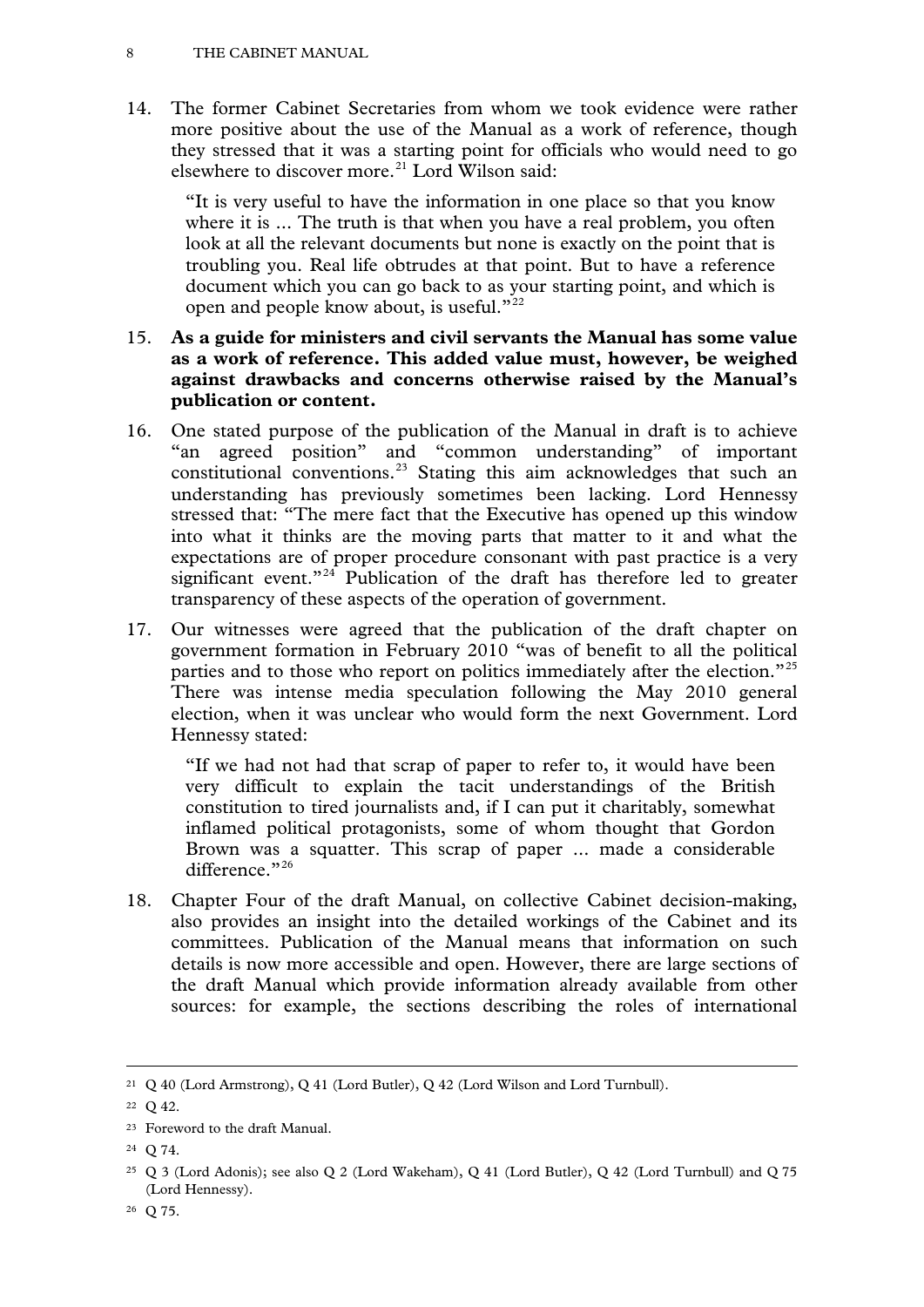organisations. The added value of these sections in terms of greater transparency is limited.

19. **The Manual will bring greater transparency to certain aspects of the operation of government. This is particularly so in relation to Chapter Two on elections and government formation and Chapter Four on collective Cabinet decision-making. However, the further the draft Manual moves from the operation of government (for example, in describing international organisations) the less useful it becomes. The Cabinet Office should give consideration to deleting material which does not form part of the laws, conventions and rules on the operation of government.**

#### **The Manual as a guide**

- 20. The Foreword to the draft Manual states that "It is intended to guide, not to direct." This suggests that the Manual is intended to be descriptive rather than prescriptive.
- 21. Lord Wakeham considered that the document should be solely descriptive, and warned of the dangers of describing practices and rules in too "definitive and firm" a manner. $27$  Lord Butler's view was that "the Cabinet Secretary has no right to prescribe rules except for the Civil Service itself."<sup>[28](#page-8-0)</sup> Lord Wakeham further stressed that the Manual must not be prescriptive since: "I do not particularly want a document that enables civil servants to tell ministers how they should conduct themselves, other than giving guidance. They are the ones who are responsible; they are the ones who have to come to the House."<sup>[29](#page-8-1)</sup>
- 22. Lord Turnbull argued that the Manual should not be regarded as prescriptive because:

"Prescription implies that if you deviate from it, you have done something wrong. Some of the things in here are very carefully worded, but there are many other areas where the government are perfectly entitled to do something different. In the name of proper transparency, there may be an obligation to explain what they have done and why, but that is not prescription in the sense that there is a sanction against doing something different."<sup>[30](#page-8-2)</sup>

- 23. Lord Armstrong argued that "it is not an iron prescription, but rather a description of the present and the past on which it is based which, if you like, funds experience. It is useful, when you are in the present situation, to have a guide to what people have done in similar situations in the past.<sup>"[31](#page-8-3)</sup>
- 24. Even though the Manual is intended to be solely descriptive, it is likely that politicians, the media and other interested parties will rely on it as being an authoritative source of the rules which it describes. As Lord Wilson said:

"the very fact of publishing the document does, in some way, make an important change. That is because it can be adduced in all sorts of

- <span id="page-8-2"></span><sup>30</sup> Q 61.
- <span id="page-8-3"></span><sup>31</sup> Q 58.

<span id="page-8-4"></span><sup>27</sup> Q 22.

<span id="page-8-0"></span><sup>28</sup> Q 59.

<span id="page-8-1"></span><sup>29</sup> Q 24.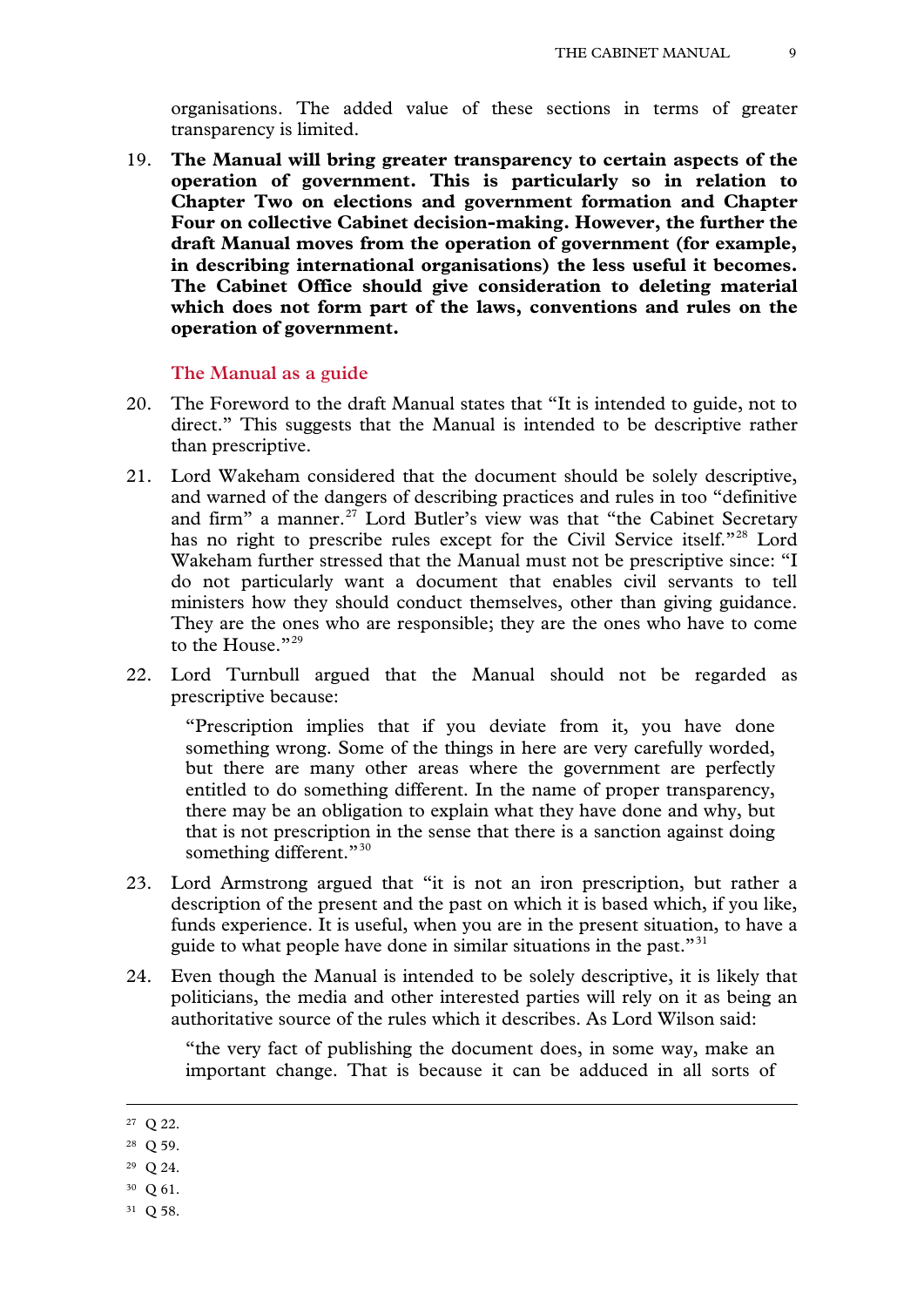contexts, not least in the political context, that people may have departed from what is in the Manual. Previously, if it was not written down, it was harder to pin down. I do not think it can be denied that this is a step which in some way slightly changes the status of the conventions."<sup>[32](#page-8-4)</sup>

- 25. Professor Margaret Wilson gave evidence to the House of Commons Political and Constitutional Reform Committee on the New Zealand Cabinet Manual which has been in the public domain since the early  $1990s$ .<sup>[33](#page-9-0)</sup> She pointed out that "others know that you haven't followed what's in the manual, and therefore there might be some political consequences for that, in a negative publicity sense."[34](#page-9-1)
- 26. We discuss below the question of references and sources being provided in the Manual.<sup>[35](#page-9-2)</sup> The more this is done, the greater the likelihood that any criticism of ministers or officials for a particular act or omission will be based on the original rule, and not on the Manual per se. Despite this, we recognise that the Manual will be adduced by those who wish to criticise the Government. The laws, rules and conventions described by the Manual are themselves prescriptive and the Manual will be an authoritative source. But the statements by our witnesses demonstrate their view that the authority for those rules must exist outside the Manual: it is not the role of the Cabinet or Civil Service to use the Manual to create new rules.
- 27. **The appropriate function for the Manual is to record rules and practices, not to be the source of any rule. This needs to be stated in the text of the Manual. The Manual should be descriptive and not prescriptive. We are concerned that the current draft does not achieve this distinction.**
- 28. For example, paragraph 49 of the draft Manual states that "Where a range of different administrations could potentially be formed [following an inconclusive general election], discussions will take place between political parties on who should form the next government." This is most likely what would in fact happen, but no political party is under any obligation to participate in such discussions, or to negotiate with every party which might potentially participate in a coalition or make an agreement of confidence and supply. It should be noted in the Manual that the statement is simply a description of likely events and not a rule for the political parties to follow.
- 29. **The Cabinet Office should ensure that the text is written in such a way that it cannot be misinterpreted as itself prescribing what ministers or others should do.**
- 30. A related question is the extent to which ministers may depart from, and change, the rules set out in the Manual. Our witnesses were agreed that ministers should be entitled to depart from the provisions of the Manual.<sup>[36](#page-9-3)</sup>
- <span id="page-9-4"></span>31. Lord Wakeham told us:

<sup>32</sup> Q 62.

<span id="page-9-0"></span><sup>&</sup>lt;sup>33</sup> Oral evidence taken before the Political and Constitutional Reform Committee on the Constitutional Implications of the Cabinet Manual, 13 January 2011, Q 1 (Professor Wilson).

<span id="page-9-1"></span><sup>34</sup> *Ibid.*

<span id="page-9-2"></span><sup>35</sup> Paragraphs 83–86.

<span id="page-9-3"></span><sup>36</sup> Foreword to the draft Manual: the role and content of the Cabinet Manual.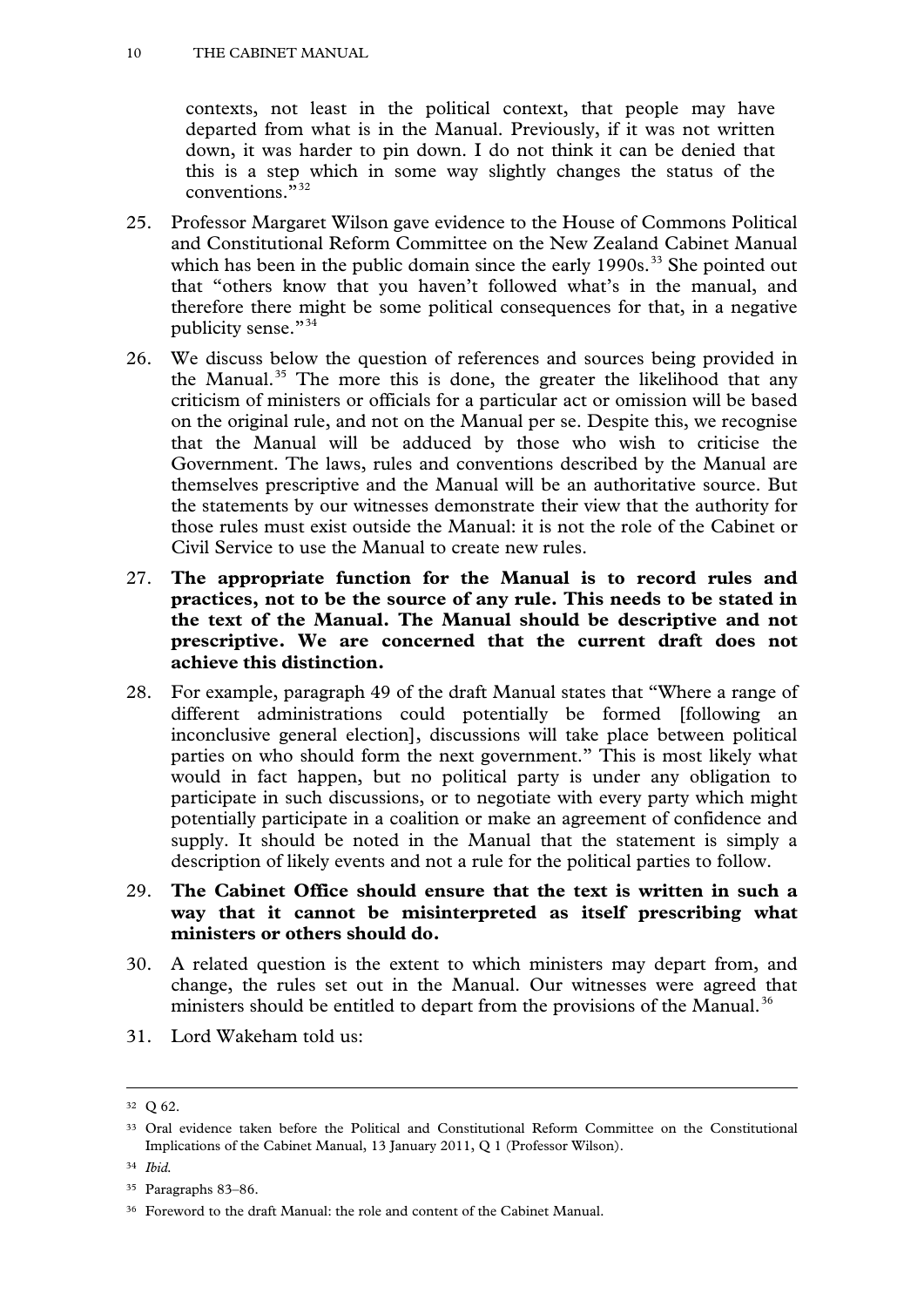"If ministers feel it is in the national interest that the way some of these things are done has to be altered, then they have to defend in Parliament what they have done and not rely on the ministerial guide if it is thought that it does not fit the circumstances of the time. I am very strongly of the opinion that ministers are responsible for running the government; this is a helpful document, but it is not the absolute rule in every case."<sup>[37](#page-9-4)</sup>

32. Lord Armstrong said:

"Insofar as it sets out the present position based on precedent and former practice, there is an underlying thought that this is what will guide you for the future, but it remains the case that each government is at liberty to change and introduce new developments into practice."<sup>[38](#page-10-0)</sup>

33. **We agree that ministers should be entitled to depart from the provisions of the Manual (where this would not otherwise be illegal or unconstitutional), and that the Manual should not set existing practice in stone. The Manual should not prevent a government from changing an existing practice where such a change could be made at present.**

# **Ownership and approval**

34. The Foreword to the draft Manual states that the Prime Minister and Deputy Prime Minister

"have endorsed the idea of the Cabinet Manual and agreed that this draft should be published for comment. The three-month period allowed for comments will also provide an opportunity for Parliament to scrutinise the draft. ... [The Cabinet Secretary] expect[s] to invite the Cabinet to endorse a revised version of the Cabinet Manual in the spring of 2011."

35. It is entirely appropriate for the Government to make the decision as to whether the Manual should exist. However, this is not the same as agreeing that the Cabinet should formally endorse the content of the Manual as happens in New Zealand at the beginning of each new Parliament.<sup>[39](#page-10-1)</sup> As a "guide to the laws, conventions, and rules on the operation of government"<sup>[40](#page-10-2)</sup> there are some parts of the Manual which are in the gift of particular administrations to endorse, such as the procedures of Cabinet and its committees.[41](#page-10-3) However, much of the Manual's content is not suited to Cabinet endorsement. For example, the Cabinet has no ownership over the interpretation of statutes or the working practices of international organisations. Nor should the Cabinet be portrayed as having the power to endorse the position of the Sovereign or the role and procedures of Parliament.<sup>[42](#page-10-4)</sup>

<span id="page-10-5"></span><sup>37</sup> Q 13.

<span id="page-10-0"></span><sup>38</sup> Q 58.

<span id="page-10-1"></span><sup>39</sup> Oral evidence taken before the Political and Constitutional Reform Committee on the Constitutional Implications of the Cabinet Manual, 13 January 2011, Q 1 (Professor Wilson); see also [http://cabinetmanual.cabinetoffice.govt.nz](http://cabinetmanual.cabinetoffice.govt.nz/)

<span id="page-10-2"></span><sup>40</sup> The sub-title of the draft Manual.

<span id="page-10-3"></span><sup>41</sup> See paragraphs 159–163 of the draft Manual.

<span id="page-10-4"></span><sup>42</sup> On parliamentary procedures, see below, paragraphs 63–76.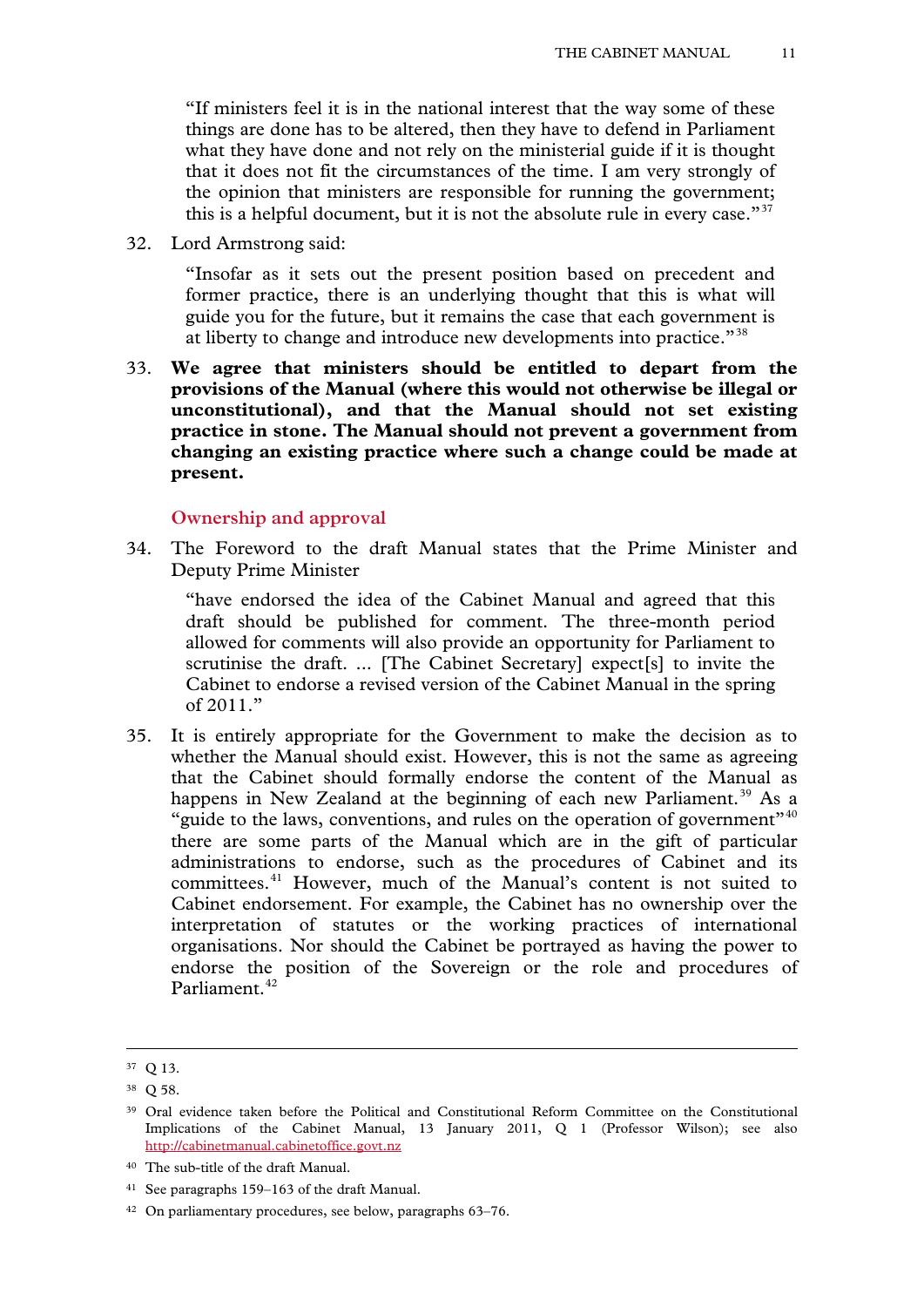#### 12 THE CABINET MANUAL

- 36. Accordingly, **the content of the Manual should not be formally endorsed by the Cabinet.** It follows that, although the political parties may be included in any consultation on the Manual's content, **there should be no formal process by which the official Opposition and other parties should endorse the Manual.**
- 37. Although the Manual should not be formally endorsed by the Cabinet, it remains, in the words of both Lord Adonis and Lord Wilson, a document which is "by the Executive, for the Executive"<sup>[43](#page-10-5)</sup>. We discuss below the extent to which the Manual should seek to encompass parliamentary procedures and conventions,<sup>[44](#page-11-0)</sup> and we do so on the understanding that the Manual is primarily a guide to the operation of government.
- 38. We note that some of the evidence submitted to the House of Commons Political and Constitutional Reform Committee's inquiry on the Manual suggests that the Manual should be endorsed by both Houses of Parliament.<sup>[45](#page-11-1)</sup> Our witnesses were unanimous in agreeing that the Manual should not be subject to formal parliamentary approval.
- 39. Lord Adonis considered that such approval would not be appropriate; $46$  Lord Wakeham "would very much oppose Parliament having any sort of authority over this document"; $47$  Lord Wilson said that "It is not something we want parliamentary approval for";<sup>[48](#page-11-4)</sup> Lord Armstrong said that it was not "a matter for parliamentary approval in the formal sense"; $49$  Lord Butler said that "Parliament should not ... be prescribing the contents of this document";<sup>[50](#page-11-6)</sup> and Lord Hennessy argued that "I do not think that it can be co-owned; I do not think that fits at all well with our system."<sup>[51](#page-11-7)</sup>
- 40. **We are strongly opposed to any suggestion that the Cabinet Manual be formally approved by Parliament or by any of its committees.**
- 41. **The Manual is an official guide primarily for ministers and civil servants and has some value as a reference work and in illuminating the operation of government. It is, and should be, no more than that. In drafting the final version of the Manual, the Cabinet Office must be careful to bear this in mind.**

# **Justiciability**

42. We have concluded that the Manual must be solely descriptive and not prescriptive: in other words it should be a summary of existing practice and not a normative document. The Foreword to the draft states that: "It is not intended to have any legal effect".

- <span id="page-11-4"></span><sup>48</sup> Q 60.
- <span id="page-11-5"></span><sup>49</sup> Q 60.
- <span id="page-11-6"></span><sup>50</sup> Q 60.
- <span id="page-11-7"></span><sup>51</sup> Q 79.

<span id="page-11-8"></span><sup>43</sup> QQ 6, 18, 22 and 36 (Lord Adonis), Q 49 (Lord Wilson).

<span id="page-11-0"></span><sup>44</sup> *Ibid*.

<span id="page-11-1"></span><sup>45</sup> Political and Constitutional Reform Committee inquiry into the Constitutional Implications of the Cabinet Manual, CICM02, para 7(e) (Professor Rodney Brazier, Professor of Constitutional Law, University of Manchester).

<span id="page-11-2"></span><sup>46</sup> Q 13.

<span id="page-11-3"></span><sup>47</sup> Q 13.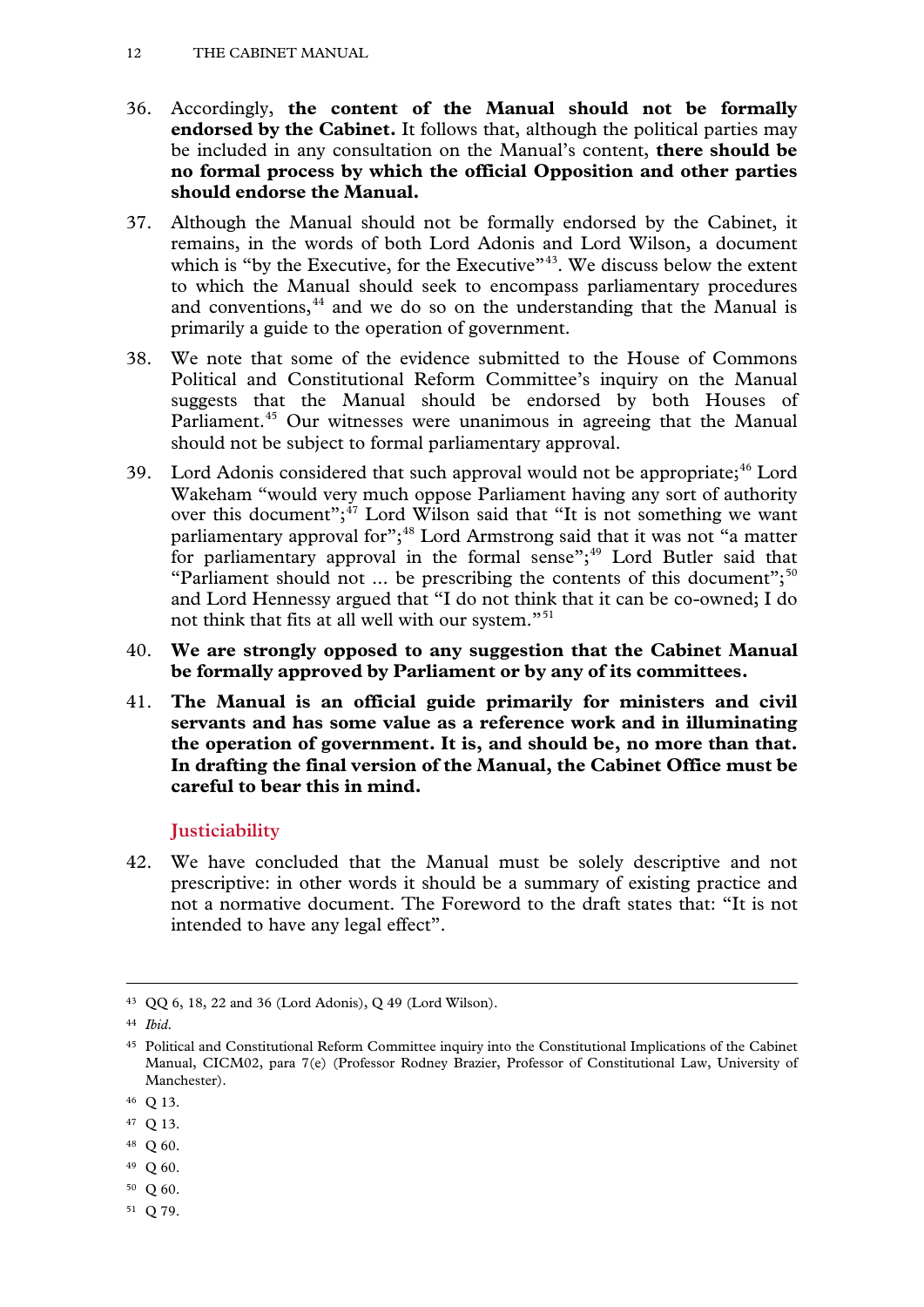- 43. Lord Butler identified five categories of statement contained in the Manual: statutory provisions; conventions; rules such as the Osmotherly Rules<sup>[52](#page-11-8)</sup> which could be changed; descriptions of bodies such as NATO which are outside the direct control of the Executive; and a description of "the way in which the administration operates, which is for each administration to decide."[53](#page-12-0) Statutory rules and some treaties are directly enforceable without any need for recourse to the Manual. The justiciability of other rules should not be increased by their inclusion in the Manual.
- 44. There is a risk, however, that if a minister arrives at a particular decision and expresses himself in terms which show that he has not considered the relevant parts of the Manual, it could be argued in judicial review or other legal proceedings that he had failed to take into account a relevant consideration. Lord Butler considered that the Manual might be prayed in aid, but that it would not be decisive.<sup>[54](#page-12-1)</sup> Lord Armstrong considered that any such risk was "the price of transparency".<sup>[55](#page-12-2)</sup>
- 45. **We agree that the risk of legal proceedings being brought on the sole basis of the Manual is low, but there is a risk that it may be relied on or cited as evidence in judicial review or other legal proceedings. This is another reason why the Cabinet must ensure that the text does not itself prescribe what the government should do, but merely describes existing rules and practices and why the Manual should not be formally endorsed by the Cabinet or approved by Parliament.**

### **Is the Manual a first step towards a written constitution?**

- 46. There was speculation when the draft Manual was published, particularly by the press, that the Manual could pave the way towards the adoption of a written constitution.<sup>[56](#page-12-3)</sup> The Government stated in a written answer in the House of Lords on 16 December 2010 that "The Cabinet manual is not the first step towards a codified constitution".<sup>[57](#page-12-4)</sup> Our witnesses noted that the draft Manual bore little resemblance to a written constitution, being concerned instead with "very detailed matters of procedure"<sup>[58](#page-12-5)</sup> and containing "nothing declaratory".<sup>[59](#page-12-6)</sup> Furthermore, if a written constitution were ever to be produced, it would follow a process of detailed examination of the UK's constitutional settlement;<sup>[60](#page-12-7)</sup> the Manual sets out only to describe current rules and practices.
- 47. **We therefore agree that the Manual is not the first step towards a written constitution.**

<sup>52</sup> *Departmental evidence and response to select committees*, Cabinet Office, July 2005 [http://interim.cabinetoffice.gov.uk/media/cabinetoffice/propriety\\_and\\_ethics/assets/osmotherly\\_rules.pdf](http://interim.cabinetoffice.gov.uk/media/cabinetoffice/propriety_and_ethics/assets/osmotherly_rules.pdf)

<span id="page-12-0"></span><sup>53</sup> Q 47.

<span id="page-12-1"></span><sup>54</sup> Q 61.

<span id="page-12-2"></span><sup>55</sup> Q 63.

<span id="page-12-3"></span><sup>56</sup> *The nation gets its 'first written constitution',* Christopher Hope, Daily Telegraph, 13 December 2010; *'We the people' deserve something better than a high-class villain's charter,* Anthony Barnett, Guardian, 14 December 2010; see also *Written constitution; More mouse than lion,* Editorial, Guardian, 15 December 2010.

<span id="page-12-4"></span><sup>57</sup> HL Deb 16 December 2010 WA 207.

<span id="page-12-5"></span><sup>58</sup> Q 24 (Lord Adonis).

<span id="page-12-6"></span><sup>59</sup> Q 83 (Lord Hennessy).

<span id="page-12-7"></span><sup>60</sup> Q 24 (Lord Adonis).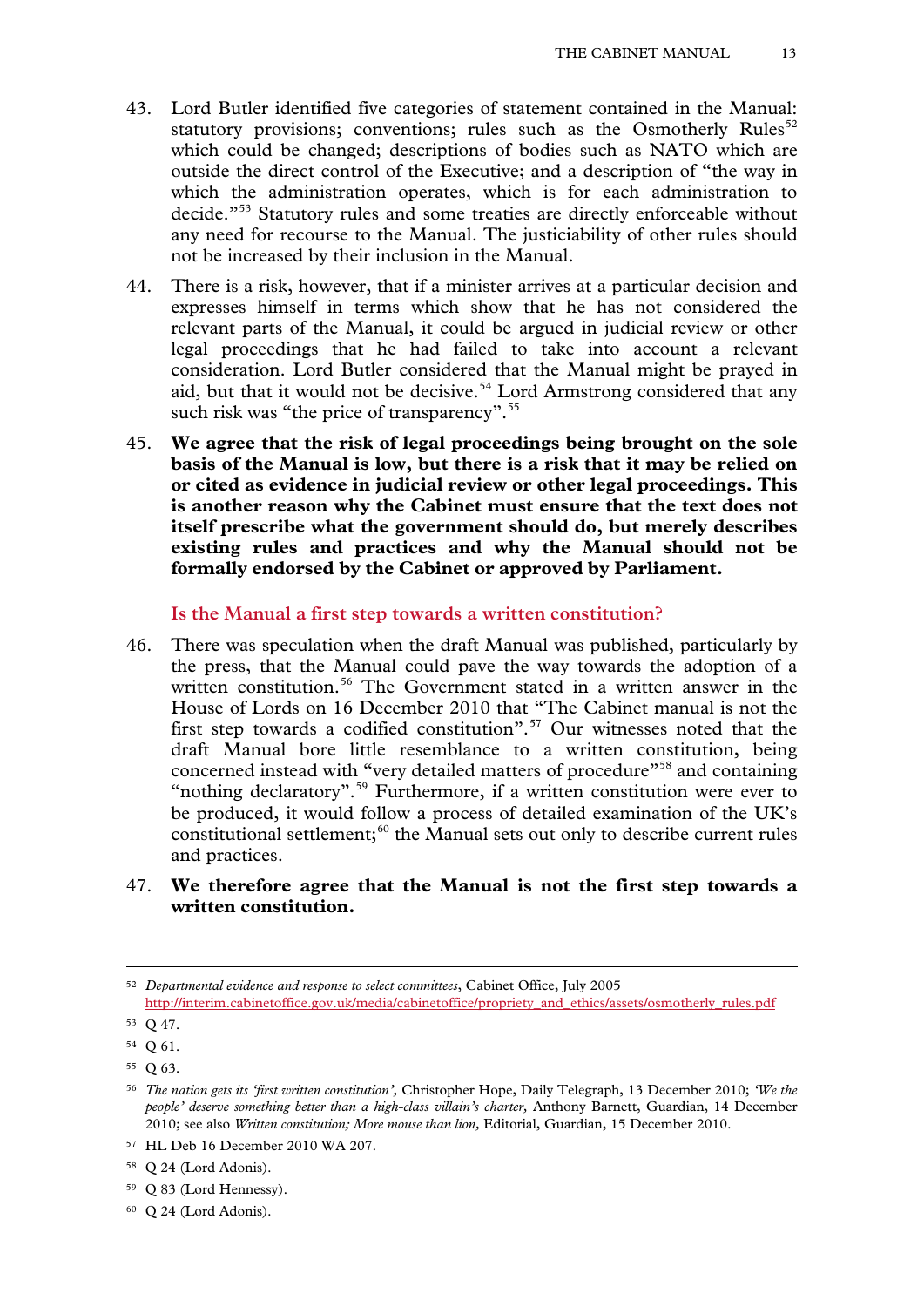# **CHAPTER 3: THE CONTENT OF THE MANUAL**

48. In this Chapter we discuss specific issues raised by the content of the draft Manual. The fact that we do not comment on a particular paragraph or chapter should not be taken to mean that we regard that paragraph or chapter as an accurate statement of the relevant position, nor that we necessarily agree with its inclusion within the text.

# **Conventions**

- 49. The draft Manual relies heavily in places (notably in Chapter Two) on the conventions of government. The Introduction to the draft Manual describes conventions as "rules of constitutional practice that are regarded as binding in operation but not in law." Whilst this is correct in so far as it goes, it does not capture the nuances which exist in determining whether, how and to what extent a convention is binding. Many conventions are well understood and generally accepted, such as that listed in paragraph 47 of the draft Manual which states that if a general election "results in an overall majority for a different party, the incumbent Prime Minister and government will immediately resign". Others, however, are less clear.
- 50. There is doubt in some cases whether a "practice has hardened to the point where it should go into a Manual of this kind."<sup>[61](#page-12-4)</sup> In other cases it is clear that a convention exists, but not its precise scope or application to particular situations.<sup>[62](#page-13-0)</sup> The situations in which conventions become important are those where unusual circumstances apply. When a crisis in government next arises, it is likely that the laws, conventions and rules stated in the Manual will be tested.
- 51. Furthermore, there are some areas of debate in relation to which no agreed convention exists. Lord Adonis stated that it was not "the role of the Manual to exhibit areas of executive practice that are contested, where there is not a clear view on the part of the Executive."[63](#page-13-1) For example, we discussed with the former Cabinet Secretaries the question of what should happen following the demise of the Prime Minister. They agreed that the Manual was not "the right place to resolve what is actually a very difficult question."<sup>[64](#page-13-2)</sup>
- 52. **It is necessary for the Manual to set out relevant conventions. It must, however, state clearly where a particular statement is based upon convention and what the extent of that convention is. Furthermore, where no convention exists, or there is doubt as to its extent, this should be stated. As a description of the current constitutional position, it is better for the Manual to be open about areas of debate than to resort to potentially ambiguous wording in order to cloud the issue.** Our discussion below of paragraph 50 of the draft Manual provides one example of this.

# **Government formation following a general election**

<span id="page-13-3"></span>53. Chapter Two of the Manual on elections and government formation has attracted widespread public comment since the first version was published in

<sup>61</sup> Q 70 (Lord Armstrong).

 $62$  For an example of this, see the discussion below on paragraph 50 of the draft Manual (paragraphs 53–61).

<span id="page-13-1"></span><span id="page-13-0"></span><sup>63</sup> Q 19.

<span id="page-13-2"></span><sup>64</sup> Q 68 (Lord Wilson); see also Q 68 (Lord Armstrong).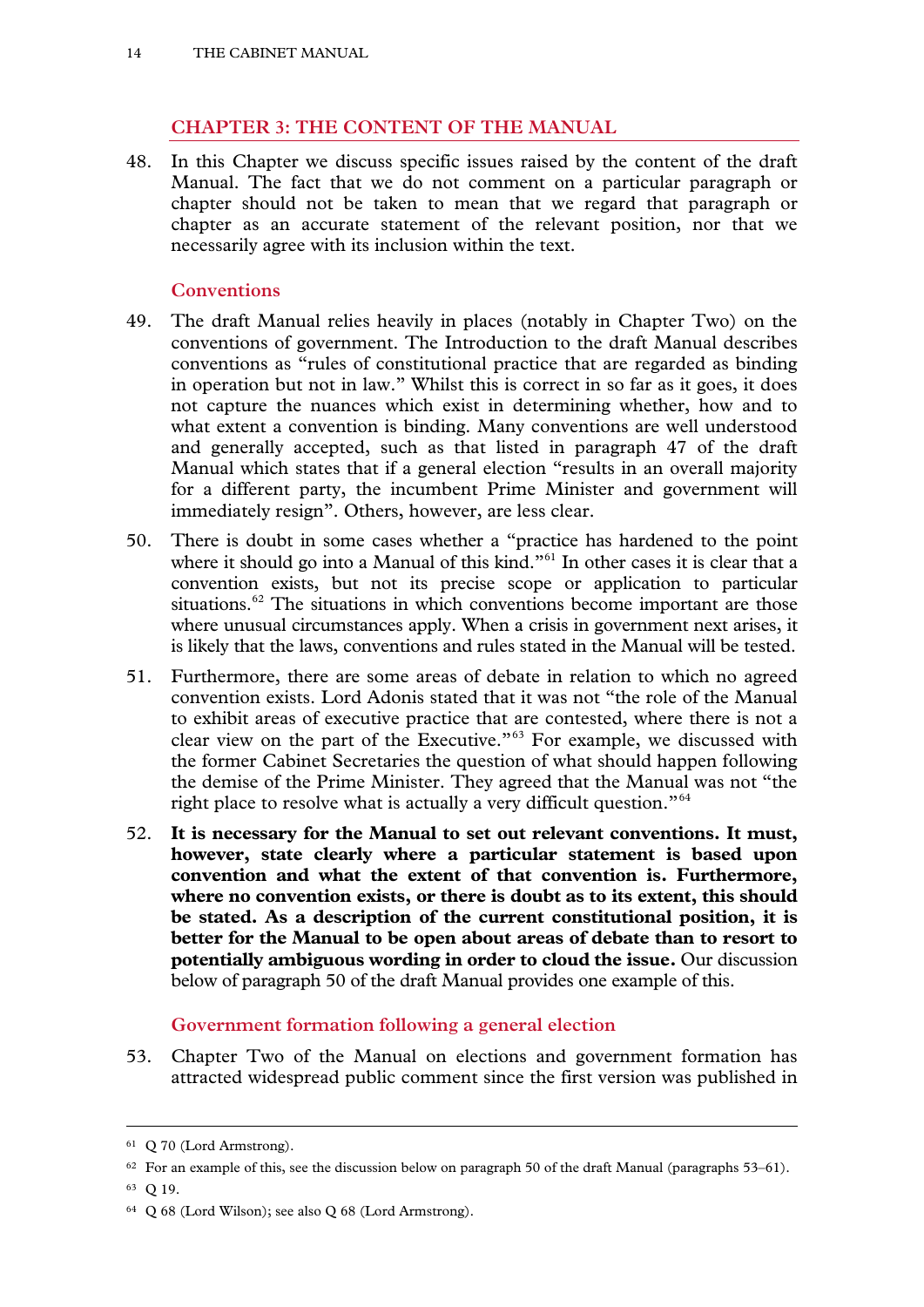draft in February 2010. There are two specific points relating to the paragraphs on the formation of a government following a general election on which we wish to comment.

- 54. Paragraph 50 of the draft Manual states that "The incumbent Prime Minister is not expected to resign until it is clear that there is someone else who should be asked to form a government because they are better placed to command the confidence of the House of Commons and that information has been communicated to the Sovereign." This statement has given rise to a significant degree of debate, both amongst our witnesses, and elsewhere.
- 55. It is generally accepted that, in a situation in which no party has an overall majority following a general election, the incumbent Prime Minister has a right to remain in office "until it is clear that there is someone else who should be asked to form a government."<sup>[65](#page-13-3)</sup> On a literal reading of paragraph 50, the draft Manual states this position and goes no further.
- 56. However, there is a debate about whether a Prime Minister in this position has a duty to remain in post or may choose to resign earlier. Lord Armstrong stated firmly that the Prime Minister does have a duty to stay: "I believe that under current practice an incumbent Prime Minister should not resign office until he or she is in a position to recommend to the Sovereign whom the Sovereign should send for as a successor."<sup>[66](#page-14-0)</sup> He went on to argue that the relevant words should be amended to make this clearer and read: "is expected not to resign". Lord Butler, Lord Wilson and Lord Turnbull concurred. Professor Hazell, giving evidence to the House of Commons Political and Constitutional Reform Committee, has also argued that "it is the duty of the incumbent Prime Minister to remain in office until it is clear who can command confidence in the new Parliament."<sup>[67](#page-14-1)</sup>
- 57. Lord Adonis, on the other hand, argued that the Prime Minister has the right "if he or she so chooses, to resign immediately after the election."[68](#page-14-2) Lord Wakeham agreed, but added that: "overriding all this business of whether you resign or not, I believe most Prime Ministers, faced with the circumstances, will desperately try to do what is right, not what is in their short-term self-interest."[69](#page-14-3) Lord Adonis stressed that:

"I cannot conceive of a situation where the Prime Minister would wish to resign immediately, before they were in a position to recommend to the Queen their successor. It is not to say that there could not be some wholly exceptional circumstance where that happened—and if that was the case then the Prime Minister would simply do it; they would not be restrained by this Cabinet Manual—but I cannot myself conceive of those circumstances."[70](#page-14-4)

<span id="page-14-5"></span><sup>65</sup> Q 3 (Lord Adonis). See also, Political and Constitutional Reform Committee, 4th Report (2010–2011): *Lessons from the process of Government formation after the 2010 General Election* (HC 528), paragraphs 17 and 22.

<span id="page-14-0"></span><sup>66</sup> DCM 1.

<span id="page-14-1"></span><sup>67</sup> Political and Constitutional Reform Committee, 4th Report (2010–2011): *Lessons from the process of Government formation after the 2010 General Election* (HC 528) Q 133.

<span id="page-14-2"></span><sup>68</sup> Q 26.

<span id="page-14-3"></span><sup>69</sup> Q 27.

<span id="page-14-4"></span><sup>70</sup> Q 28.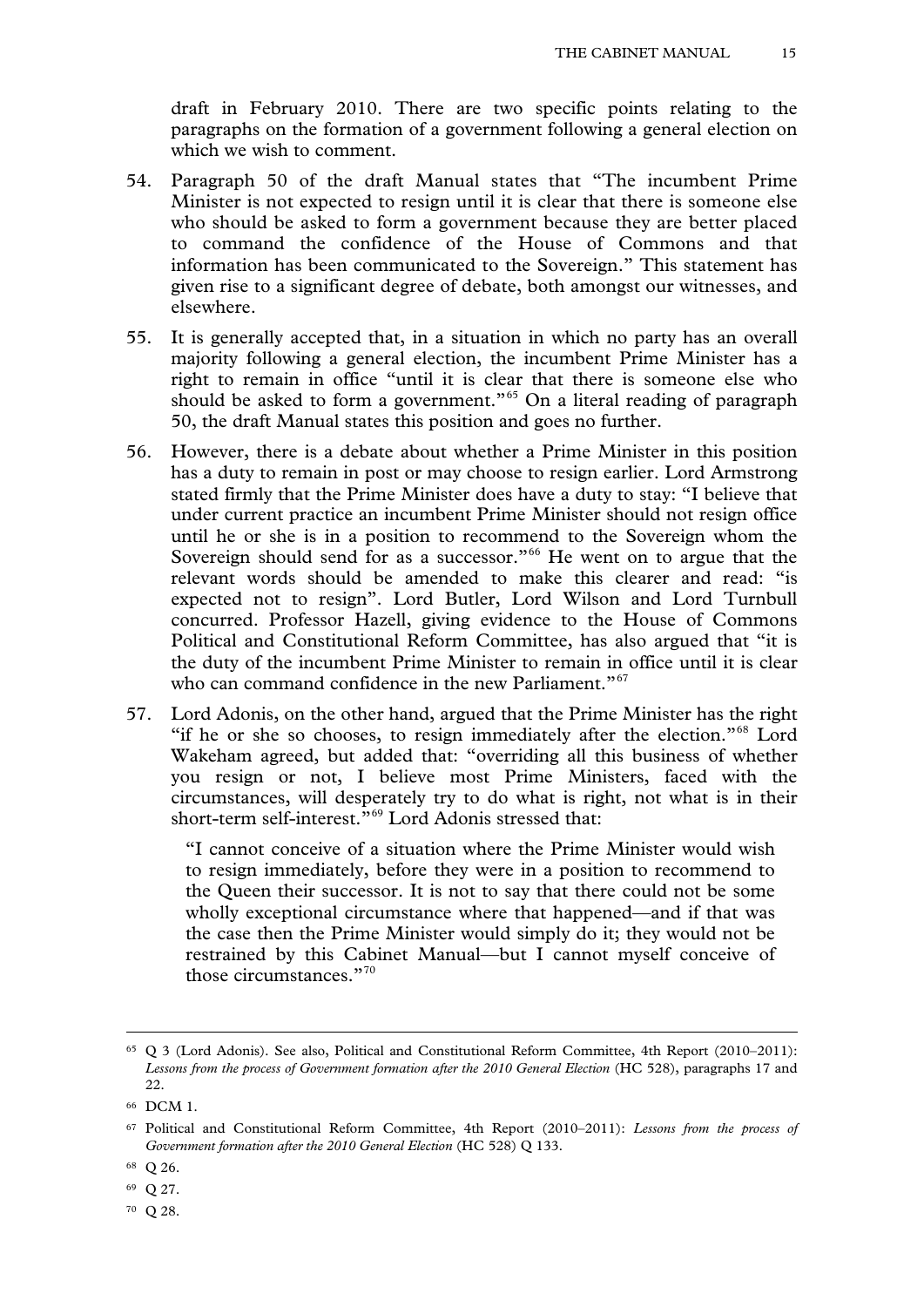- 58. Sir Gus O'Donnell, the Cabinet Secretary, has stated his view that: "it is the responsibility of the Prime Minister to ensure that the Monarch remains above politics and that when the Prime Minister resigns it is very apparent who the Queen should be calling to produce the next, hopefully, stable government."<sup>[71](#page-14-5)</sup>
- 59. **It is a matter of debate as to whether a Prime Minister has a duty to stay in office until it is clear who might command the confidence of the House of Commons. The Manual should distinguish between the right to remain in office and the duty to do so. Following our earlier conclusion concerning areas of doubt as to the extent of particular conventions,[72](#page-15-0) the Manual should state that there is a degree of uncertainty on this point.**
- 60. A further related point was raised by the House of Commons Political and Constitutional Reform Committee during its recent inquiry into the process of government formation following the 2010 general election. This was the question whether, if there is a duty on the Prime Minister to remain, that should be only until it is clear who would be the Prime Minister's successor or until there is clarity as to the form of an alternative government.<sup>[73](#page-15-1)</sup> The draft Manual does not directly make this distinction, but the reference to "someone else" who is "better placed to command the confidence of the House of Commons" appears to refer only to the question of the naming of a successor, not to the form which that individual's government might take.
- 61. An incumbent Prime Minister would not be involved in negotiations between other parties as to whether, for example, to form a coalition or for one party to govern with an agreement of confidence and supply. Nor does the Prime Minister have any duty, when he resigns, to advise the Sovereign of the form of a new government, but only of who is best placed to command the confidence of the House of Commons. On this further point, we therefore consider that **an incumbent Prime Minister has no duty to remain in office following an inconclusive general election until it is clear what form any alternative government might take.**
- 62. On one additional point arising from this section of the draft Manual, our witnesses were unanimous. The footnote to paragraph 49 states that: "In 2010, the Leader of the Liberal Democrat Party expressed a view that 'whichever party has won the most votes and the most seats, if not an absolute majority, has the first right to seek to govern, either on its own or by reaching out to other parties'." Lord Wakeham described this statement as of no "great long-term constitutional importance";[74](#page-15-2) Lord Adonis said that it "has no constitutional status whatsoever";<sup>[75](#page-15-3)</sup> Lord Armstrong said that it "does not represent existing constitutional practice and should not be included."[76](#page-15-4)

<span id="page-15-5"></span><sup>71</sup> Justice Committee, 5th Report (2009–2010): *Constitutional processes following a general election* (HC 396) Q 109.

<span id="page-15-0"></span><sup>72</sup> See above, paragraph 52.

<span id="page-15-1"></span><sup>73</sup> Political and Constitutional Reform Committee, 4th Report (2010–2011): *Lessons from the process of Government formation after the 2010 General Election* (HC 528) paragraph 27.

<span id="page-15-2"></span><sup>74</sup> Q 32.

<span id="page-15-3"></span><sup>75</sup> Q 33.

<span id="page-15-4"></span><sup>76</sup> DCM 1; see also Q 56.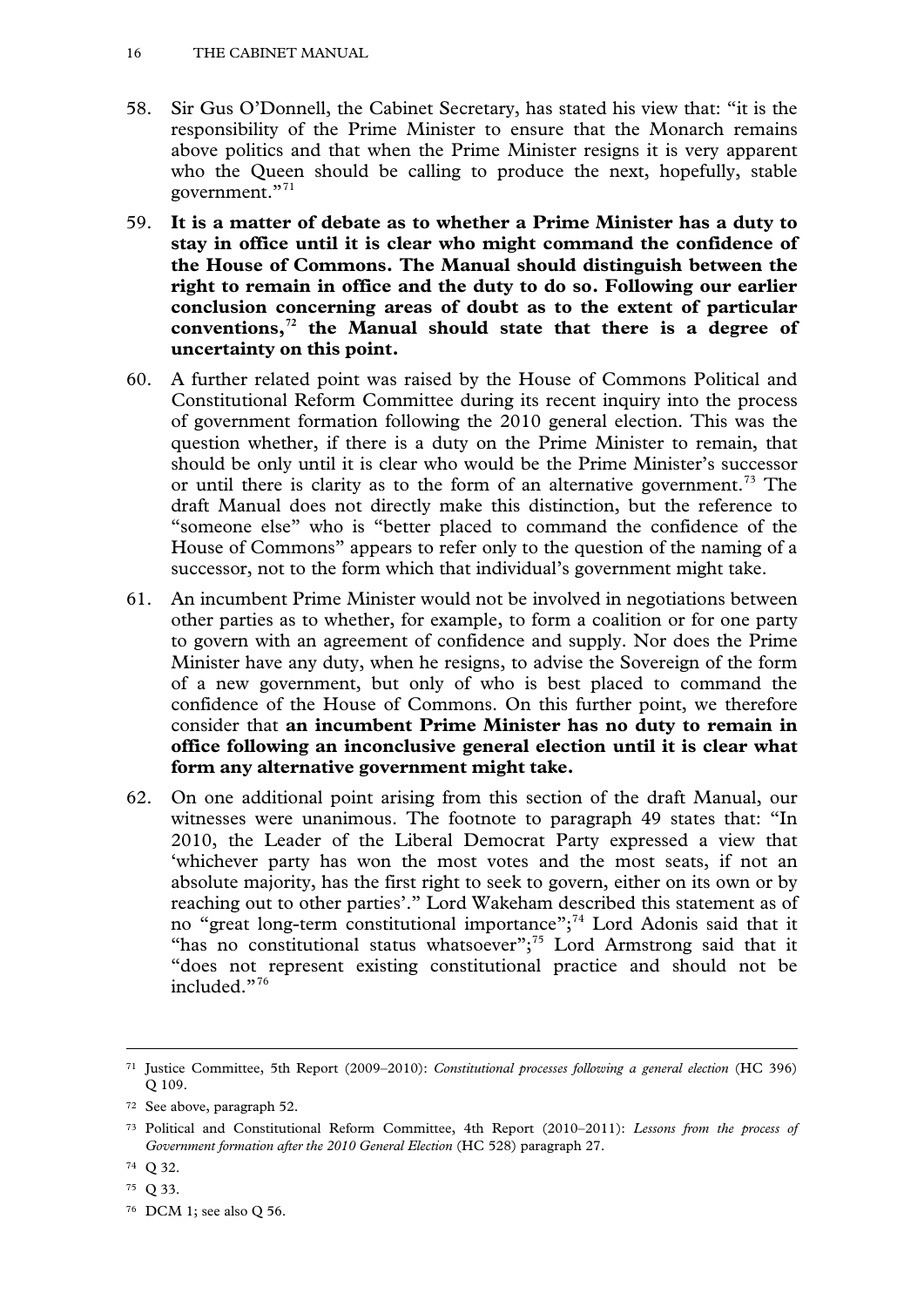63. **We agree that the statement contained in the footnote to paragraph 49 of the draft Manual does not reflect the current constitutional position on which party has the first right to seek to govern. The footnote should therefore be removed.**

# **Parliamentary procedures and conventions**

- 64. There is a question of the degree to which it is appropriate for the Manual to detail the procedures and conventions governing the two Houses of Parliament and the relationship between them. On the one hand, it is necessary for ministers and civil servants to understand some of the basic procedures, such as the different stages of bills, and for rules governing the relationship between ministers and Parliament, such as the Osmotherly Rules, $^{77}$  $^{77}$  $^{77}$  to be stressed. On the other hand, the Cabinet has no power to prescribe the way in which the two Houses conduct their business. As Lord Adonis stressed, the Manual "is not a guide to Parliament as to how it should behave."[78](#page-16-0)
- 65. Two particular areas of concern were raised during our evidence sessions: whether the Manual should refer to the Salisbury-Addison convention and the extent to which the Manual should set out best practice in respect of ministers' dealings with Parliament, particularly in relation to legislation.

### *The Salisbury-Addison convention*

- 66. The Salisbury-Addison convention is one of the key conventions governing the relationship between the two Houses.[79](#page-16-1) It is not mentioned in the draft Manual. It was described in the report of the Royal Commission on the Reform of the House of Lords as "an understanding that a 'manifesto' Bill ... should not be opposed by the second chamber on Second or Third Reading."<sup>[80](#page-16-2)</sup> The Joint Committee on Conventions, whose report was endorsed by both Houses, concluded that the convention was of wider application, though it doubted whether it could be defined forensically. $81$ Currently there is dispute as to its application in the context of the coalition Government.<sup>[82](#page-16-4)</sup> Our witnesses disagreed about whether it should be included in the Manual.
- 67. Lord Hennessy argued that:

"As a very big moving part of the constitution in this House, if we think that they have got us wrong—that their version of Salisbury-Addison does not quite fit with what we think it should be  $\ldots$  —it is very important that there is not a mismatch between what the Executive

<sup>77</sup> *Departmental evidence and response to select committees*, Cabinet Office, July 2005

[http://interim.cabinetoffice.gov.uk/media/cabinetoffice/propriety\\_and\\_ethics/assets/osmotherly\\_rules.pdf](http://interim.cabinetoffice.gov.uk/media/cabinetoffice/propriety_and_ethics/assets/osmotherly_rules.pdf)

<span id="page-16-5"></span><span id="page-16-0"></span><sup>78</sup> Q 6.

<span id="page-16-1"></span><sup>79</sup> Joint Committee on Conventions, Report (2005–06): *Conventions of the UK Parliament* (HL Paper 265; HC 1212), paragraph 88.

<span id="page-16-2"></span><sup>80 &#</sup>x27;Royal Commission on reform of the House of Lords, A House for the Future' Cm 4535, January 2000 (also known as the Wakeham Report after the name of its Chairman), paragraph 4.21.

<span id="page-16-3"></span><sup>81</sup> Joint Committee on Conventions, Report (2005–06): *Conventions of the UK Parliament* (HL Paper 265; HC 1212), paragraph 89

<span id="page-16-4"></span><sup>82</sup> Political and Constitutional Reform Committee, 4th Report (2010–2011): *Lessons from the process of Government formation after the 2010 General Election* (HC 528) paragraphs 54–59.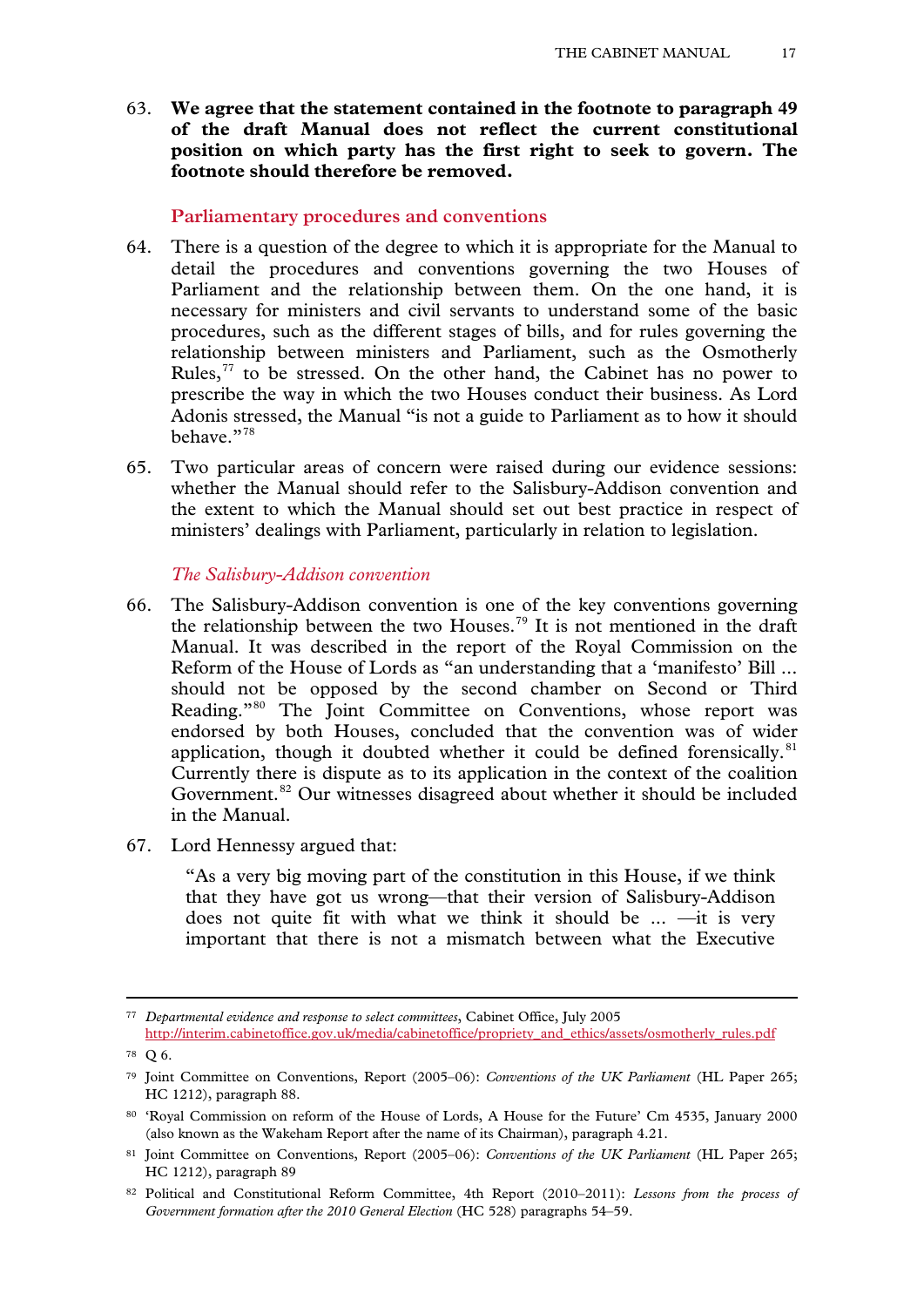think the position is and what we think the position is because it would become inaccurate."[83](#page-16-5)

68. Lord Adonis disagreed, arguing that:

"The Salisbury-Addison convention is a parliamentary convention and it is for the House and the other place to reach a view on that; it is absolutely not for the Government, in a document that has no constitutional standing, to declare what its view is of how Parliament should behave in contested areas."<sup>[84](#page-17-0)</sup>

69. Lord Turnbull suggested a compromise position:

"The Salisbury-Addison convention is not something that the Executive can settle, but the Manual does not even mention that this is an important principle, that it is under debate and has been discussed, and that there are reports on it. It is an area which I think should be mentioned as a principle, with footnotes to tell the reader where to go to learn more about it. However, I don't think the Manual should just say nothing on it."<sup>[85](#page-17-1)</sup>

70. **It is important for ministers and civil servants to be aware of the Salisbury-Addison convention (and of other conventions governing the relationship between the two Houses) since it is more difficult to plan the Government's business without a proper understanding of the powers of each House.[86](#page-17-2) However, it is not the place of the Cabinet Office to seek to define a convention which is itself the subject of much debate. In order to inform the reader, the Manual should set out, without making further comment, the conclusions of the Joint Committee on Conventions.[87](#page-17-3)**

### *Procedures for taking bills through Parliament*

- 71. The draft Manual contains a very short section on the passage of legislation through Parliament. This describes the basic stages of a bill's passage through the two Houses. This section fails to distinguish clearly between the two Houses,<sup>[88](#page-17-4)</sup> and contains little detail of how bills are taken through either House. Paragraph 208 does refer the reader to the relevant Cabinet Office Guide to making legislation, but only in the context of pre- and postlegislative scrutiny. This section is one example of inaccuracy and poor referencing.<sup>[89](#page-17-5)</sup>
- 72. Paragraphs 205–208 of the draft Manual concern pre- and post-legislative scrutiny of legislation. Paragraph 205 states that "Ministers should consider publishing bills in draft for pre-legislative scrutiny, where it is appropriate to do so. Reports from the Commons Liaison Committee have identified this as good practice." Paragraph 206 sets out the Government's undertaking to

<sup>83</sup> Q 80.

<span id="page-17-6"></span><span id="page-17-0"></span><sup>84</sup> Q 7.

<span id="page-17-1"></span><sup>85</sup> Q 69.

<span id="page-17-2"></span><sup>86</sup> The respective powers of the two Houses in relation to financial and other legislation should be equally well understood.

<span id="page-17-3"></span><sup>87</sup> Joint Committee on Conventions, Report (2005–06): *Conventions of the UK Parliament* (HL Paper 265; HC 1212).

<span id="page-17-4"></span><sup>88</sup> See Appendix 3 for specific examples.

<span id="page-17-5"></span><sup>89</sup> See below paragraphs 82–88.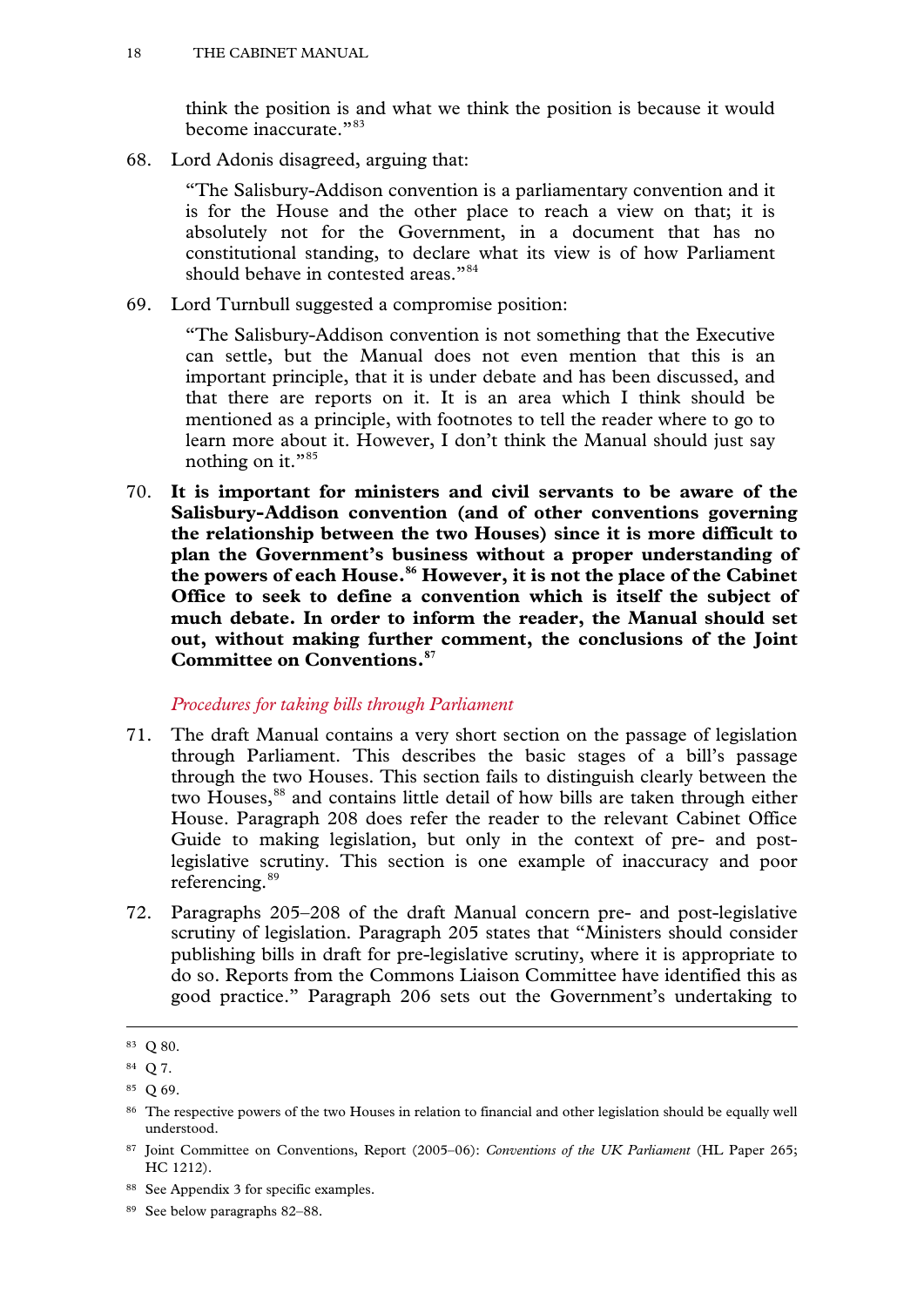provide "the relevant select committee with a post-legislative scrutiny memorandum, within three to five years of Royal Assent."

73. These two sections raise the question of the extent to which the Manual should set out the standards for ministers in preparing and presenting legislation to Parliament. Lord Butler argued that:

"there should be more about the standards that the executive should set for itself in preparing and presenting legislation to Parliament. This is not something where you are prescribing what Parliament should do; you are prescribing what the executive should do in responding to the requirements of Parliament."<sup>[90](#page-17-6)</sup>

- 74. However, he went on to state that "that could only be done if the Administration had committed itself" to certain standards.<sup>[91](#page-18-0)</sup>
- 75. In the light of our conclusion that the appropriate function for the Manual is to record rules, not to be the source of any rule,  $92$  it would not be appropriate for the Manual to set out the standards which the executive should be trying to achieve in preparing and presenting legislation, where no relevant government commitments have been given. **The Manual should,** as in paragraph 206, **clearly state relevant government commitments which have been made to Parliament.**
- 76. It would be helpful for ministers and civil servants to know what Parliament and its committees expect of them. **The Manual should set out the conclusions of relevant parliamentary reports which specify the standards to be expected of government in taking bills through Parliament, particularly those debated in either House.** For example, this Committee has often criticised the Government for failing to subject legislation to pre-legislative scrutiny<sup>[93](#page-18-2)</sup> and for the overuse of Henry VIII clauses in bills.[94](#page-18-3)
- 77. **The Manual cannot affect the freedom of Parliament to determine its own procedures and practices and should make no attempt to do so. It should note concerns raised by the two Houses of Parliament and by parliamentary committees without prescribing what ministers must do.**

# **The respective roles and procedures of the two Houses of Parliament**

78. Our witnesses raised a concern over the content of the draft Manual as it relates to the House of Lords.<sup>[95](#page-18-4)</sup> In many areas the draft Manual correctly refers to Parliament rather than to each specific House, such as in the statement that "It is of paramount importance that ministers give accurate and truthful information to Parliament."[96](#page-18-5) In other areas, however, the draft Manual is either misleading or inaccurate in the way in which it uses the term

<sup>90</sup> Q 50; see also Q 69 and QQ 14 and 35 (Lord Wakeham).

<span id="page-18-0"></span><sup>91</sup> Q 69.

<span id="page-18-1"></span><sup>92</sup> Paragraph 27.

<span id="page-18-6"></span><span id="page-18-2"></span><sup>93</sup> See, for example, 7th Report (2010–11): *Parliamentary Voting System and Constituencies Bill* (HL paper 58) and 8th Report (2010–11): *Fixed-term Parliaments Bill* (HL paper 69).

<span id="page-18-3"></span><sup>94</sup> See, for example, 6th Report (2010–2011): *Public Bodies Bill [HL]* (HL paper 510).

<span id="page-18-4"></span><sup>&</sup>lt;sup>95</sup> Q 69 (Lord Armstrong and Lord Turnbull).

<span id="page-18-5"></span><sup>96</sup> Draft Manual, paragraph 188, second bullet.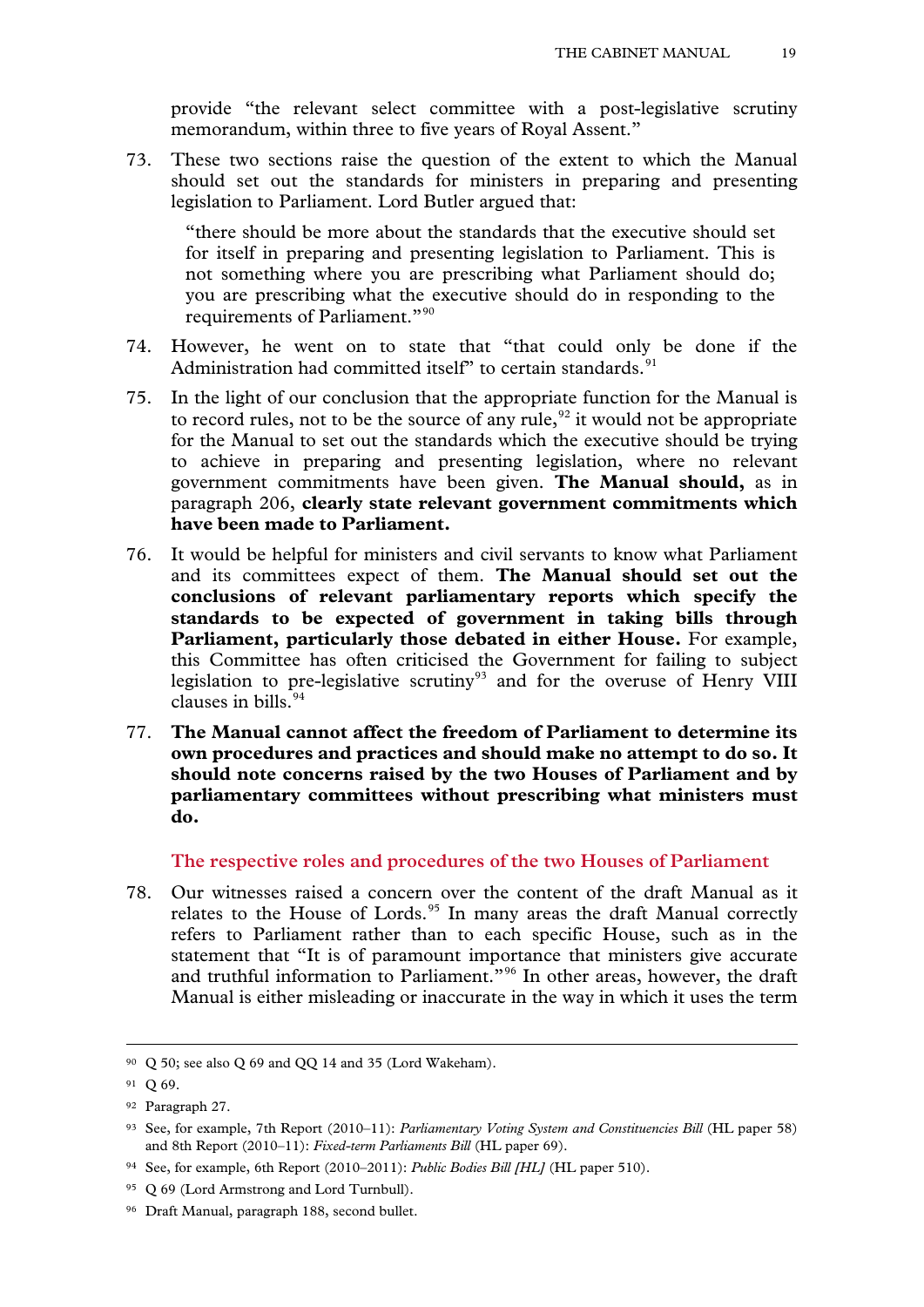"Parliament" or confuses the distinct roles and procedures of the two Houses.

- 79. We draw attention to four distinct issues:
	- There is a lack of clarity in some cases over the meaning of "the House" so that it is uncertain which House is being referred to.
	- On at least one occasion, the word "Parliament" is used when the relevant reference is to the House of Commons only.
	- The role and procedures of the Lords are too often overlooked.
	- In some paragraphs, the procedures of the Commons are conflated with those of the Lords.

Appendix 3 lists specific instances of each of these situations.

80. **The draft Manual must be revised to reflect appropriately the roles and procedures of the two Houses of Parliament.**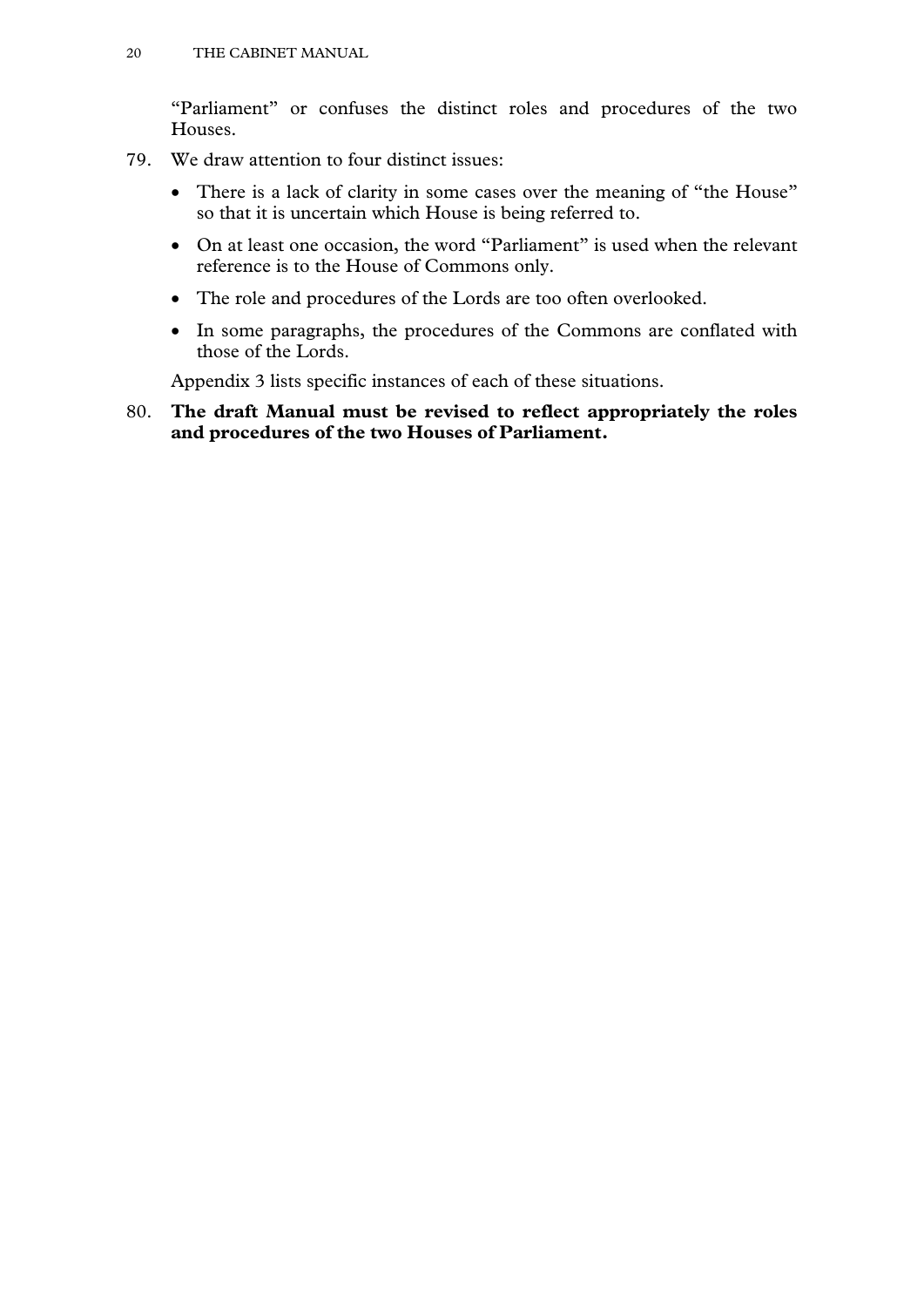# **CHAPTER 4: THE DRAFTING OF THE MANUAL**

81. The draft Manual has been drafted by a number of different individuals and groups within the Civil Service. This has resulted in a lack of consistency across the different chapters which we hope will be resolved prior to the publication of the final version. In addition, the aim of achieving greater transparency on the operation of government will be best achieved if the Manual is drafted in an accessible and easy to read manner.

#### **The need for accuracy**

82. As a guide to the operation of government it is of fundamental importance that the Manual be accurate throughout. As Lord Wakeham said: "If it is inaccurate, it is a damn sight worse than saying nothing."[97](#page-18-6) We point out in the next section a number of inaccuracies in the text. No doubt other respondents will point out other inaccuracies. **The Manual must be carefully edited in order to ensure that it is an accurate description of the laws, conventions and rules on the operation of government.**

### **Referencing**

- 83. A related area for improvement is that of referencing. Some parts of the draft contain full cross-references to the relevant statute, rule or treaty or provide other relevant information which can be used to follow up the guidance set out. However, this is not universally the case.
- 84. For example, paragraph 198 states that "the most important announcements of government policy should, in the first instance, be made to Parliament" and a reference is given to the relevant resolution of the House of Commons. However, the following paragraph states both that it is the Government's decision whether an oral statement is made and that the Speaker may allow MPs to ask urgent questions without stating the authority for these propositions.
- 85. Referencing is essential, not only to demonstrate the provenance of the text, but in order to enable civil servants and others to find further information. Lord Armstrong argued that the draft Manual "does not cover everything in pitiless detail so there are many points at which you would want to go to other reference material to supplement it."[98](#page-20-0) Lord Wilson stated that "a lot more needs to be said in subsidiary documents rather than in this overarching document."<sup>[99](#page-20-1)</sup>
- 86. Conventions form a significant proportion of the rules stated in the draft Manual. It would be helpful to the reader to know the extent to which the understanding of these conventions is based on previous usage. Lord Wilson noted that there was an issue of "how far one can have sources or precedents for everything, but certainly more could be done to point the reader to other places to justify or elaborate on what has been said."[100](#page-20-2) If the Manual is to achieve its aim of bringing "greater transparency about the mechanisms of

<span id="page-20-3"></span><sup>97</sup> Q 4.

<sup>98</sup> Q 40.

<span id="page-20-1"></span><span id="page-20-0"></span><sup>99</sup> Q 51.

<span id="page-20-2"></span><sup>100</sup> Q 69.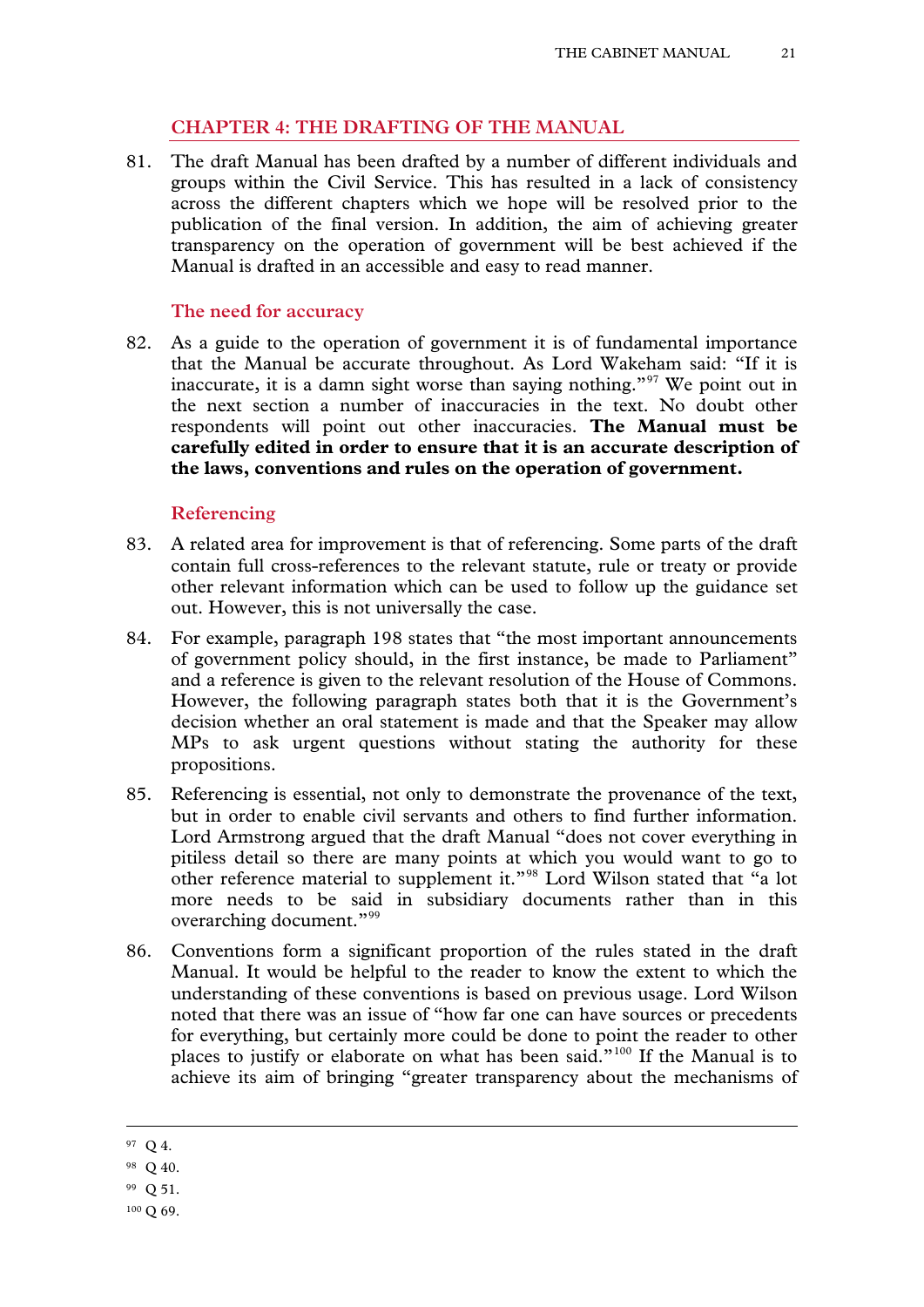government, and to inform the public<sup>"[101](#page-20-3)</sup>, the sources of the conventions stated in the Manual must be explicitly set out.

- 87. The Cabinet Secretary, in a speech on the draft Manual given to the Constitution Unit on 24 February, noted that "It has been suggested that the Manual would be enhanced by adding footnotes showing where further guidance can be found. This is being considered."[102](#page-21-0) We are concerned by this lukewarm response to an issue which we consider to be essential to the drafting of the Manual.
- 88. **The Manual must be fully referenced throughout. This includes the need for appropriate cross-references to assist the reader in finding more detailed information. Moreover, in the light of our conclusion that the Manual should be descriptive and not prescriptive,[103](#page-21-1) it must also provide explicit authority for every proposition stated.**

# **Process for publication of the revised Manual**

- 89. The Foreword to the draft Manual states that the Cabinet Secretary "expects to invite Cabinet to endorse a revised version of the Cabinet Manual in the spring of 2011." It also states that the Cabinet Office will publish "a summary of the issues raised alongside the final version of the Cabinet Manual, which we expect to publish in the New Year." It is important that the process by which the final version of the Manual is produced and agreed is transparent. We stress here our earlier conclusion that the Cabinet should not formally endorse the Manual. [104](#page-21-2)
- 90. **The process by which the final version of the Manual will be produced and agreed should be publicly and clearly set out.**

# **Review and updating**

- 91. It is important that the Manual be kept up to date. The Foreword to the draft Manual states that it "will be regularly reviewed to reflect the continuing evolution of the way in which Parliament and government operate. We envisage that an updated version will be available on the Cabinet Office website, with an updated hard copy publication at the start of each new Parliament." This raises two initial issues: how frequently the Manual will be reviewed and whether the Manual could be seen as setting out the practice to be associated with a particular administration.
- 92. In relation to the first question, it is possible that the Manual will require very frequent updating. It has such a wide scope that it is inevitable that different parts will require to be updated at different times as Parliament passes new laws, new treaties are agreed or the Government decide to revise their internal administration.<sup>[105](#page-21-3)</sup> Such constant revision would be difficult to follow and important revisions could be lost amongst the detailed revisions taking place elsewhere in the document. A summary of the revisions made, to be published at regular intervals, would help to ensure that important revisions were not missed by those inside or outside government.

<sup>101</sup> Foreword to the draft Manual.

<span id="page-21-0"></span><sup>102</sup> See [http://www.cabinetoffice.gov.uk/sites/default/files/resources/speech-cabinet-manual-24feb2011.pdf.](http://www.cabinetoffice.gov.uk/sites/default/files/resources/speech-cabinet-manual-24feb2011.pdf)

<span id="page-21-1"></span><sup>103</sup> Paragraph 27.

<span id="page-21-2"></span><sup>104</sup> Paragraph 36.

<span id="page-21-3"></span><sup>105</sup> Q 49.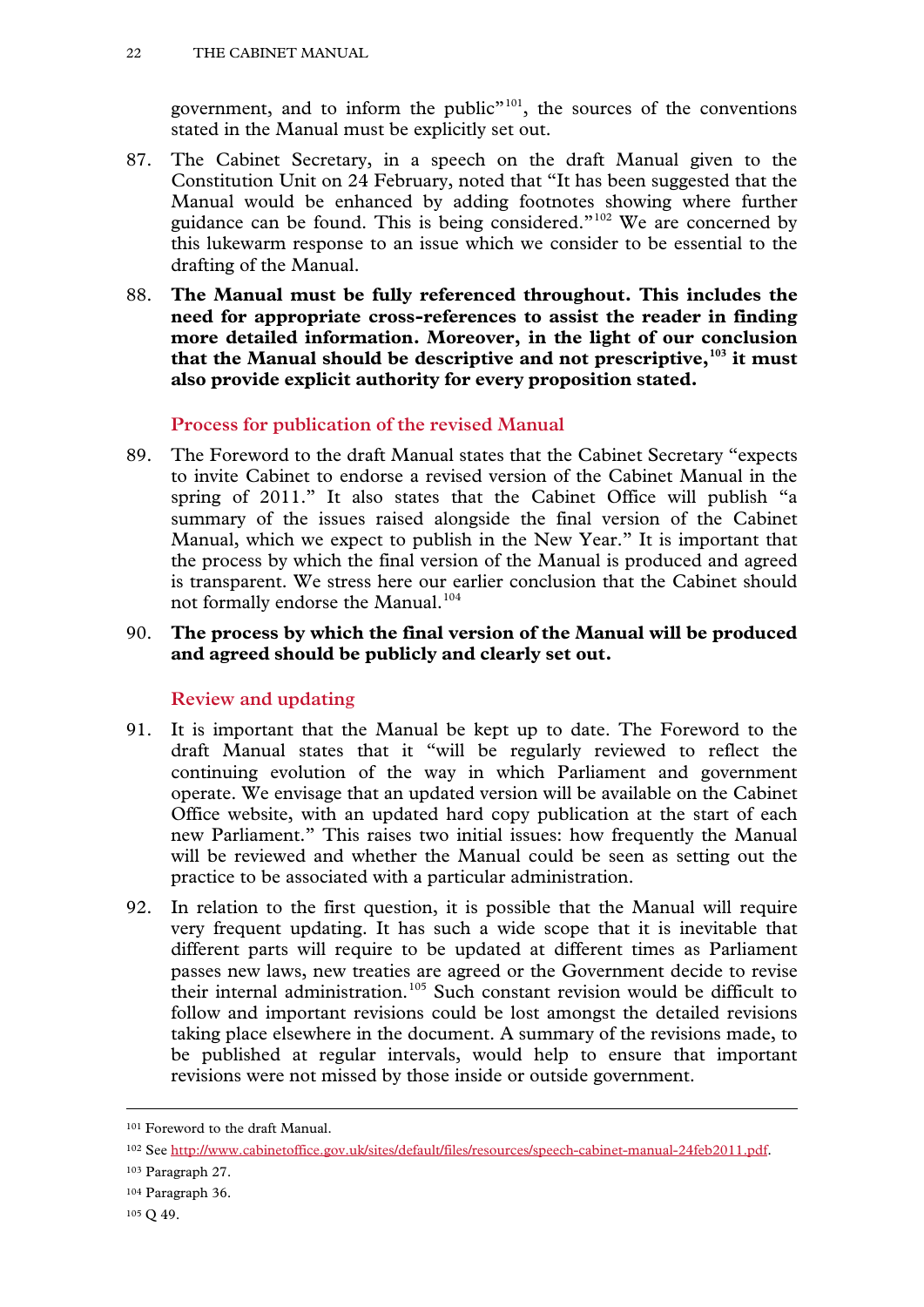- 93. **We agree that the online version of the Manual should be updated as revisions are made. The Cabinet Office should publish, at regular intervals, a summary of the revisions made.**
- 94. We are concerned that publication of a printed copy of the Manual at the start of each new Parliament could lead it to become associated with the particular administration then in power. We accept that it is not possible to publish printed copies of such documents frequently, but we consider that **publication of each new printed edition should follow the making of major revisions (whether on a single issue or cumulatively), rather than be tied to the political calendar. This will help to preserve the status of the Manual simply as a guide to the operation of government and avoid each edition being linked too closely to a particular administration.**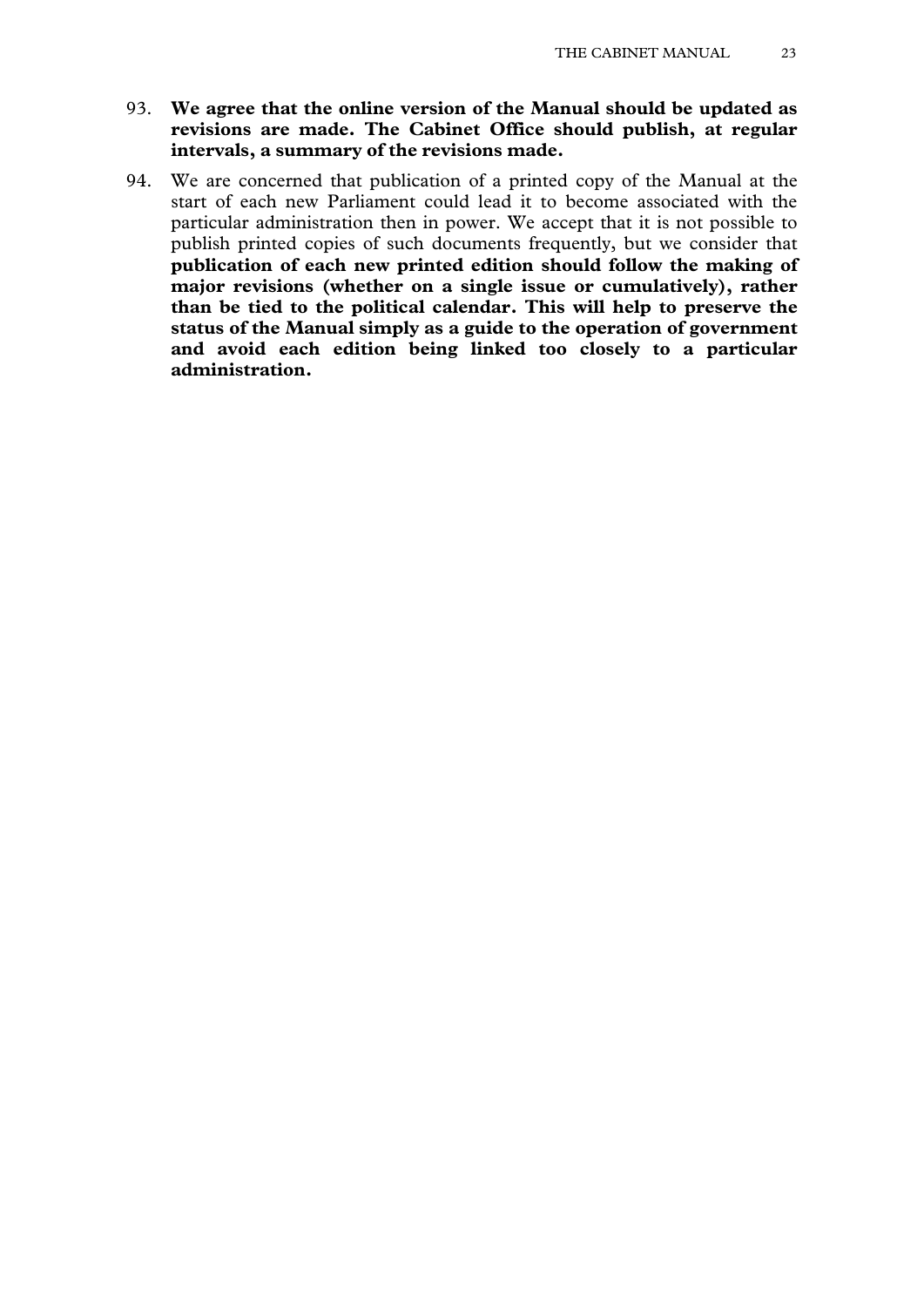# **CHAPTER 5: CONCLUSIONS**

- 95. **In our view the Cabinet Manual has limited value and relevance. We acknowledge that it provides greater transparency on certain aspects of the operation of government and it is to be welcomed in that context. However, this value has been given undue prominence by the helpful publication of Chapter Two in draft prior to the May 2010 general election; the benefits of the publication of that chapter do not, on the whole, extend to the rest of the Manual.**
- 96. **In summary we conclude that the Cabinet Manual is not the first step towards a written constitution; it should be renamed the Cabinet Office Manual and its greater relevance to officials than to politicians emphasised; it should only seek to describe existing rules and practices; it should not be endorsed by the Cabinet nor formally approved by Parliament; and it must be entirely accurate and properly sourced and referenced.**
- 97. We consider that a better title for the Manual would be "The Cabinet Office Manual". (Para 9)
- 98. As a guide for ministers and civil servants the Manual has some value as a work of reference. This added value must, however, be weighed against drawbacks and concerns otherwise raised by the Manual's publication or content. (Para 15)
- 99. The Manual will bring greater transparency to certain aspects of the operation of government. This is particularly so in relation to Chapter Two on elections and government formation and Chapter Four on collective Cabinet decision-making. However, the further the draft Manual moves from the operation of government (for example, in describing international organisations) the less useful it becomes. The Cabinet Office should give consideration to deleting material which does not form part of the laws, conventions and rules on the operation of government. (Para 19)
- 100. The appropriate function for the Manual is to record rules and practices, not to be the source of any rule. This needs to be stated in the text of the Manual. The Manual should be descriptive and not prescriptive. We are concerned that the current draft does not achieve this distinction. (Para 27)
- 101. The Cabinet Office should ensure that the text is written in such a way that it cannot be misinterpreted as itself prescribing what ministers or others should do. (Para 29)
- 102. We agree that ministers should be entitled to depart from the provisions of the Manual (where this would not otherwise be illegal or unconstitutional), and that the Manual should not set existing practice in stone. The Manual should not prevent a government from changing an existing practice where such a change could be made at present. (Para 33)
- 103. The content of the Manual should not be formally endorsed by the Cabinet. There should be no formal process by which the official Opposition and other parties should endorse the Manual. (Para 36)
- 104. We are strongly opposed to any suggestion that the Cabinet Manual be formally approved by Parliament or by any of its committees. (Para 40)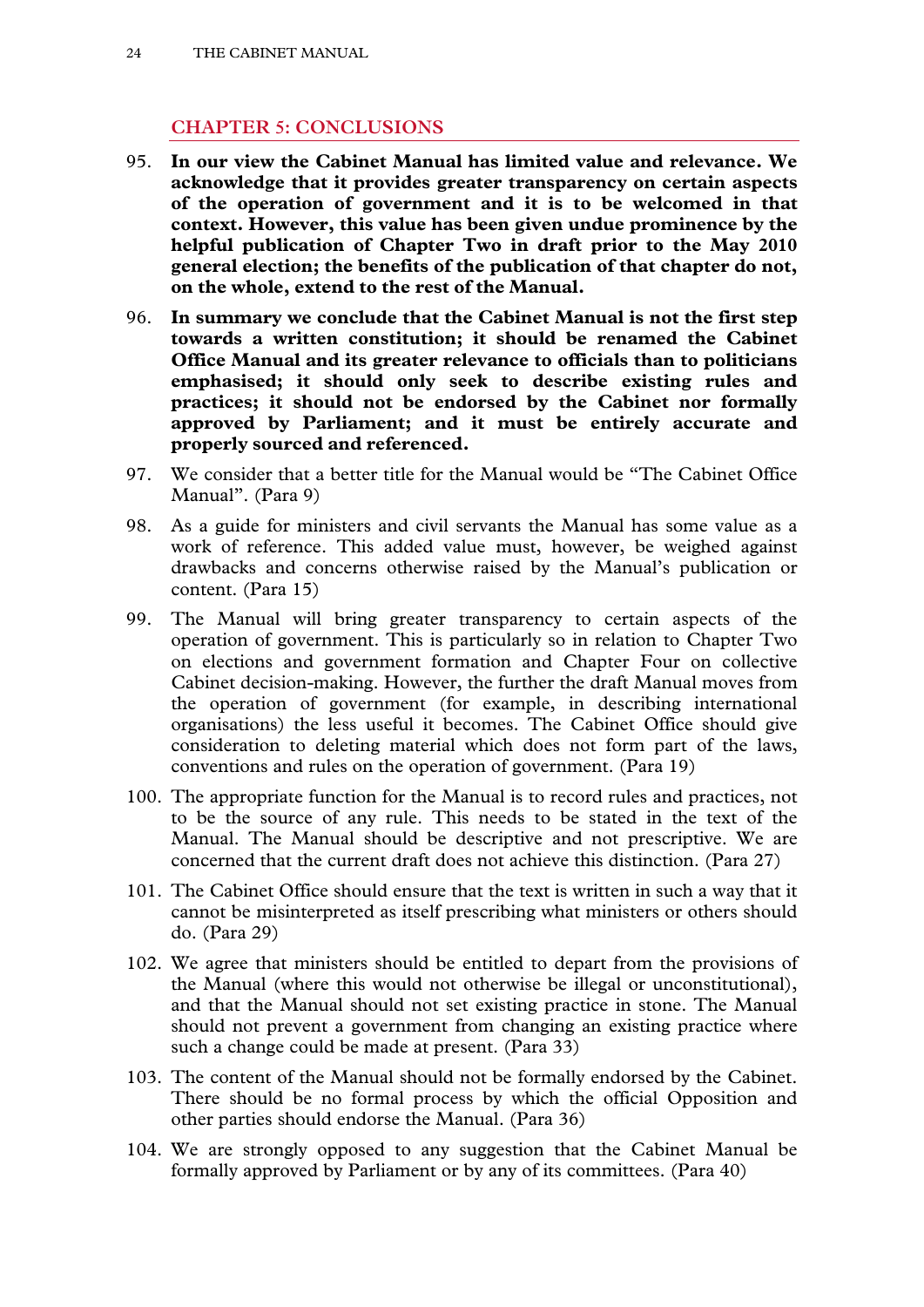- 105. One of the dangers of the Manual is that it is seen as very official and important. The Manual is an official guide primarily for ministers and civil servants and has some value as a reference work and in illuminating the operation of government. It is, and should be, no more than that. In drafting the final version of the Manual, the Cabinet Office must be careful to bear this in mind. (Para 41)
- 106. We agree that the risk of legal proceedings being brought on the sole basis of the Manual is low, but there is a risk that it may be relied on or cited as evidence in judicial review or other legal proceedings. This is another reason why the Cabinet must ensure that the text does not itself prescribe what the government should do, but merely describes existing rules and practices and why the Manual should not be formally endorsed by the Cabinet or approved by Parliament. (Para 45)
- 107. We agree that the Manual is not the first step towards a written constitution. (Para 47)
- 108. It is necessary for the Manual to set out relevant conventions. It must, however, state clearly where a particular statement is based upon convention and what the extent of that convention is. Furthermore, where no convention exists, or there is doubt as to its extent, this should be stated. As a description of the current constitutional position, it is better for the Manual to be open about areas of debate than to resort to potentially ambiguous wording in order to cloud the issue. (Para 52)
- 109. It is a matter of debate as to whether a Prime Minister has a duty to stay in office until it is clear who might command the confidence of the House of Commons. The Manual should distinguish between the right to remain in office and the duty to do so. Following our earlier conclusion concerning areas of doubt as to the extent of particular conventions, the Manual should state that there is a degree of uncertainty on this point. (Para 59)
- 110. An incumbent Prime Minister has no duty to remain in office following an inconclusive general election until it is clear what form any alternative government might take. (Para 61)
- 111. We agree that the statement contained in the footnote to paragraph 49 of the draft Manual does not reflect the current constitutional position on which party has the first right to seek to govern. The footnote should therefore be removed. (Para 63)
- 112. It is important for ministers and civil servants to be aware of the Salisbury-Addison convention (and of other conventions governing the relationship between the two Houses) since it is more difficult to plan the Government's business without a proper understanding of the powers of each House. However, it is not the place of the Cabinet Office to seek to define a convention which is itself the subject of much debate. In order to inform the reader, the Manual should set out, without making further comment, the conclusions of the Joint Committee on Conventions. (Para 70)
- 113. The Manual should clearly state relevant government commitments which have been made to Parliament. (Para 75)
- 114. The Manual should set out the conclusions of relevant parliamentary reports which specify the standards to be expected of government in taking bills through Parliament, particularly those debated in either House. (Para 76)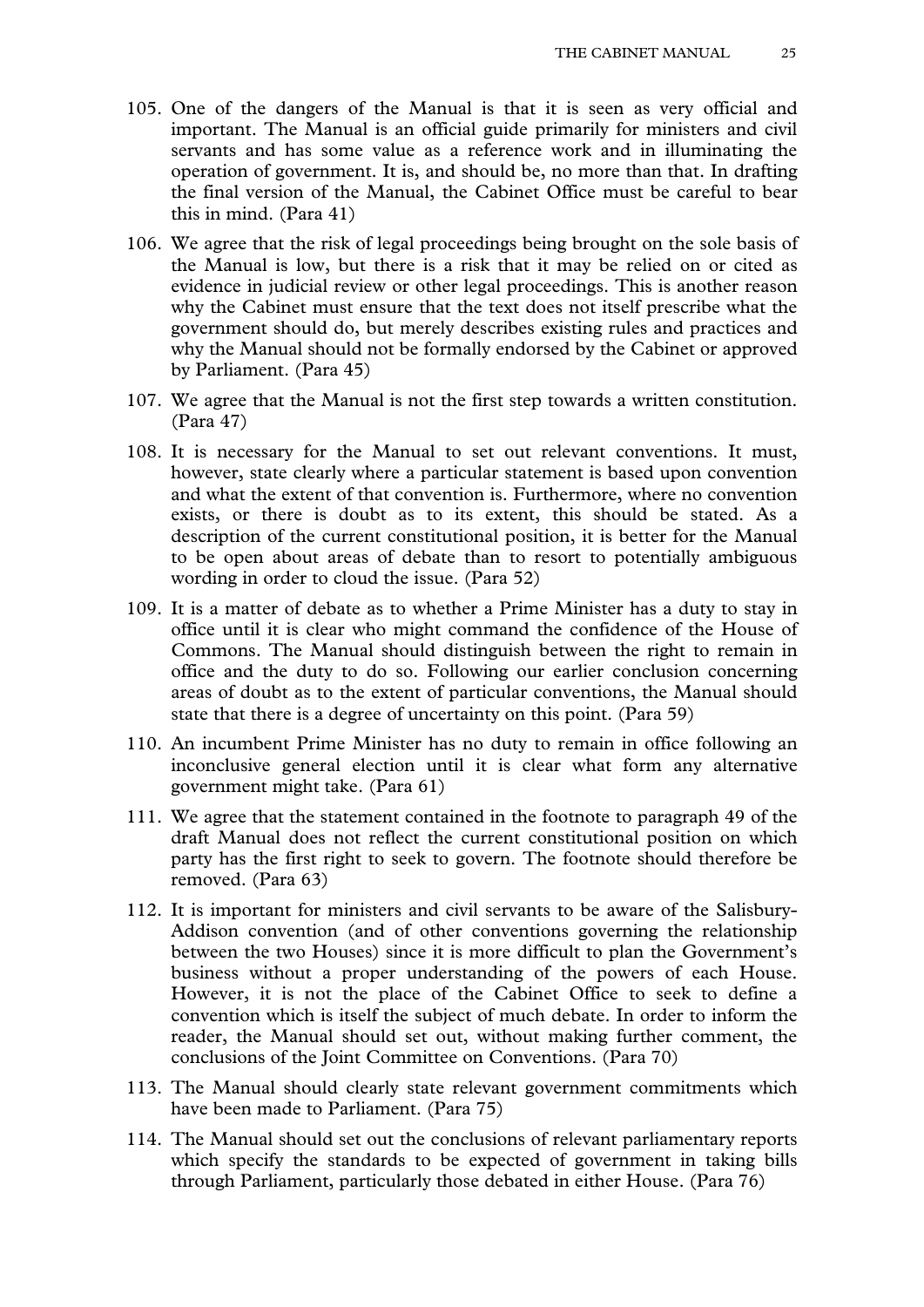- 115. The Manual cannot affect the freedom of Parliament to determine its own procedures and practices and should make no attempt to do so. It should note concerns raised by the two Houses of Parliament and by parliamentary committees without prescribing what ministers must do. (Para 77)
- 116. The draft Manual must be revised to reflect appropriately the roles and procedures of the two Houses of Parliament. (Para 80)
- 117. The Manual must be carefully edited in order to ensure that it is an accurate description of the laws, conventions and rules on the operation of government. (Para 82)
- 118. The Manual must be fully referenced throughout. This includes the need for appropriate cross-references to assist the reader in finding more detailed information. Moreover, in the light of our conclusion that the Manual should be descriptive and not prescriptive, it must also provide explicit authority for every proposition stated. (Para 87)
- 119. The process by which the final version of the Manual will be produced and agreed should be publicly and clearly set out. (Para 89)
- 120. We agree that the online version of the Manual should be updated as revisions are made. The Cabinet Office should publish, at regular intervals, a summary of the revisions made. (Para 92)
- 121. Publication of each new printed edition should follow the making of major revisions (whether on a single issue or cumulatively), rather than be tied to the political calendar. This will help to preserve the status of the Manual simply as a guide to the operation of government and avoid each edition being linked too closely to a particular administration. (Para 93)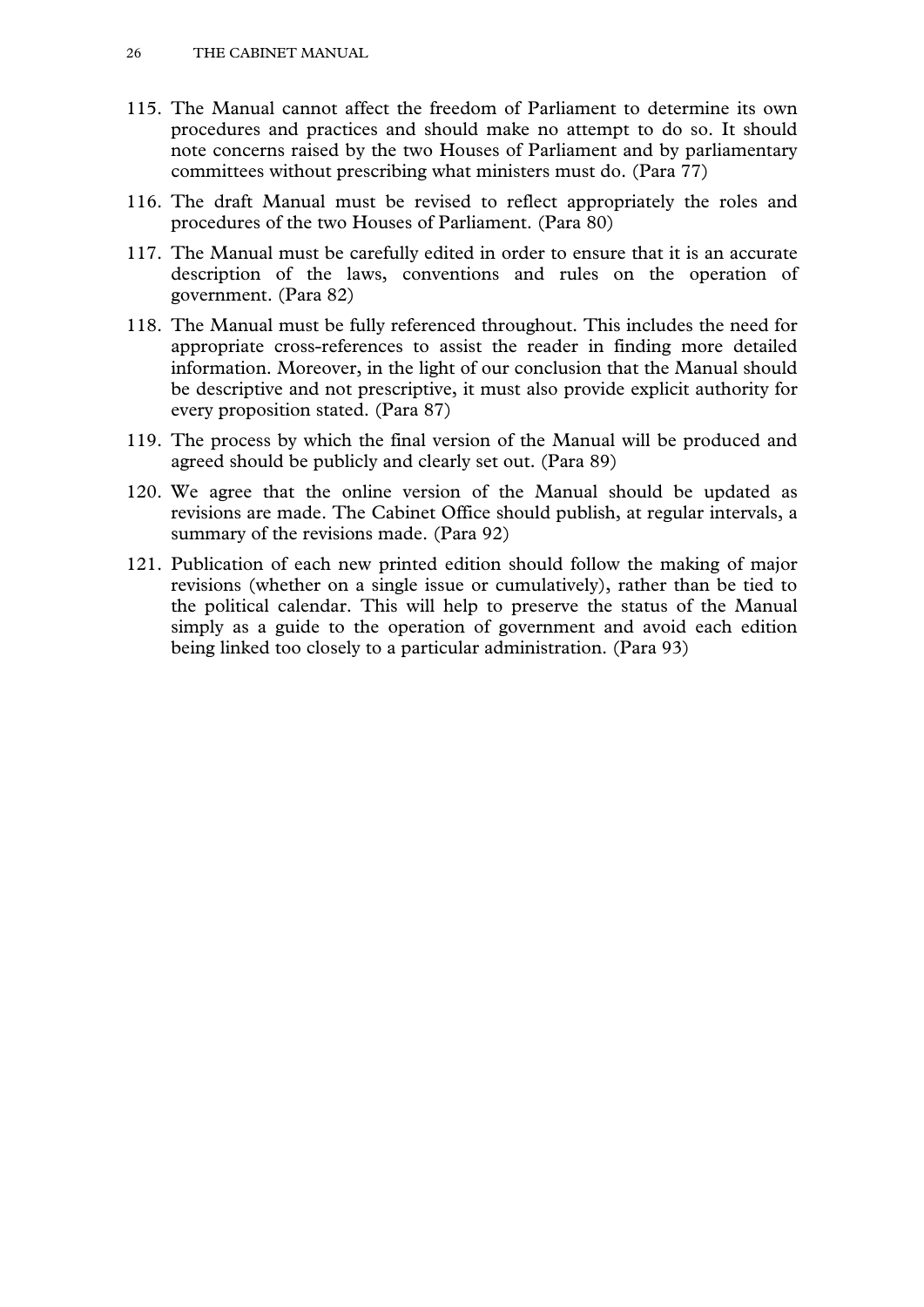# **APPENDIX 1: SELECT COMMITTEE ON THE CONSTITUTION**

The Members of the Committee that conducted this inquiry were:

Lord Crickhowell Lord Goldsmith Lord Hart of Chilton Lord Irvine of Lairg Baroness Jay of Paddington (Chairman) Lord Norton of Louth Lord Pannick Lord Powell of Bayswater Lord Rennard Lord Renton of Mount Harry Lord Rodgers of Quarry Bank Lord Shaw of Northstead

# **Declaration of Interests**

No relevant interests have been declared.

A full list of Members' interests can be found in the Register of Lords' Interests: <http://www.publications.parliament.uk/pa/ld/ldreg/reg01.htm>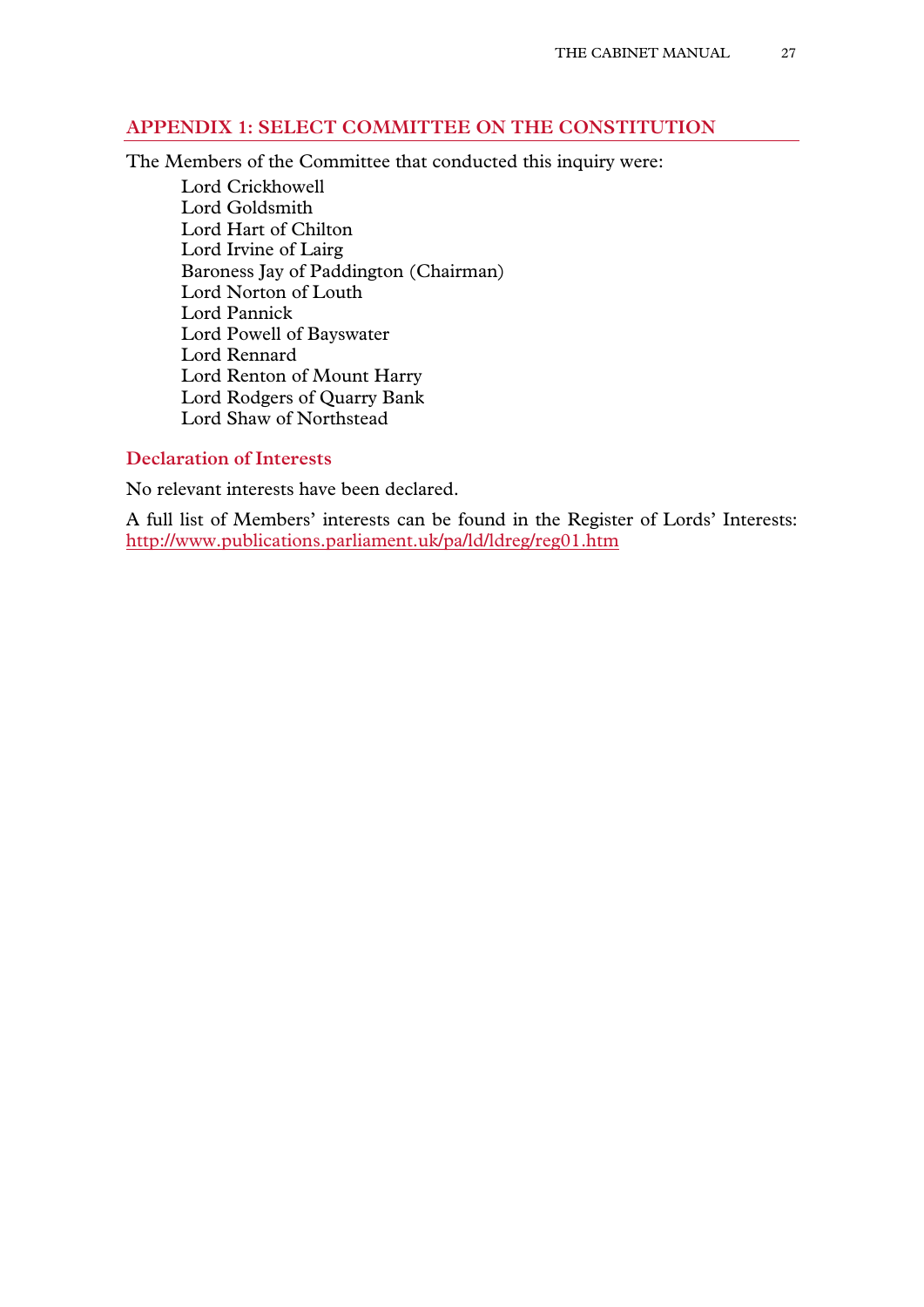# **APPENDIX 2: LIST OF WITNESSES**

# **Oral Evidence**

# **26 January 2011**

Lord Adonis and Lord Wakeham

# **2 February 2011**

Lord Armstrong of Ilminster, Lord Butler of Brockwell, Lord Wilson of Dinton and Lord Turnbull

Supplementary evidence, Lord Armstrong of Ilminster (DCM 1)

# **2 February 2011**

Lord Hennessy of Nympsfield

# **Written Evidence**

Evidence marked \* is associated with oral evidence and is printed.

\* Lord Armstrong of Ilminster (DCM 1)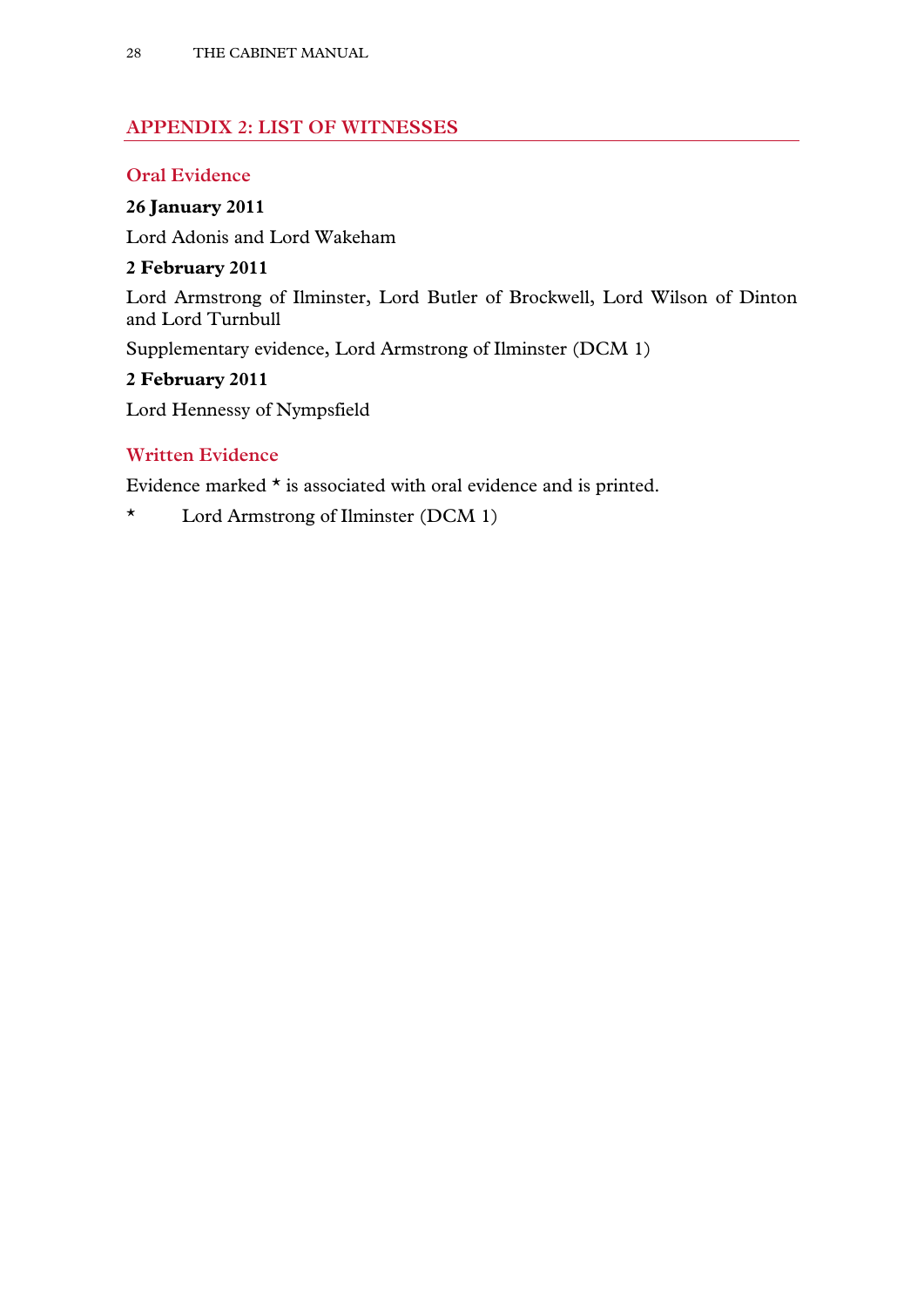# **APPENDIX 3: SPECIFIC EXAMPLES OF INACCURACIES RELATING TO THE HOUSE OF LORDS**

Lack of clarity of the meaning of "the House":

- Paragraph 189 states that "Government business takes precedence at most sittings of the House, with the exception of 60 days ..." This is a reference to business in the Commons, but this would not be clear to an uninformed reader.
- Paragraph 190 states that "The Leader of the House has a responsibility to support the business of the House". This appears to be describing the functions of the Leaders in both Houses respectively, but this is not clear.
- Paragraph 209 states that a negative statutory instrument "may be annulled by a resolution of the House"—this reads as though it applies only to the Commons and should instead read "of either House".

Conflating "Parliament" with the House of Commons:

• Paragraph 215 states that "Parliamentary select committees have a role in scrutinising key public appointments" and goes on to discuss preappointment hearings. Pre-appointment hearings are currently only held by Commons committees. The paragraph goes on to refer to select committees taking evidence from serving post-holders: this may be done by Lords committees as well.

Overlooking the role or procedures of the Lords:

- Paragraphs 189 and 190 describe the conduct of government business in the Commons; an equivalent summary for the Lords would be helpful to ministers and civil servants.
- Paragraph 205 refers to the use of pre-legislative scrutiny, noting that reports from the Commons Liaison Committee have identified this as good practice. The Constitution Committee could equally be noted here. Paragraph 211 describes the Finance Bill as being "subject to the normal legislative process" (this is repeated at paragraph 349) whereas the House of Lords does not amend Finance Bills, but does give them a second reading and each bill is examined by a Committee of the House.

Conflation of Lords procedures with those of the Commons:

- Paragraph 203 on the passage of legislation through Parliament refers to bill committees typically meeting four times a week (which is only the case in the Commons) and fails to mention that amendments can be made at third reading in the Lords. These differences are noted in paragraph 204, but it would be less confusing if the detailed procedures were separately described.
- Paragraph 203 also states that a second reading debate is "usually" opened by one minister and closed by another. In the Lords the opening and closing speeches are normally given by the same minister.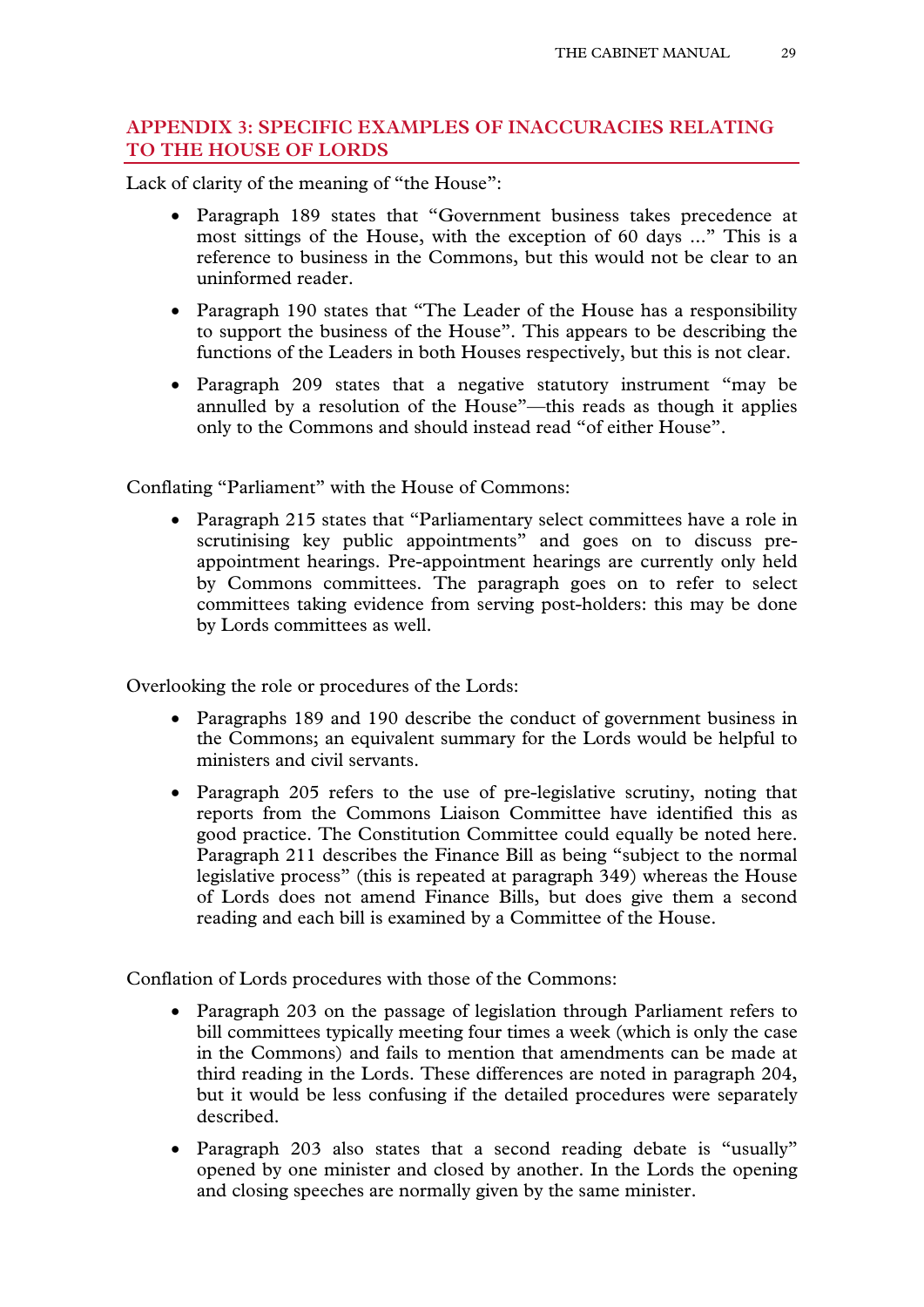# **Minutes of Evidence**

# TAKEN BEFORE THE SELECT COMMITTEE ON THE CONSTITUTION

WEDNESDAY 26 JANUARY 2011

Present Baroness Jay of Paddington Lord Irvine of Lairg (Chairman) Lord Rennard Lord Hart of Chilton Lord Shaw of Northstead

Lord Crickhowell Lord Renton of Mount Harry Lord Goldsmith Lord Rodgers of Quarry Bank

#### **Examination of Witnesses**

Witnesses: LORD ADONIS and LORD WAKEHAM.

**Q1** *The Chairman:* Good morning to both of you. Thank you very much for coming and particular thanks for coming at rather short notice. The Committee decided that we needed to contribute to the consultation that was being held on the Cabinet Office Manual, and having asked ex-civil servants and some of the academics who are also Members of our House to take part, we felt it was very important that we should also have a political input into our consultative process. This session is being sound recorded, so I would be grateful if you would both just initially introduce yourselves. Perhaps I can start with you, Lord Wakeham.

*Lord Wakeham*: I am who I am, and I think most people know more than they should know about me, but there we are. That's me.

*Lord Adonis*: I am Andrew Adonis; I think most people know more than they should about me too. I am also, as well as a Member of the House, Director of the Institute for Government.

**Q2** *The Chairman:* Well I think, as you say, we know a great deal about you, but what we also know is that you have both had an enormous experience of Government wearing various different hats, and therefore that it is very appropriate that we should ask you about this new Manual that has been created at the centre of Government. I suppose the basic introductory question is, when you were, both of you, in government, would you have found this document helpful? Perhaps I can start with you, Lord Wakeham.

*Lord Wakeham*: Well that is a question I have thought about quite a lot. I think the document is very interesting and very good, but I cannot think of a time in the 15 years I was a minister that I really needed to use it. The information could have been got from somewhere else pretty easily. There is only one occasion when I think I might have just looked at it if it had been about, and I am not sure it would have given me a great deal of guidance at the time. For what it is worth, I will tell you about that. That was

not the 1974 election or the recent election, but the 1992 election, when I was not standing as a candidate so I was put in charge of Central Office, and then the bureaucracy decided I was the man that they would go to—I was still in the Cabinet—if there was a massive emergency to say they could fire the nuclear bomb or whatever it might be, because the Prime Minister was—God knows where he was. So that was my job and as I sat there—and all the forecasts were that the election was going to be very close—I wondered just exactly what advice the Prime Minster would get, assuming he might not have got a majority but perhaps could have formed some form of coalition, which was a very real possibility in the runup; in fact, it didn't happen. Of course, the one thing that no manual can tell you is that a Prime Minister in those circumstances is brought a big surprise and may be in a very highly emotional and considered state—I'm not saying might be near to nervous breakdown—and I just wondered whether somebody in the Cabinet Office or in Number 10 would say, "Well Prime Minister, you've been Prime Minister for a number of years. You've done terrifically well; history will write you up as a successful Prime Minister. Are you sure you want to cling on? You seem to be clinging on to office at this particular time." Now, I don't think the book would have helped me very much to find out, so what I did was to go round to the Cabinet Office about every other day and take a cup of coffee off them and sniff out the discussions without telling them what I was after; trying to find out. To be absolutely fair, none of them ever mentioned it, none of them ever said it and the situation didn't arise. So I have no idea what advice they would have given me, but it would not have been constitutional advice I thought they would have given; it would have been what I might call human advice and that would have been maybe very important.

**Q3** *The Chairman:* Lord Adonis, I am sure we will come back to that, but just your immediate reflections?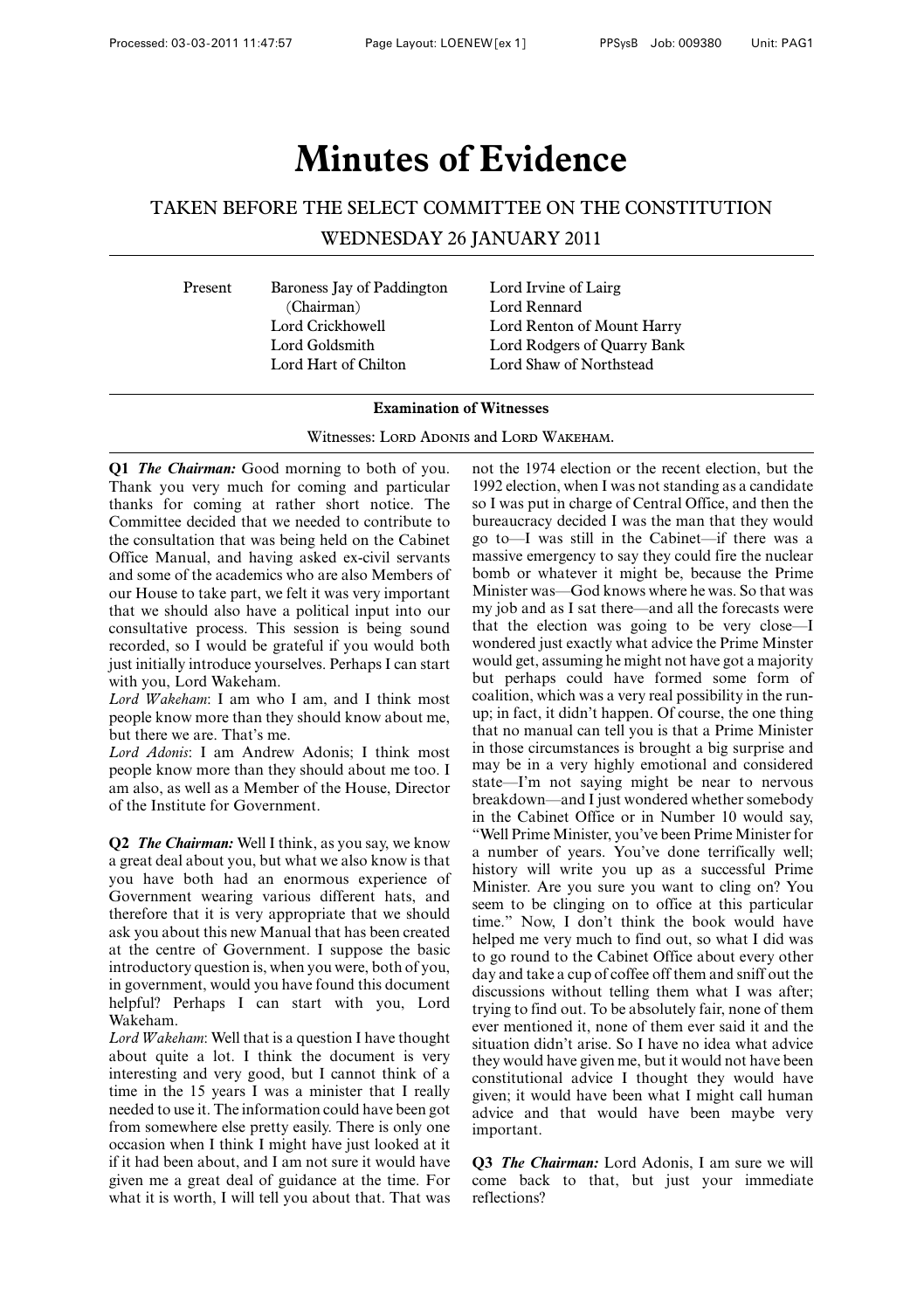*Lord Adonis*: Not particularly helpful, in that it is a statement of existing practice. Before I went into politics, I actually taught politics, so I knew what existing practice was, so it would not have been helpful from that point of view, but I can see how it could be helpful to a minister who is not familiar with the workings of government. Being able to read the whole document would be a very good primer, if I can put it that way, in constitutional practice in so far as the Executive is concerned. However, on John Wakeham's point, I was a minister at the point at which a Government came out of an election without a majority, and the statements in the Cabinet Manual about the responsibility of the existing Prime Minister to stay in office until it was clear that an alternative Government could be formed—and Sir Gus O'Donnell's appearance before the Select Committee1 of another place, where he made that clear earlier last year before the election—was, I think, extremely helpful, not in establishing new constitutional practice, because that is in fact the established constitutional practice for which there are many precedents going back many decades, but in educating public opinion that that was the case and, in particular, media opinion. It was clear to me in the immediate days after the election that that did have an influence on the way that the media reported the discussions that took place between the political parties; that the role of the party leaders was to conduct these conversations until it was clear that either the existing Prime Minister or the leader of the Opposition were in a position to command the confidence of the House of Commons, and that there need not be an immediate resignation. I contrast that with the position in February 1974, which is the immediate past precedent in this respect, where what happened was almost identical to what happened in fact in 2010: the sitting Prime Minister remained the only difference is he remained until, from memory, Monday evening instead of Tuesday evening, but he was the sitting Prime Minister—it was not clear who could command the confidence of the House of Commons, there were conversations between the political parties, and after a period of four days in that case—five days in 2010—a new Government emerged. Nonetheless, the debate over that weekend after the February 1974 election was not conducted on the basis that the sitting Prime Minister did have an established right to seek to form a Government and that was the right course. You may remember that Harold Wilson made dramatic statements at the weekend about how it was time for the sitting Prime Minister to move on PDQ. That did not happen this time and I think—and this is a hugely important constitutional issue, the practice that is followed after an inconclusive general election—the fact that the view of what should happen was set down was of benefit to all the political parties and to those who report on politics immediately after the election. I also think it may have been of benefit to the Sovereign as well in making very clear that this was the responsibility of the party leaders to determine what should happen, and that unless they were in some exceptional circumstance and unable to do so, the Monarch did not become directly involved.

**Q4** *The Chairman:* I think that is enormously interesting and I think there are many members of the Committee who want to raise specific points about the experience in 2010 and particularly, as you yourself mentioned, the contrast or comparison with 1974. But I wonder if we could stay for a few moments, before we come back to that example, with the general perspective of the Cabinet Manual as a document. I was interested, for example, that your colleague at Number 10, when you were working for the Prime Minister rather than as a minister, has written since he left that when he was at Number 10, "I longed for a handbook on how to govern." "Many excellent books on the theory of government" exist, "but almost none on the practice." Now, this would not fall into that category, would it?

*Lord Adonis*: No, this isn't desperately good as a guide to practice. This is a setting out of the principles of action on the part of the executive. I wouldn't recommend to any minister that you read this and you will then become a good minister; I am afraid it is a rather more complex business, being a good minister, than reading a document of this kind.

*Lord Wakeham*: Can I say about this document, the actual document, in places it is actually inaccurate. If it is inaccurate, it is a damn sight worse than saying nothing. If you look, for example, at paragraph 212—which you don't need to look at; it is about the financial arrangements in the House of Lords—it is quite wrong to say that the House of Lords deals with financial matters in a formal way. Why it is bad that it should say that is that, when I was the Leader of the House, I was horrified that when one of my ministers had to do the second reading of the Finance Bill; we had to make a proper speech. I asked him about the briefing he had got from the Treasury. He showed me the briefing; I put the whole lot in a brown paper bag and I sent it to the Permanent Secretary at the Treasury and I said, "If you think this is the way your officials should brief ministers in the Lords about the Finance Bill, I think it's time you shaped up a bit," and I got a full apology from him. Now they repeat the same mistake here, because they didn't think it mattered. They repeated the same mistake in Jack Straw's evidence to Cunningham's Committee;<sup>2</sup> they got that wrong. I had to give extra evidence to point out that the House of Lords has considerable

<sup>&</sup>lt;sup>1</sup> The Justice Committee—5th Report 2009–10, HC 396.

<sup>2</sup> Joint Committee on Conventions—2005–06, HL 265-1, HC 1212-1.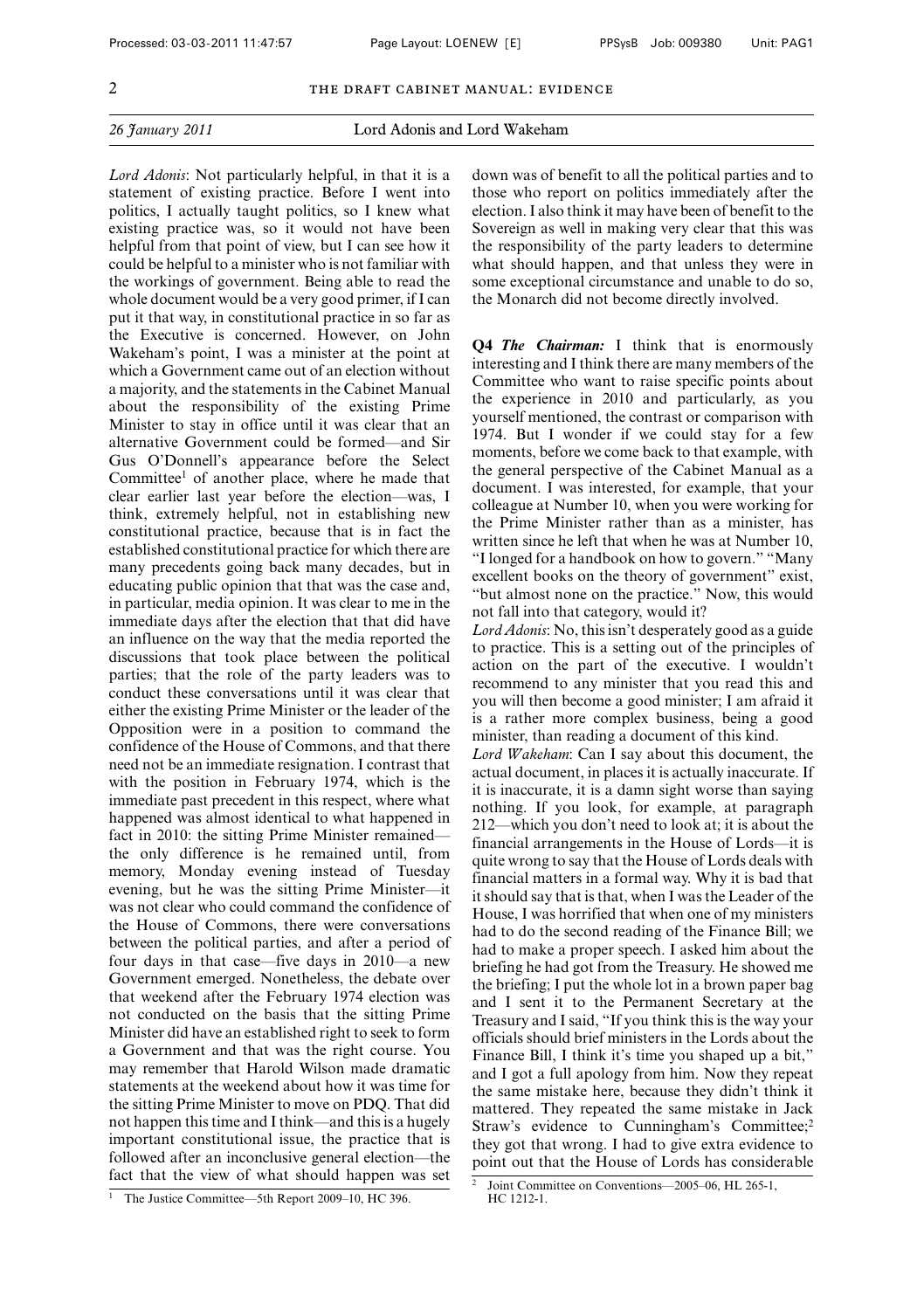powers over financial matters: to set up select committees and discuss. One thing it cannot do is vote against Finance Bills; they have got a month to approve it, but it is much more considerable than people make out and this document just gets it wrong. So if they get it wrong, it is worse than saying nothing.

**Q5** *Lord Crickhowell:* I am relieved that you have said this, because I was a bit shaken when I think in your first comment you made a remark that you thought the document was quite good. As I had observed just before you came into the room that I would at best have given it a Beta, when it ought to be an Alpha document—and I think as we go through it we will discover a whole lot of other faults in the document—I am relieved at least you have now cruelly demolished one shortcoming, because I think there are many shortcomings that will reveal themselves. Would you agree?

*Lord Wakeham*: I think you are probably right. I am a much more reasonable person than you are sometimes.

**Q6** *Lord Goldsmith:* It isn't clear to me, reading paragraph 212, whether it refers to the Finance Bill or not; whether its reference to supply estimates is a reference to the Finance Bill.

*Lord Wakeham*: But it doesn't remotely say what a Treasury official should know about how you deal with the House of Lords, and that is the point.

*Lord Adonis*: If I could just make one point, though, in that regard. As I see the Cabinet Manual—and it is a guide by the Executive, for the Executive—it is not a guide to Parliament as to how it should behave.

**Q7** *The Chairman:* Well, this I think is a very important point.

*Lord Adonis*: In the very good debate that took place in the House last Thursday on the constitution, a number of colleagues said that it might be useful if, for example, it got into the Salisbury-Addison convention. I would strongly oppose that view. The Salisbury-Addison convention is a parliamentary convention and it is for the House and the other place to reach a view on that; it is absolutely not for the Government, in a document that has no constitutional standing, to declare what its view is of how Parliament should behave in contested areas.

**The Chairman:** But I think this is probably more about the confusion.

**Q8** *Lord Goldsmith:* Yes, it is on this broad, general question about what its purpose is and what its value is that I think it would be very helpful to have your views. Lord Adonis, you have pointed to the benefits of the Manual in terms of a particular issue about formation of government after an apparently inconclusive election, and we know that that is very much the genesis of what this was produced for. What other value does it have? What relationship does this have with the Ministerial Code? If it is just for the Executive, how is it going to be taken by others? One question that inevitably interests me a great deal is could this have any sort of legal force where it says, just to take one example obviously from my own experience, that law officers must be consulted before certain events? What if somebody were to go to the courts and say, "We don't believe the law officers were consulted; the Cabinet Manual says that they should have been, therefore please do something about that"? What is the value of this document and what overall do you see as its purpose?

*Lord Wakeham*: My view is that it is no more than some form of guide to the civil service, and I think the considerations in it could be overruled by the Prime Minister and the Government of the day if he did not think it was in the national interest to go in that particular way at that particular time. So I would very much oppose the proposition you make: that somebody could go to court and say the law officers should have been consulted. Maybe they should have been, but that is a different issue, not an issue on the basis of a document of that sort.

*Lord Adonis*: I would only add that it is not a guide only to the Civil Service; it is clearly and it makes very clear that it is a guide to ministers as well. It is a guide to the Executive; both ministers and civil servants. I am not a lawyer, so I could not possibly comment on whether what is clearly a non-statutory guide would be of any relevance to the courts. There are so many distinguished lawyers before me that I would not dream of opening my mouth on that subject, but as I conceive it, it is simply a codification of existing practice and best practice—I would emphasise both of those points—in respect of the Executive. Now, the best practice point does seem to me to be quite important. For example, if you take paragraph 205, which begins with the words, "Ministers should consider publishing bills in draft for pre-legislative scrutiny, where it is appropriate to do so," that happens to be quite a contentious issue, including with your Committee at the moment, with so many bills having been submitted of major import that have not been subject to pre-legislative scrutiny. What is the standing of that statement? I read that to mean that it is best practice and ministers should take proper account of that, and the fact this is now in this Manual means it will be all the more incumbent on them to explain publicly and to Parliament why they have not adopted that course of action if they choose to produce legislation that is not going to be subject to pre-legislative scrutiny. But I do not see it as having any standing whatsoever with the courts and nor does it bind the Executive.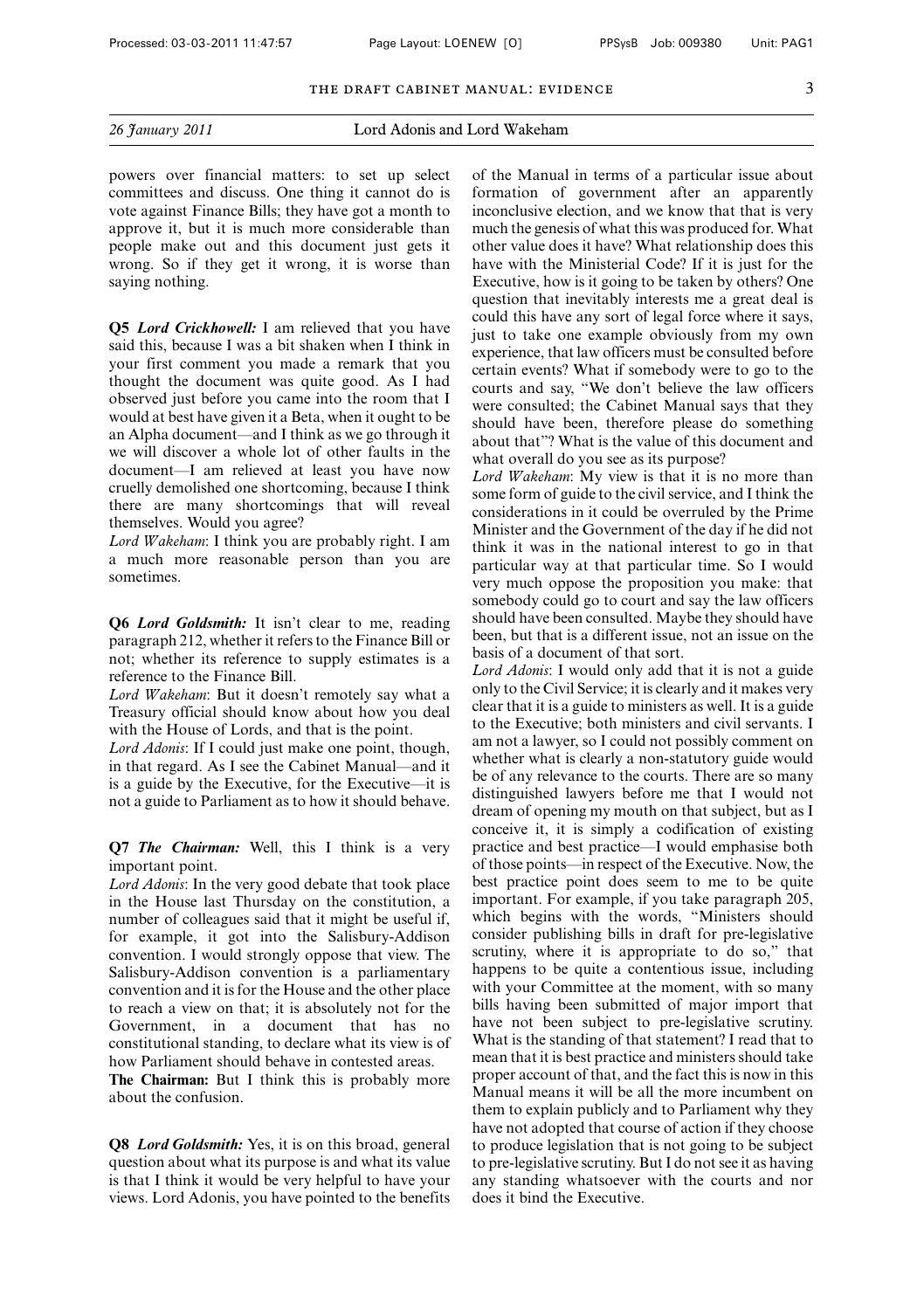**Q9** *Lord Goldsmith:* If I just could interrupt you for a moment, I was not asking your view as a lawyer; I was asking your view as a very experienced minister, who has seen how many things get to court, whether you think they should have done or not. But just to come back to this question as to value, I asked about the Ministerial Code. How do you see this manual sitting alongside the Ministerial Code, which ministers, at least in the Government in which I served, did have and were told they ought to comply with?

*Lord Adonis*: I would see it as having the same status.

**Q10** *Lord Goldsmith:* But does it overlap? The point you referred to, for example, in 205; I cannot recall whether that sentence or anything like it appears in the Ministerial Code.

*Lord Adonis*: I am fairly sure it does not, because the Ministerial Code does not say much about Parliament. But it would be an important aspect of your scrutiny to analyse the compatibility of this Manual with the Ministerial Code.

**Q11** *The Chairman:* Excuse me, Lord Wakeham. Could I just ask Lord Adonis, you did say that this is a guide to ministers, but of course exclusively in their executive role, because as you have rightly said, it does not have a parliamentary resonance. But how would you in a sense distinguish that in terms of guidance?

*Lord Adonis*: Well, on the example I just gave of prelegislative scrutiny, that is the Executive behaving as an Executive, whether it chooses to submit its draft legislation to pre-legislative scrutiny. I think that is very different from the point I raised earlier—

**The Chairman:** That example is, but there are others that are not.

*Lord Adonis*:—of the Salisbury-Addison convention, which is not about how the Executive behaves, but about how the two Houses interact and how the House of Lords behaves.

**Q12** *The Chairman:* I will just ask Lord Wakeham. I interrupted him; I am so sorry.

*Lord Wakeham*: I am very clear, as far as I am concerned, that the Ministerial Code is the way in which ministers operate and the Prime Minister has every right to expect any ministers in his Government will follow the Ministerial Code. This I look upon as a guide, which most of the time is right; it may not be entirely right all the way through, but it is a useful thing. I am not sure the wording is right; if you take the paragraph "Ministers should consider", I should say, "Ministers do consider," and that is it, where it is appropriate.

*Lord Adonis*: Actually, my experience was ministers often do not consider and that goes to the heart of the matter, but I think*Lord Wakeham*: Of course they do. Well at least in my experience they always considered, but they most probably didn't do it.

*Lord Adonis*: We have different experience in this regard, I fear.

**Q13** *Lord Hart of Chilton:* On this general topic, Professor Hennessy, now Lord Hennessy, the other day said, "Essentially, it is the Executive's operating manual, describing those moving parts of the constitution and associated procedures that the Executive, both ministers and officials, believe impinge currently on their work," and I think there is a consensus that that is what it is; it is an Executive operating manual. So what I wanted to know was what is the relationship between this and parliamentary approval? Is it simply an operating manual that should be there simply for the Cabinet to look at and to reaffirm, as it does in New Zealand affirm each session, or is there some need to have parliamentary approval for it as well?

*Lord Adonis*: Given its status, it would not appear to me that it would be appropriate for it to have parliamentary approval, but the Executive would be well advised to take seriously the opinion of your Committee, this House and committees of the other place as they update and revise it, would be my view. *Lord Wakeham*: I would put that more strongly. I don't mind Parliament saying I think it's a good thing, but I would very much oppose Parliament having any sort of authority over this document. As far as I am concerned, this is a guide. If ministers feel it is in the national interest that the way some of these things are done has to be altered, then they have to defend in Parliament what they have done and not rely on the ministerial guide if it is thought that it does not fit the circumstances of the time. I am very strongly of the opinion that ministers are responsible for running the government; this is a helpful document, but it is not the absolute rule in every case.

**Q14** *Lord Hart of Chilton:* Right. If that is so, should the manual itself have any reference to parliamentary procedure itself? Because if parliamentary approval is not required, the manual itself in places refers to parliamentary procedure; should that be so?

*Lord Wakeham*: Well, I think it is important that those civil servants who have dealings with Parliament in preparing bills and matters of that sort should know what is likely to be expected of them in order that they can do the job better and prepare the stuff. I have mentioned already the failure of the Civil Service to understand—and even this document understand—the role of the House of Lords in finance matters, but there are plenty of other examples where it seems to me it is helpful for ministers to know that civil servants understand what is expected of them and this would be a guide. I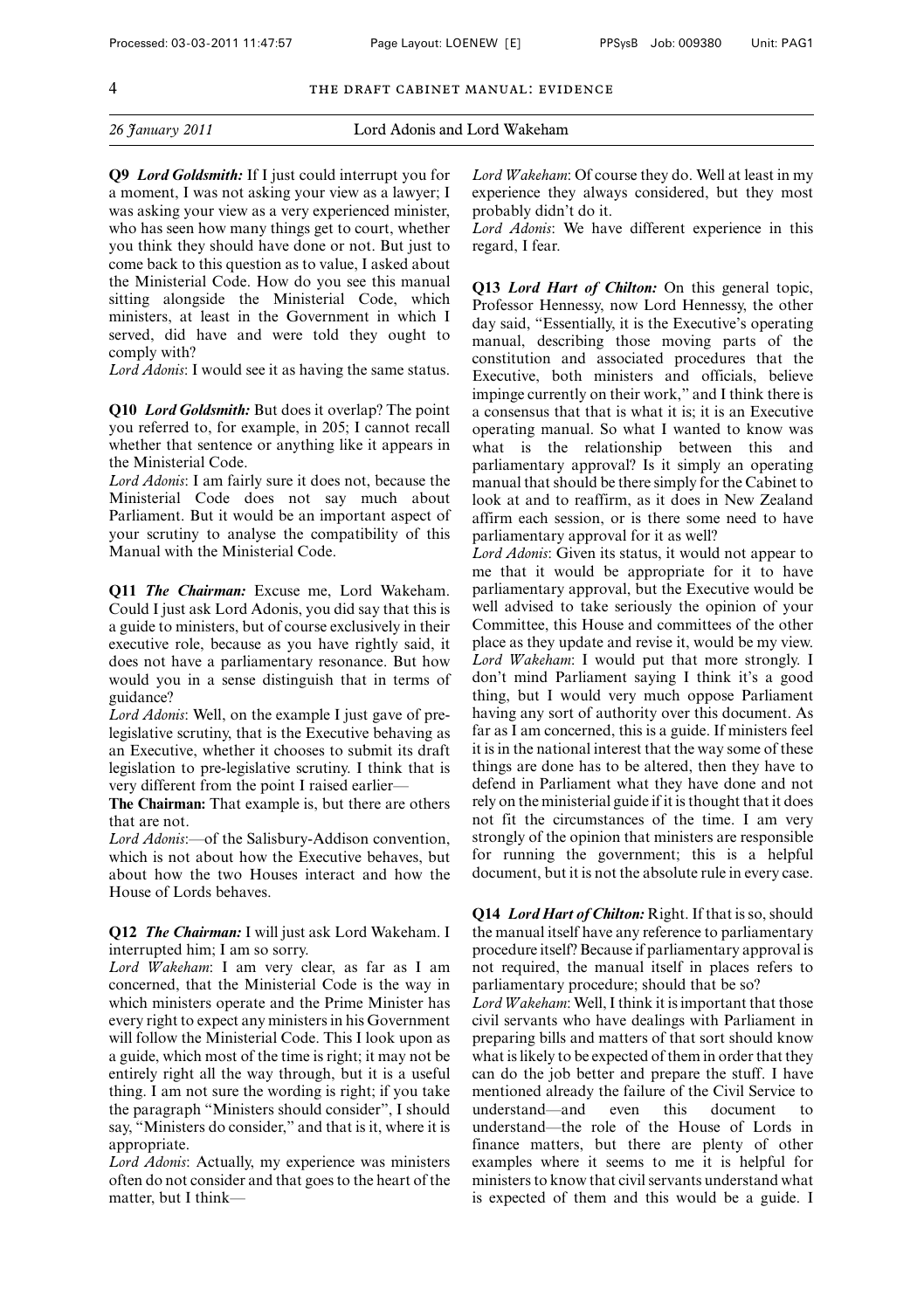| 26 January 2011 |  |
|-----------------|--|
|                 |  |

should be surprised if—because you quoted from the Hansard of the other day—when you have Lord Butler here, he doesn't say to you he thinks in terms of legislation there should be considerably more time spent on the cost-benefit analysis, the public costs of compliance and things of this sort. Civil servants should do better. When I was in Government, they always used to say what the public cost of any bill was, and I thought they were the most phoney figures I ever had to look at. I could never get anybody to explain to me how they worked them out properly; not to my satisfaction, anyway.

*Lord Adonis*: I entirely agree with what Lord Wakeham has just said. I think it is useful for civil servants to have a guide to the likely expectations of Parliament in respect of their fulfilment of their functions, but this should not in any way affect or limit the way that Parliament itself undertakes its activities.

**Q15** *Lord Shaw of Northstead:* Do you believe, therefore, that this document should be discussed in Parliament but no decisions taken on it? Is that a simple—

*Lord Adonis*: Yes.

*Lord Wakeham*: Very much so. I think Parliament could give a lot of guidance; there are a lot of people, certainly in the House of Lords, who have had vast ministerial experience and would know how valuable this document is or not to ministers running the Government. That is essentially what it is for; it is to get better performance from civil servants. *Lord Adonis*: I entirely agree with that.

**Q16** *Lord Shaw of Northstead:* If the custom became, as in New Zealand, that it was looked at every new Parliament, this would incite people to discuss it more and to move alterations, and I think, personally, once it has been established, let it stay there. It may well change, but it just stays in the background.

*Lord Wakeham*: Well, I hope they put right the things they have clearly got wrong. I have already spotted some and I have not read it as closely as some people have.

#### **Q17** *Lord Shaw of Northstead:* Who will put it right? Not Parliament.

*Lord Wakeham*: It goes back to the people who wrote it and it is suggested they might, in the light of comments—the light of what people say—bring an updated edition. I think it would be wrong to say it has to stay like it is forever and a day; I think that would be a big mistake.

*Lord Adonis*: I think it should be updated regularly to reflect changing practice, is my view. But it should reflect changing practice; it should not seek itself to change that practice. There is a big difference between those two.

**Q18** *Lord Crickhowell:* I think we were proposing to raise paragraph 205 when we came to question five things that were not in the Manual—but it is actually better to do it here. You have said repeatedly, both of you, that it is a guide to the Executive and the Civil Service, and I picked on 205 as being a paragraph that is a very inadequate guide because, particularly if we look at what has been happening since the formation of this Government and with the legislative programme going through at the moment, "Ministers should consider publishing bills in draft," seems to me a pretty feeble piece of advice in the light of the strength of the conclusions, for example, of this Committee, which are not even referred to. Surely civil servants, particularly at this stage—and, I think, new ministers—should have their attention drawn to the strength of the comments made by committees in both Houses on this particular point. Their failure to actually take note of it on this occasion has had some pretty important consequences for the legislative programme of the Government at the present moment.

*Lord Adonis*: I think you have put your finger on a very important issue, which is the role of the Manual in areas that are contested between Parliament and the Executive. It is absolutely correct to say that the general view of both Houses of Parliament in terms of reports of committees and general views expressed in debate is that greater use should be made of prelegislative scrutiny. That is certainly true. However, what is in paragraph 205 is a fair and accurate statement of the view of the Executive as to Executive practice, which is that ministers should consider publishing bills. It was not the view of the Government of which I was a part, and I do not take it to be the view of the current Government, that there should be any default expectation of prelegislative scrutiny or anything of that kind. So I think what you have put your finger on goes to the heart of one of the issues that needs to be brought out, which is that this is by the Executive, for the Executive; it does not in any way represent the views of parliamentarians or even views formally expressed by select committees as to how the Executive should behave.

#### **Lord Crickhowell:** I accept that.

*Lord Adonis*: If I just elaborate on the point, it may, however, make it easier for those—including, I imagine, this Committee—who wish to see greater use made of pre-legislative scrutiny then to latch on to points like this and say, "We do not believe it acceptable that the formulation in paragraph 205 is so weak. We actually think that the Executive should take the view that it should be something like standard practice that there is pre-legislative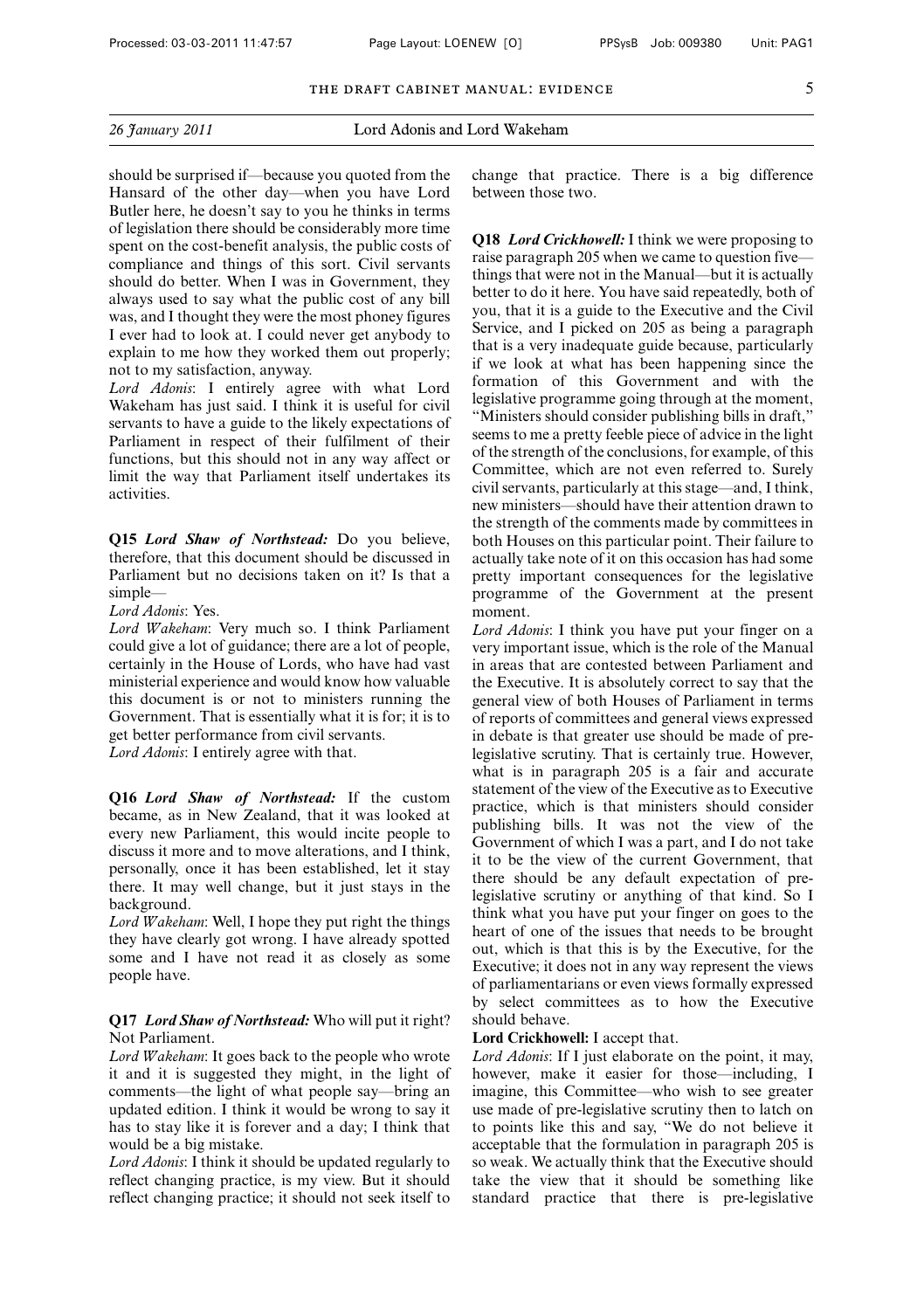scrutiny." That would then focus on what is, at present, a clearly disputed issue in relations between Parliament and the Executive.

**Q19** *Lord Crickhowell:* The point I am really making is, as a guide to what is likely to happen, particularly for new ministers and civil servants and those who have perhaps never served on the Legislation Committee, if you are going to introduce legislation, as has happened in this House, surely it would be useful at least to identify what two major committees of this House have said on the subject so that civil servants and ministers are likely to know what the reaction of Parliament is likely to be.

*Lord Adonis*: I think that goes to the heart of one of the debates to have about the role of this Manual. I do not personally take the view that it is the role of the Manual to exhibit areas of executive practice that are contested, where there is not a clear view on the part of the Executive. To take paragraph 205, this looks to me to be a straightforward view of the existing executive practice. Actually, I say straightforward; it is not entirely straightforward, because as I said earlier, in practice I am not sure that ministers do always consider publishing bills. But it is certainly the view of the Executive that they should consider publishing bills in draft for pre-legislative scrutiny. It is not the view of the Executive—unless that view changes, in which case it would be reflected—that there should be some default expectation of pre-legislative scrutiny in respect of significant legislation.

**Q20** *The Chairman:* But if it is a guide to good practice, then it has to be more indicative, doesn't it, Lord Wakeham?

*Lord Wakeham*: Let me go back to my years in Government. As far as I was concerned, prelegislative scrutiny was very valuable when there were people outside Parliament who had views about things that were not party politically charged, and you could bring them in and you could listen to what they had to say on things like divorce rules and things of that sort, where they are absolutely valuable. As far as I was concerned, as a business manager, I found pre-legislative scrutiny something that I sought to avoid if all it was going to do was to have the same rows at the pre-legislative stage that you were going to have when the processes were then brought before the Houses of Parliament. I could see no great value in that whatsoever and I did my very best to avoid the Government going down that road. But we always used to consider it and come to what I thought were very sensible conclusions. There are times when legislation needs an input from people outside Parliament and that is the time that pre-legislative scrutiny is very valuable; call them as witnesses, find out what they have to say and maybe change your mind. But if everybody knows where they stand before they start, then Governments have to get on with governing and most of them come to Parliament with as little as they can; they just want to get on with it.

**Q21** *Lord Renton of Mount Harry:* I remember well from some years ago Lord Wakeham's view about pre-legislative scrutiny.

*Lord Adonis*: I should say it is not my view. My own personal view is that pre-legislative scrutiny should be the norm, but the point I was making was a distinctly different one: that that is not the view of the Executive.

**The Chairman:** I understand that, yes.

**Q22** *Lord Renton of Mount Harry:* I come back on two points. Very interesting comments made by you both already, but you said that this was really, you thought, by the Executive, for the Executive, this document that we are talking about today. What I think the danger is—and I do very much share the worry about it that you both have—is that it does actually look as a very serious document coming almost from the top, and I would have thought that, if it goes through, there is a danger that it would very often be quoted as, "This is what should have happened. This is what the form is." I do not really see how you deal with this, because in my experience of years ago, you know that there is a lot in government that is actually only decided on the day; it changes. That leads me on to my second point, that I do think that as to the choice of the Prime Minister, remembering 1974, 1990, when Margaret Thatcher resigned, and 2010, in all of those cases what would be the result as far as the Prime Minister who would emerge was at moments very doubtful. I do not mean doubtful badly; one really did not know. I do not think that you can try in a document like this to spell out how the Prime Minister is going to happen to be chosen, because I do not think life is like that. That again I think is one of the dangers of this document; that it is seen as very official, very important, and that also it will deal somehow with the choice of Prime Minister.

*Lord Wakeham*: Yes. I am very sympathetic to the question and I think there are some dangers, and I think the drafting wants to be perhaps a bit less definitive and firm than it is, because it is not always the practice. In fact, before I came I wrote down several occasions in my life where no manual would possibly get you out of the difficulties that Parliament gets into with the Government. I will briefly mention them. The first one was when I was having a big row about something in the Commons and Margaret Thatcher, in her way, got hold of Erskine May, opened up the page that covered this and pointed to me there and said, "Show them this page. That'll stop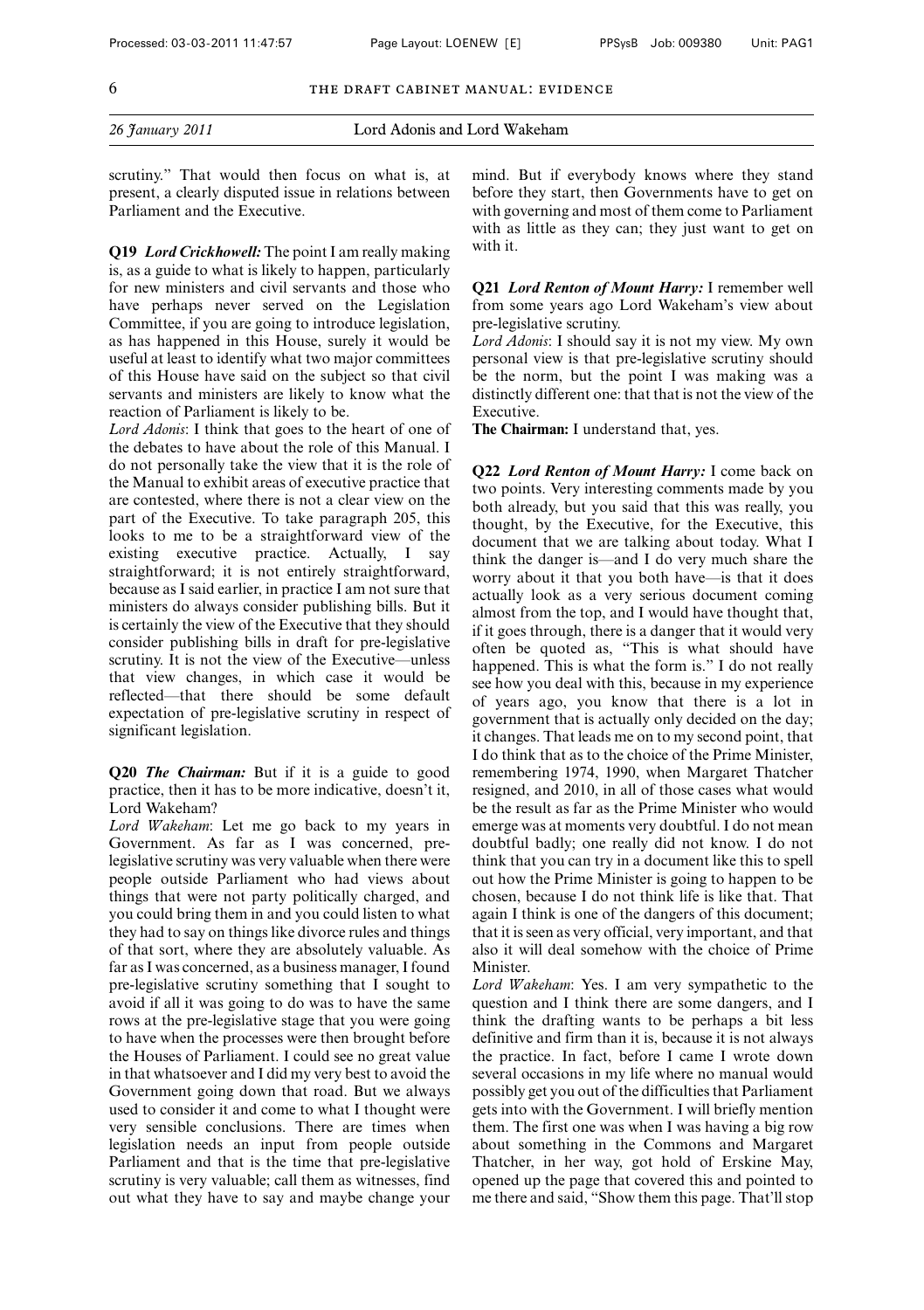them. They'll realise it's wrong." Of course, the truth is they were really upset about something entirely different; they weren't upset about that. This was the vehicle by which they were causing me a lot of trouble and that wasn't the problem. So that is the first one. The second one was when George Cunningham some of you will remember that—decided to call a vote on every single issue coming before the House of Commons. Now, if somebody decided to do that in the House of Lords—Five hours', two hours' debate? Have to have a vote on that. Will the House go into Committee? Another vote on that. Will the Committee go back into the House? Another vote on that—the place comes to a complete and utter stop. This document gives you the impression that there are a whole lot of rational people looking up the book and saying, "Right, that's what we do." People are not like that and we have to be very human. Politics is a vulgar business; it is a rough business and people behave in all sorts of strange ways because their<br>emotions. their concerns. their lifestyle lifestyle everything—is at stake, and they will find arguments to back it up. This document just does give me the impression, however right it might be, that it is rational and reasonable at all times, when it is not.

*Lord Adonis*: Of course I agree with everything Lord Wakeham has said. No document written by any human being, including Machiavelli, if he were alive, could fully bring to life the life of politics and that is—

**Lord Renton of Mount Harry:** You have to remember what happened to Machiavelli.

*Lord Adonis*: Indeed.

**Lord Renton of Mount Harry:** He got his head chopped off.

*Lord Adonis*: So it is absolutely not the purpose of this document to be a guide to politics; it has a much, much more limited aim, which is to be a description of good practice by the Executive, for the Executive. In respect of the point that Lord Renton has just made on changes of Prime Minister, it is limited to those procedural issues to do with the action that takes place on the part of the Executive when the Prime Minister is contemplating resignation or has to take decisions in the immediate aftermath of the election. It does no more than that; it is not in any way a guide to politics or political behaviour over and above the rules and good practice that the Executive itself observes.

**Q23** *Lord Rodgers of Quarry Bank:* I have been trying to formulate my question with great difficulty, but now I think I know. The answer is that we should get rid of this document altogether and have a very big book of anecdotes, because the anecdotes—not only yours, but many others round this table—mean you will learn more about how government really works, in my view, than what is found in this book.

At the present time, we have a lot of new Members coming into this House and we have a duty to monitor people; to tell them how it all works. So new Members come in and you spend a day or two and they are monitored, and then they go into the House and find the world is very different. The relationships, the institution and a lot of people moving at different times in different ways. I am not really asking a question. The Manual is okay up to a point. But it is also a mess; it has different sorts of things, but we are not going to discuss them. But you can read that once and then forget it, because if we have more anecdotes—they are missing. Let me just give one example. I remember vividly when a Secretary of State, many years ago, decided he wanted to make an announcement with a view to legislation, and the Permanent Secretary said, "Secretary of State, are you really sure that this shall be the right way of proceeding?" "I am." "Don't you think it should really go to the Cabinet?" "I don't think I need to." "Right, Secretary of State." What then happened was that the Permanent Secretary phoned the Secretary of the Cabinet, and the Secretary of the Cabinet spoke to the Prime Minister, and the Prime Minister decided that the Secretary of State was wrong, and the Prime Minister spoke in a rather informal way to the Secretary of State to stop what was happening. That is characteristic of what government is like, but where is it in the book?

*Lord Wakeham*: Absolutely right. Our careers have been around the same period of time, but I know of examples where a minister goes to Cabinet, loses the argument in Cabinet; Cabinet decides to do something; it is announced he is going to make a statement in the House that afternoon, and the devil's difficulty is to get him to make a statement that does not very slightly leave open the issues that have been resolved. That is what real politics is about and real fights go on sometimes in the backwards and forwards between them. The Secretary of State is sitting there, and the Permanent Secretary and everybody is around trying to bully him into saying, "You can only say what Cabinet has agreed that you should say." These are the real things of politics and if civil servants are good at dealing with those, they will be really valuable to their government of the day and also to the nation. This will only give them a very, very limited insight into that sort of issue.

*Lord Adonis*: I think we are basically all agreeing, aren't we?

#### **The Chairman:** We are.

*Lord Adonis*: This has a very limited scope and it is absolutely not a guide to political practice or political experience. I entirely agree with Lord Rodgers that, for any new Member of this House, reading two or three of the classiest political memoirs of recent years is going to be a far better guide to political life and how to be a minister than any number of recitations of the Cabinet Manual.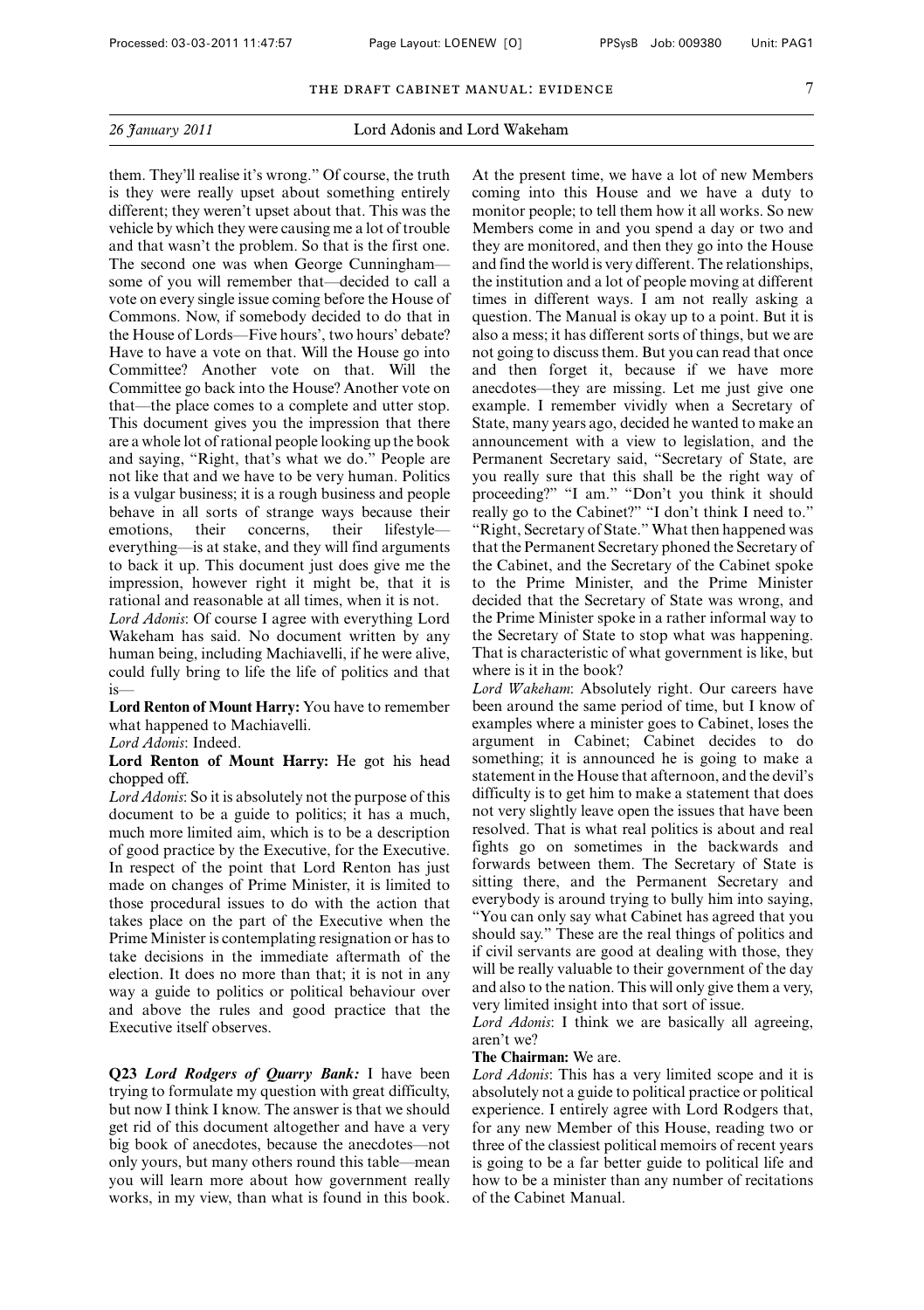**The Chairman:** Yes, well I have always said frivolously, on Lord Rodgers' point about anecdote, that Gerald Kaufman's book, *How to be a Minister*, was the one that one needed to read. But Lord Goldsmith, you had a more serious point.

**Q24** *Lord Goldsmith:* I'm not sure that *Yes Minister* isn't actually closer to the mark, but that is different. Lord Crickhowell's Beta marking is looking a bit shaky even now, as this debate continues. Can I just shift this, because one of the things people have asked and said about this Manual is, "Is this supposed to be the start of a written constitution?" Now, it is very far from being anything of the sort; it is too detailed, it is not broad enough, it is too fixed in relation to that. But dare I take the opportunity of having you here to say: right, would there be merit then in trying to produce something that is accurate, that is complete, and that actually does set down more what our constitution is, not just for the benefit of the Executive but everybody?

*Lord Wakeham*: I would be very, very cautious indeed about that. To say that I absolutely would be against it is perhaps being a bit firmer than I want to be, but I would be very cautious indeed and for all sorts of reasons. One is that I am not sure that they should be able to do it; then there would be a strong argument for having it approved by Parliament if it was thought to be that. But what I am concerned about is the relationship between the Civil Service and the Government of the day. I do not particularly want a document that enables civil servants to tell ministers how they should conduct themselves, other than giving guidance. They are the ones who are responsible; they are the ones who have to come to the House. There are things that are not in this document that I can tell you. For instance, as you get nearer to an election—some of you may not even have noticed this in your time—it is surprising how slow civil servants get in giving you the information that you require, because they may suspect that you might be wanting to use it for the hustings that are due to come rather than for your duties as a minister. They don't tell you that; it just does not turn up when you think it will turn up and it is not very good when it comes. I think that is a perfectly sensible thing for them to do. They are not going to be writing your election manifesto for you at taxpayers' expense, but they are not going to come and argue with you; it just doesn't happen. Now, the Civil Service is capable of doing these sorts of things, but this Manual, if it is thought to be the be all and end all, would miss great chunks of what is important.

*Lord Adonis*: I support a written constitution; I think modern democracies should have a document that sets out the fundamental features of their institutions and constitutional practice, so I support one. I believe we will ultimately have a written constitution in Britain. A good part of it, of course, is written already, but I think we will have ultimately a single document. In British constitutional practice, saying something will ultimately happen is only a guide to the next thousand years; it is not a statement of likely date, but I think it will ultimately happen. However, the point I would make in respect to Lord Goldsmith's question is that it would only marginally overlap with this document, because most of this document is concerned with the practice of the Executive, which would not conceivably be included in a written constitution, or at least I think would be very unlikely to. The issues we have talked about so far are among them. I think it is highly unlikely that a written constitution would itself get into very detailed matters of procedure for inter-party negotiations where elections do not produce clear outcomes and issues of that kind. So I think a good deal of the content of this manual would not in fact overlap with a written constitution. I think the arguments for a written constitution are more arguments about constitutional good practice and about what should constitute a self-respecting democracy.

**Q25** *Lord Goldsmith:* So just to summarise, you are in favour of a written constitution, but this is not it or anywhere close to it.

*Lord Adonis*: Not remotely, no.

**The Chairman:** May we, if we could—because I am looking at the clock—just focus again on the narrower question about the relevance of the document, which I think everybody agrees was important in the formation of government, particularly in the circumstances that we have heard already; 1974, possibly 1992 as Lord Wakeham said, and then obviously again 2010.

**Q26** *Lord Shaw of Northstead:* The difficulty seems to be that there cannot be an absolute law on this, particularly with regard to the Prime Minister. The Prime Minister is expected to do something; he is expected to stay on and serve. The fact is that it cannot be a law in any sense; it can only be an expectation and an advice for him. He can still resign, is that not true, at any time?

*Lord Adonis*: That is made very clear. I think paragraph 48, as revised—because this is revised from the previous draft of the Manual—is a good statement of good practice. To quote, "Where an election does not result in an overall majority for a single party, the incumbent Government remains in office unless and until the Prime Minister tenders his or her resignation and the Government's resignation to the Sovereign. An incumbent Government is entitled to wait until the new Parliament has met." So it does not in any way restrict the right of the Prime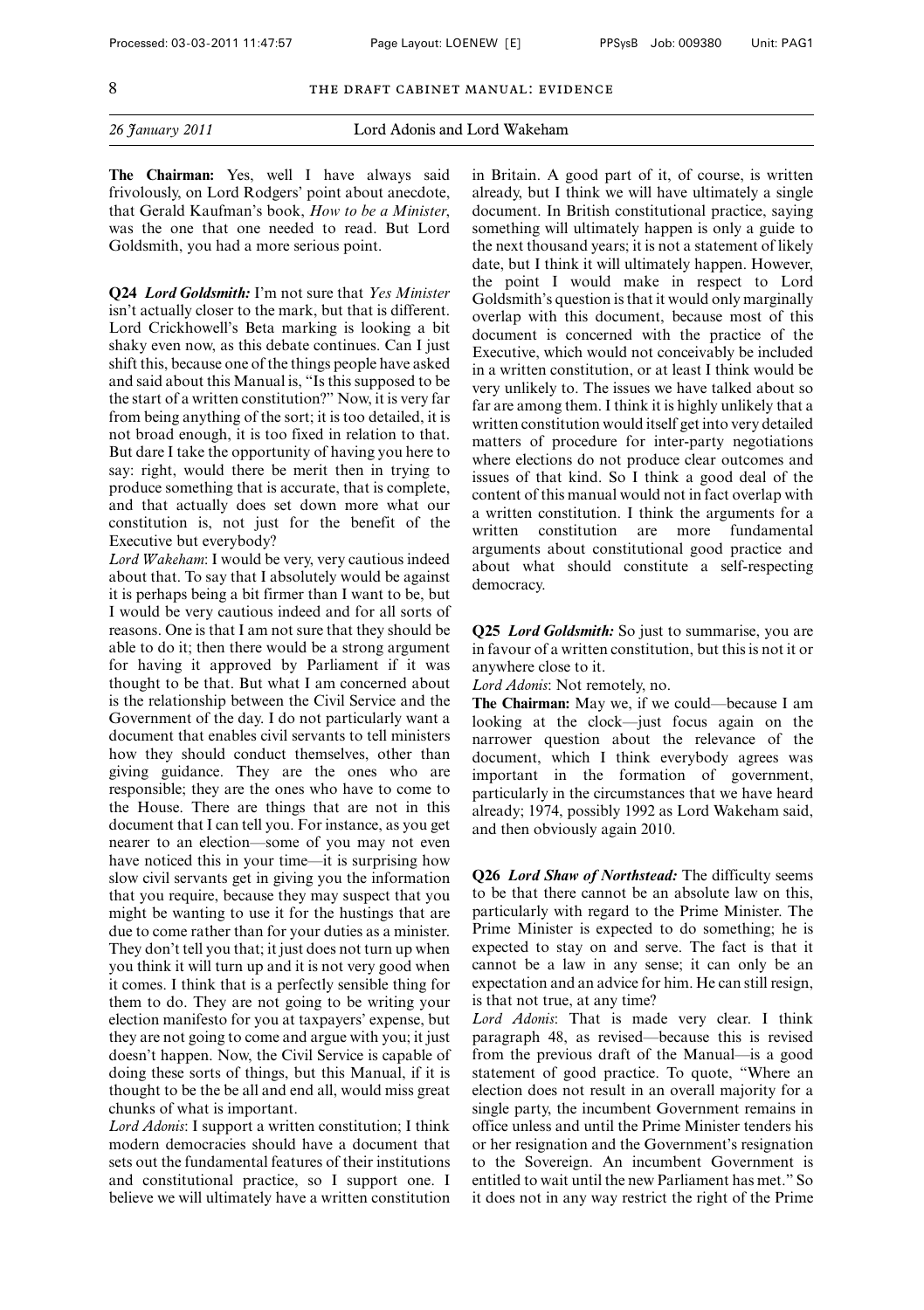Minister, if he or she so chooses, to resign immediately after the election.

#### **Q27** *Lord Shaw of Northstead:* Exactly. That should be absolutely clear.

*Lord Wakeham*: I do not disagree with that, but again I think it does not reflect the real world in this sense. Prime Ministers, in my experience—and I have known a fair number of them—when they have arrived as Prime Minister, they will desperately try to do what is right. They may not agree with it and they may not acknowledge it, but the only thing they have is their place in history books. I remember this came out very graphically when I was doing the Royal Commission on the Reform of the House of Lords and I went to speak to all the ex-Prime Minsters and people. I said to Mrs Thatcher: did she mind the fact that the current Prime Minister had the right to nominate people to the House of Lords without referring it to the other parties and things of that sort, and she said, "Yes, absolutely." You must realise that Prime Ministers, once they have arrived, are going to try to do their best. Now, I expect there are examples we could give where it does not happen, but that is what is going to happen. I think that overriding all this business of whether you resign or not, I believe most Prime Ministers, faced with the circumstances, will desperately try to do what is right, not what is in their best short-term self-interest. They are interested in their position in history, not in a grubby fix at the last minute, and I think that is an important element in our constitution that should be recognised.

**Q28** *The Chairman:* I think there is concern, isn't there, about whether paragraph 50, as opposed to 48, actually indicates something new? Shall I read it? "The incumbent Prime Minister is not expected to resign until it is clear that there is someone else who should be asked to form a Government because they are better placed to command the confidence of the House of Commons and that information has been communicated to the Sovereign."

*Lord Adonis*: That is a good expression of established constitutional practice, in my view. Lord Wakeham referred to real life situations; I cannot conceive of a situation where the Prime Minister would wish to resign immediately, before they were in a position to recommend to the Queen their successor. It is not to say that there could not be some wholly exceptional circumstance where that happened—and if that was the case then the Prime Minister would simply do it; they would not be restrained by this Cabinet Manual—but I cannot myself conceive of those circumstances. If we look at the real situations that have emerged over the last century or more, there have been a number of occasions since 1910 where an election has not produced a single party majority:

1910, 1923, 1929, 1974 and 2010. On all of those occasions, this is in fact what happens.

**Q29** *Lord Rennard:* I just wondered if Lord Adonis might actually agree that paragraph 50 is probably more a matter of common sense than any actual constitutional conventional practice. I thought you made some very helpful points at the beginning about how perhaps greater public awareness of some of these issues actually helped all the parties in the crux around May 2010. In particular, you referred to the idea that of course—sorry, I lost my train of thought for a moment. Some of those issues I am not quite sure are actually right, and I wonder if perhaps Lord Wakeham and Lord Adonis might actually think some of these things are not right. I am not quite convinced—I am fairly interested in our constitutional conventions—that the Sovereign can dismiss a Prime Minister or put his successor on personal appointment, which it says in the Manual. That might have perhaps been the practice in the 19th Century; I am not sure in the 21st Century that would actually be accepted or understood, and I wonder how the noble Lords might think the Manual might be changed in other respects.

*Lord Adonis*: Well paragraph 59 says, "Although they have not been exercised in modern times, the Sovereign retains reserved powers to dismiss the Prime Minister or make a personal choice of successor." I believe that to be an accurate statement of the constitution as commonly understood. Now, if Lord Goldsmith's point were taken up and we proceeded to a written constitution, this would be a fundamental issue that would need to be discussed and debated, and it might well be at that stage indeed, I think it is actually quite likely at that stage—that there would be a strong body of opinion that the Monarch should not retain that power. But it is a power that is retained, and of course those of us who study these matters know that, in living memory, precisely that power has been exercised by the Governor-General of Australia, in a situation of huge controversy. Indeed, there is no issue of modern constitutional practice in Australia that is more debated than the Governor-General's dismissal of the Whitlam Government. But the point in respect of this is that that does reinforce the validity of paragraph 59 as a statement of the existing understanding of the constitution; it does not in any way indicate that this is a practice that it would be desirable for any Sovereign to undertake.

*Lord Wakeham*: Well, I was going to say I had lunch with Whitlam and he doesn't talk about anything else ever, as far as I can make out. But you see, again, the reality of this is the Sovereign would consult informally anybody she felt was likely to be given some guidance, and though while these words may well be right, there is a big element in it, and there is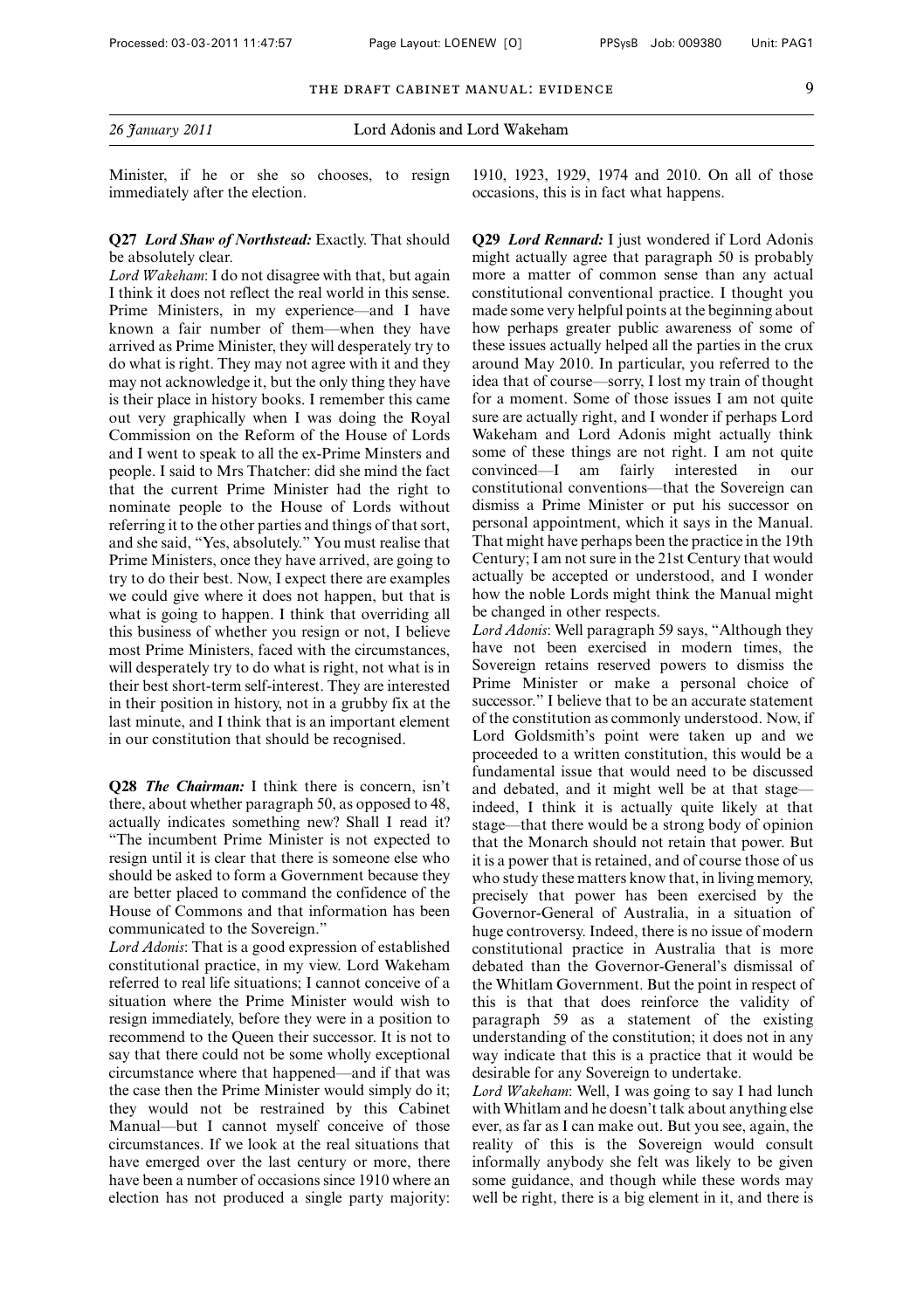another big element in it, which is the Monarchy itself is in question; if they make the wrong decisions, there are all sorts of questions that will arise. So a statement like this is slightly trite, I think. It is probably alright, but it is only part of the story.

#### **Q30** *Lord Shaw of Northstead:* It is guidance, rather than—

*Lord Wakeham*: Well, it is sort of guidance, yes. Guidance leaving out the difficult bits, yes.

**The Chairman:** But that raises again the question of its relevance, because as Lord Adonis just said, were you to move to a written constitution, this would obviously be a very significant section related to it, and if it became thought that because this was on the books, as it were—I know not on the statute books, but this was the right way to proceed—it would be an interesting segue way into a written constitution, which I think might be difficult.

**Q31** *Lord Goldsmith:* I think my questions have largely been covered by those questions, but if I could just follow that back and get the contrast between this document and a written constitution. If I understood what Lord Adonis was saying correctly, it included this proposition: that if you moved to a written constitution, then what you would be doing would not simply be trying to write down what the existing practice is but debating what the practice ought to be, which would require approval somewhere, and that is another reason why this document does not get more than close to what a written constitution would be.

*Lord Adonis*: I entirely agree with that. It is inconceivable, if Britain moves to a written constitution, that the content of that constitution would be debated more widely than any attempt simply to codify existing practice. It is inconceivable. *Lord Wakeham*: Your question illustrates for me the difficulties about a written constitution.

**Lord Shaw of Northstead:** Quite right; that's a very fair point.

**Q32** *The Chairman:* Does any other member of the Committee want to pursue points relating to the 2010 specific post-election Government formation? There was the question about Mr Clegg's statement, which is recorded as a footnote; the point that he said, "Whichever party has won the most votes and the most seats, if not an absolute majority, has the first right to seek to govern, either on its own or by reaching out to other parties." That would not have been the situation, for example, in 1974.

*Lord Wakeham*: No, it was a perfectly reasonable remark for the leader of the Liberal Democrats at that particular time, but I do not think it is of any great long-term constitutional importance.

*Lord Adonis*: I think the important point about Mr Clegg's remark is that that was a remark he made about the practice he intended to follow; it was not his view as to the way that other parties needed to behave. I took him to be making a statement about the view that the Liberal Democrats would themselves take in the event of there not being a single party majority.

**Q33** *The Chairman:* I'm sure that is accurate, but of course it is recorded here and this again reflects the uncertain status of what is recorded here.

*Lord Adonis*: I agree with you; that statement has no constitutional status whatsoever.

**Q34** *Lord Rodgers of Quarry Bank:* I think what I understand you are saying is it does seem to be totally inappropriate to have it in a Manual; the Manual is meant to be a permanent, lasting thing, not a bit of recent history. That recent history may have been totally relevant—and I agree; I do not dispute that but why should it be in a Cabinet Manual at all? I do not think it should be there.

*Lord Adonis*: No, I entirely agree; it should be taken out.

*Lord Wakeham*: It would add a bit of quality to your book of anecdotes though, wouldn't it?

**Q35** *The Chairman:* Questions were raised earlier about omissions. Let us just assume that we all agree that the Cabinet Manual as it stands, or as it is revised, has a limited expectation and a limited value, without wishing to undermine it. But there were questions about omissions—those relating to the House of Lords and other matters—that I know members of the Committee wanted to raise. Apart from the point that you made very forcefully at the beginning, Lord Wakeham, about the inaccuracy of the financial questions on the House of Lords, are there other House of Lords issues that you think should go in there?

*Lord Wakeham*: No. I think a suggestion that I am sure Lord Butler is going to make, which is that this Manual should set out more instructions to the Civil Service about bills—the cost of bills, the cost to the public and compliance and things of that sort would have my support.

**Q36** *Lord Crickhowell:* On that very point, can I just follow it up directly, as we skipped past it in our earlier question? Going back to chapter five on the opposite page, there is a thing about the process of dealing with orders and there is a description of the process of how business is brought to the House, but there is not a single reference there to the rather contentious issue of Henry VIII clauses. It did seem to me extraordinary that if guidance was being given—and this, we are being told, is a guide to the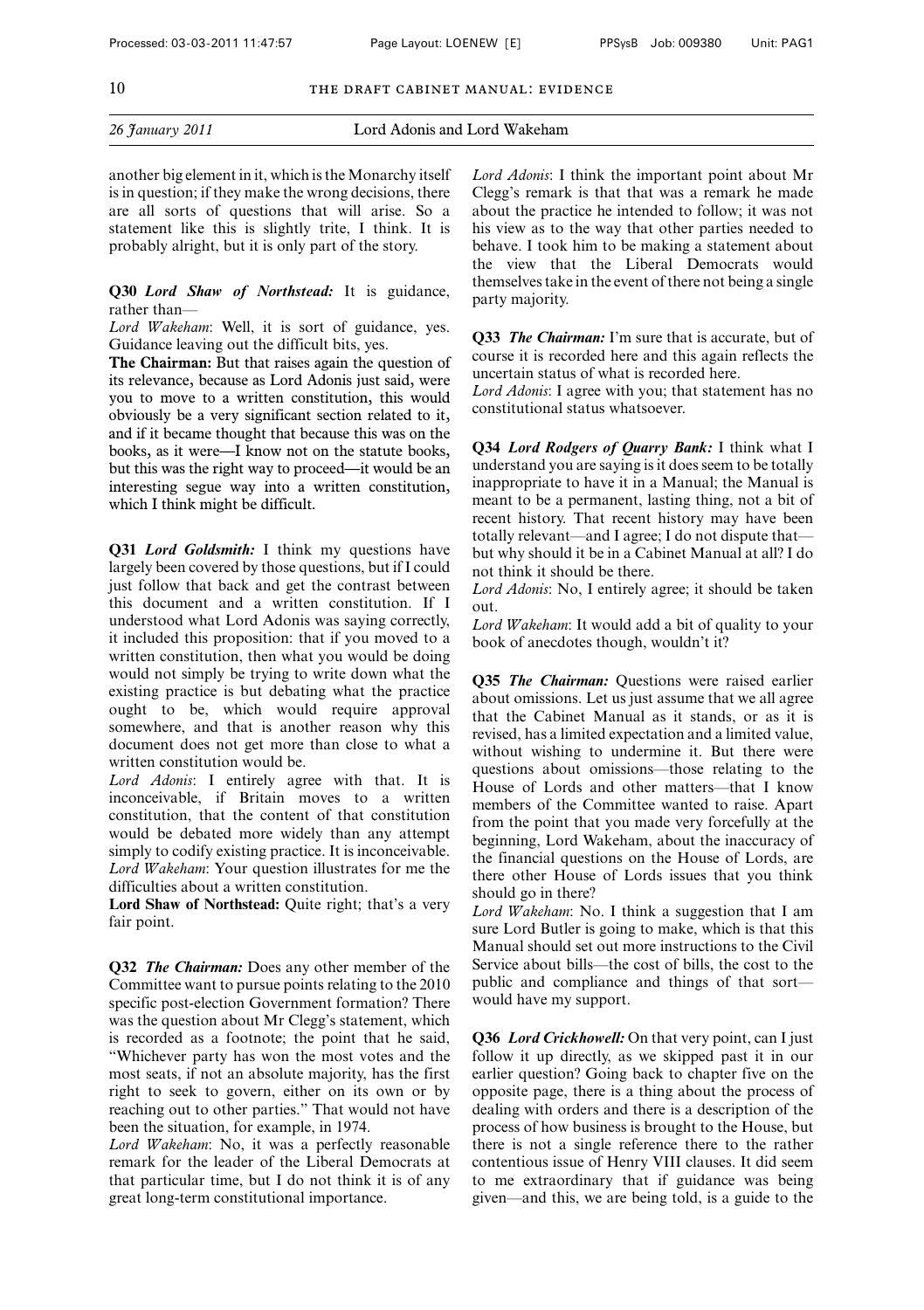| 26 January 2011 |  |
|-----------------|--|
|                 |  |

Executive and civil servants—at least there should be some identification of the fact that not only Committees of both Houses have expressed themselves but the Lord Chief Justice and the former Lord Chief Justice have expressed themselves very strongly. So there are some very extraordinary omissions. In my view, that was one such omission. Do you agree or do you think there are any others? *Lord Wakeham*: I agree. I have not studied every single word and every single page, I have to admit. I have brought up the ones I have thought of, but I am sure there are others.

*Lord Adonis*: I think those are matters that it is highly relevant for parliamentary committees to raise, not least to draw out the view of the Executive as to where the practice should change in these regards. I think Lord Crickhowell's point is an important one. The point I would reiterate, though, is that the guide itself, as I understand it, is no more than a guide by the Executive, for the Executive, in respect of what the Executive itself regards as good practice. What Lord Crickhowell is drawing out—and Members of the House are only too well aware of in respect of the Public Bodies Bill—is that Government at the moment have no problem with Henry VIII clauses; indeed, I have rarely seen so many Henry VIII clauses in so short a bill as in the Public Bodies Bill and the House is debating this legislation with great concern. But to retreat from the widespread use of Henry VIII clauses would involve a substantial change in Executive practice; a change that I believe it is utterly appropriate for this Committee and the House to raise with the Government, but it would be a change in Executive practice.

**Q37** *Lord Crickhowell:* But when I became a Cabinet minister, I do not recall I was ever shown paper guidance of any kind at all. I had never been a minister; I became a Cabinet minister; I had a meeting with my excellent Permanent Secretary on the Sunday and there I was doing a job. One later learnt pretty quickly; I learnt sitting with Willie Whitelaw on the Legislation Committee. But surely if you are going to have a guide to government, whatever the view of the Government, what they should have surely is some guidance of what the likely reaction may be in Parliament if they proceed in a particular way, otherwise why publish it; why have it? *Lord Adonis*: I think that is a matter that you may well wish to raise.

**Q38** *Lord Irvine of Lairg:* May I expressly support that? It is all very well to say that the Manual is a statement of good practice by the Executive, for the Executive, but would it not be wise for civil servants and indeed new Cabinet ministers to have flagged up what the likely parliamentary reactions to a particular course of action are, as evidenced by the opinions of select committees—authoritative committees—in both Houses?

*Lord Adonis*: It might well be wise to do so and I think that is a point that is well worth reflecting on.

*Lord Wakeham*: I think that is right, but there is another thing that comes into this general area. I think there is a question about what a Government— "So long as there is any significant doubt" paragraph 54—"following an election over the Government's ability to command the confidence of the House of Commons, certain restrictions apply. In some jurisdictions, this is referred to as a 'caretaker convention'." The reality of it—and civil servants ought to know this—is that some of these issues that come up at that time, there is sometimes an urgency to get them done. In a proper government arrangement, what happens is the Home Secretary, or whoever it is, talks to the Shadow person and gets his agreement before they move forward. I think that civil servants ought to know that and ought at certain times to say to ministers, "Look, the practical difficulty you are in at the moment is there is an urgent need to appoint a chairman of something or other—a real pressing need—but you are not sure whether the Government is going to survive more than a few days. It would be dangerous for you to appoint the new chairman without consulting the Opposition spokesman on the issue and getting their agreement to do it." Now that is a real practical issue that comes up from time to time, and civil servants should understand that is where they can give some helpful advice. Now it is not exactly in this book, but that is what I would have liked to have seen.

*Lord Adonis*: I think there are two distinct points. The first point is whether the Manual is a sufficiently accurate and comprehensive statement of Executive practice. I entirely agree with Lord Wakeham and his experience actually closely mirrors mine. During this last election campaign, I had to deal with a very major crisis; the ash cloud crisis. Indeed, I was at the Council of Ministers, negotiating fundamental reforms to the regulation of European air space, the day before the general election and this was not a meeting that could be delayed or decisions that could be postponed. I briefed my Conservative opposite number at regular intervals on what was happening, because I regarded that as very important for being able to take decisions in what was clearly a period when the future of the Government was in doubt. So there is an issue about the accuracy and comprehensive nature of the Manual and the Committee can, I think, make valuable points in that regard. There is also the issue that both Lord Irvine and Lord Crickhowell have raised, though, which I think is well worth reflecting upon: whether there is any role for the Manual to highlight areas of likely parliamentary concern about certain areas of government activity without in any way binding the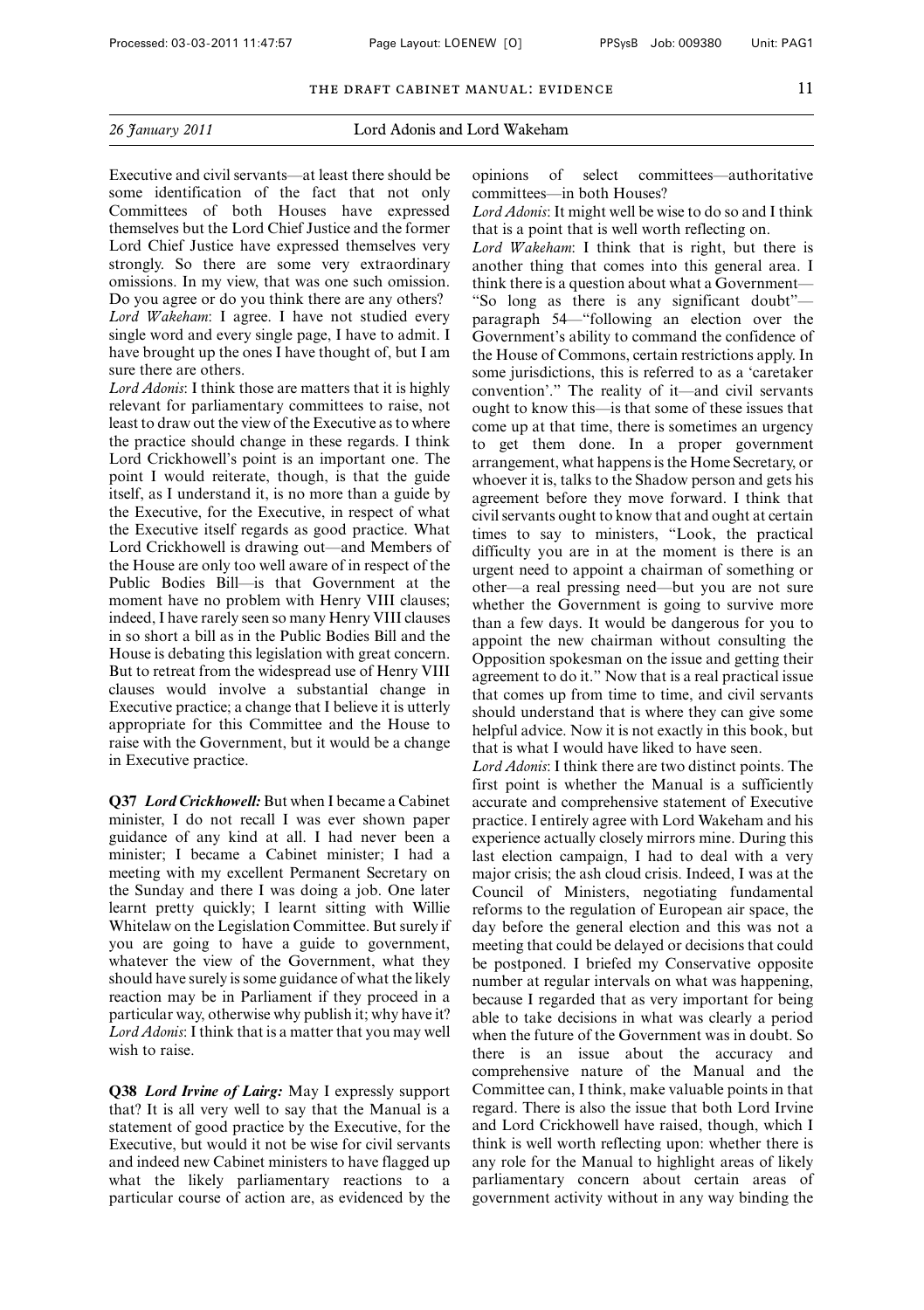#### *26 January 2011* Lord Adonis and Lord Wakeham

Government to particular courses of action. I have been reflecting on that during this hearing and I think there could well be value in that, because that would be of value to civil servants and ministers in understanding likely parliamentary reactions to their behaviour and I think that is well worth reflecting on further.

**Q39** *The Chairman:* I think what you are suggesting really comes back to one of your earlier points about really just enhancing the language around, for example, the points that were made about pre-legislative scrutiny; that it may be that the Manual in being descriptive can also be prescriptive but indicative in a gentle way.

#### *Lord Adonis*: Indeed.

*Lord Wakeham*: From my perspective—I don't know whether this could go in or not—I can think of many an issue, not just because the Government was in doubt, where the minister in charge of some policy did have considerable discussions behind the scenes with his opposite number in order to try to find a common policy forward. For example, something like pensions; it is miles better if we can get some sort of understanding of what we are going to do. That happened; Lord Whitelaw was a great exponent of those sorts of techniques, but he would take the Shadow man out to lunch and talk to him and in the end they would work out a sensible way forward to deal with something. Now that is real and that is what some civil servants should be able to say to a minister who is a bit inexperienced: "Look, why don't you ask your Shadow man round for a cup of coffee and a talk and see just where the situation lies, what are his worries, what can we do to help him and can we get a better outcome?" Now this does not give much guide to that sort of thing, but it is a real part of politics.

**The Chairman:** Well, we are enormously grateful to you both; you have both been very, very generous with your time, with your history, your thoughts and your political observations, which have been very valuable, particularly in the context of our session next week with the previous Cabinet Secretaries, who I think we will be able to ask some pointed questions on the basis of some of the things that you have said. I don't know if any Member of the Committee feels there is a point they have not covered that they wanted to express? Lord Adonis, Lord Wakeham, is there anything further you would like to say at this point?

*Lord Wakeham*: Thank you very much for inviting us; I have enjoyed it.

*Lord Adonis*: Thank you.

**The Chairman:** Thank you both for coming and again, many thanks for coming at such short notice. It has been very helpful. Thank you so much.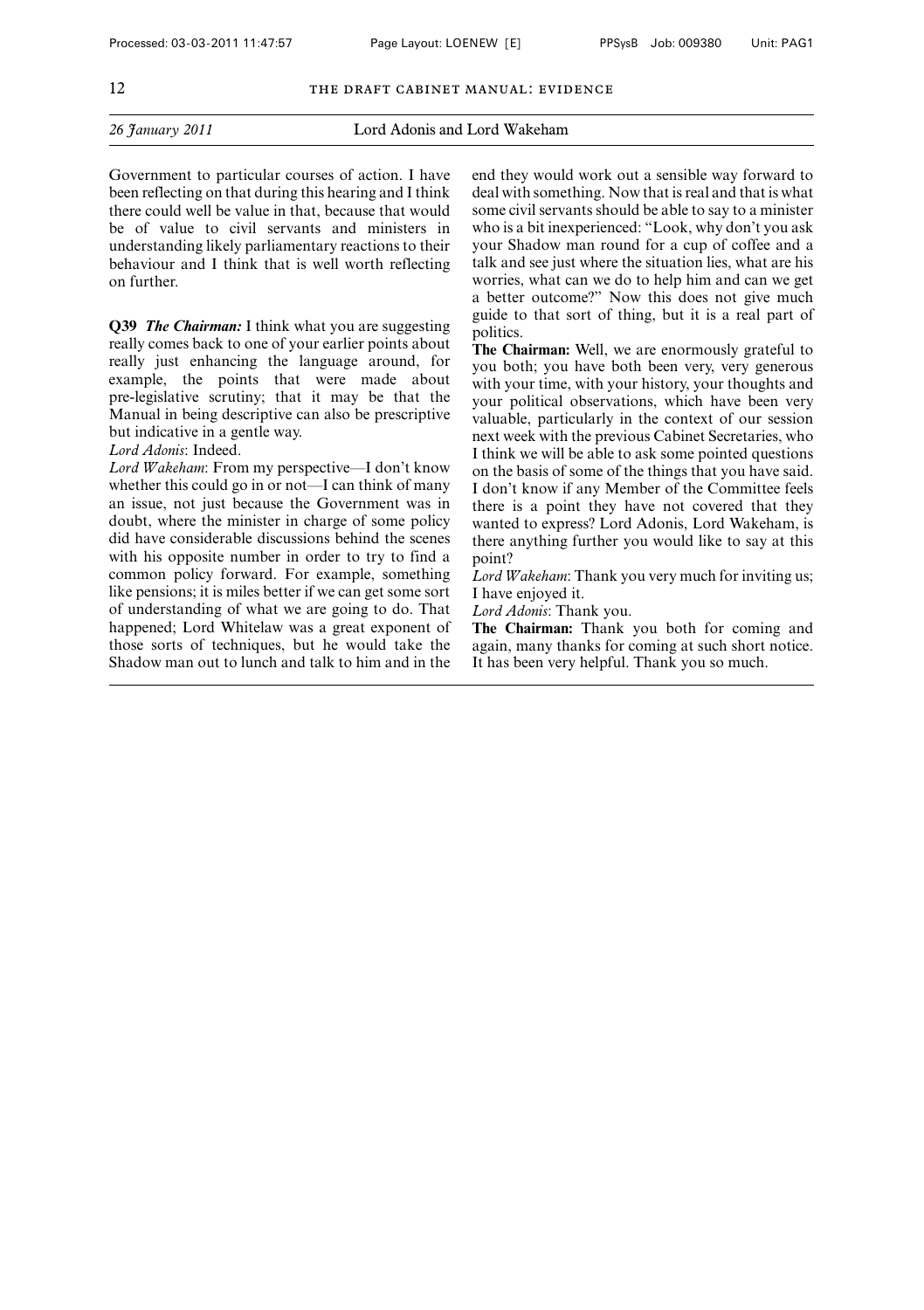# WEDNESDAY 2 FEBRUARY 2011

Present Baroness Jay of Paddington Lord Norton of Louth<br>
(Chairman) Lord Pannick (Chairman) Lord Crickhowell Lord Powell of Bayswater Lord Irvine of Lairg Lord Shaw of Northstead

Lord Hart of Chilton Lord Renton of Mount Harry

#### **Examination of Witnesses**

Witnesses: Lord Armstrong of Ilminster, Lord Butler of Brockwell, Lord Wilson of Dinton, and LORD TURNBULL

**Q40** *The Chairman:* Good morning, and welcome to the Constitution Committee. I thank you all very much for agreeing to take part in this panel session. The members of the committee are looking forward very much to what you have to say. We took evidence last week from two former Cabinet ministers, Lord Adonis and Lord Wakeham, and we are now anxious to hear from all of you. As you will have realised, the placement of your positions on the table has nothing to do with anything other than the time when you served in office from left to right, so we are grateful to you for sitting in that way. I should mention that the session will be televised and therefore, when you first speak, I would be grateful if you could each give your name and when you served as Cabinet Secretary so that it is clear that this is a session of evidence from the Cabinet Secretaries. We have three absentees this morning: Lord Rennard, who may be with us later; Lord Rodgers of Quarry Bank, who is unwell; and Lord Goldsmith, who is not here today. This session is part of our attempt to get some external input into our response to the consultation process that is being conducted on the Cabinet Manual and which will be completed by the beginning of March. As I have said, we are anxious to have some relatively brief conversations with people who are able to enhance, in a sense, our own reflections on the Cabinet Manual and what we would want to say in the process of consultation. The best thing to do is to plunge straight in as we have a slightly constrained time period. I am grateful to you all for agreeing that we might stray a few minutes over the allotted time, until around 11.25 am. That should give us approximately three-quarters of an hour. A sensible start would be to ask the purely practical question of you all: if the Cabinet Manual had been in existence or if you had created the Cabinet Manual when you were in office, would you have found it useful? Perhaps I may begin with Lord Armstrong of Ilminster.

*Lord Armstrong of Ilminster*: I think the answer is yes. It is a work of reference, not something that you would read from cover to cover. But I think it would have been useful as a work of reference, partly because very few people know the whole of the map fluently, as it were, and it would have been convenient to have been able to look up some of the bits that you did not know in detail using an immediate point of reference. For the most part, I would say that that would have been a starting point. It would send you back to other sources if you wanted to probe deeper, and I think that that applies throughout the Manual. It does not cover everything in pitiless detail so there are many points at which you would want to go to other reference material to supplement it. But as a general conspectus of what the Executive wants to be able to read, it would be useful.

#### **Q41** *The Chairman:* But it is exclusively intended and written for the Executive.

*Lord Armstrong of Ilminster*: I think so, yes.

*Lord Butler of Brockwell*: I am Lord Butler of Brockwell and I was Cabinet Secretary from 1988 to 1998. I succeeded Lord Armstrong, who was Cabinet Secretary from 1979 to 1988. I agree with what Lord Armstrong has said. Some of the Manual is familiar to all of us because it existed in various forms before. It has been brought up to date and there are some new sections on freedom of information and so on, but it would have been useful in the way that I find it useful now. I shall put it on my bookshelf and, when I want to remember what the conventions are for use in Parliament or other ways, I shall look at it. In that respect, as Lord Armstrong said, it is a useful work of reference. It is useful in one other respect, which was illustrated by what happened before the last election. It is useful in creating public understanding of the way in which the Executive works, and there can be moments when, if there is not public understanding of that, it can be difficult. That was notable over the last election when the publication of the chapter in draft was very helpful. Another one that took my eye was the Osmotherly Rules about officials giving evidence to Select Committees. Very often, officials appear before Select Committees and then their members get very cross because the officials will not answer questions. Unless there is an understanding on both sides about the way in which officials have to operate, you can get unnecessary trouble.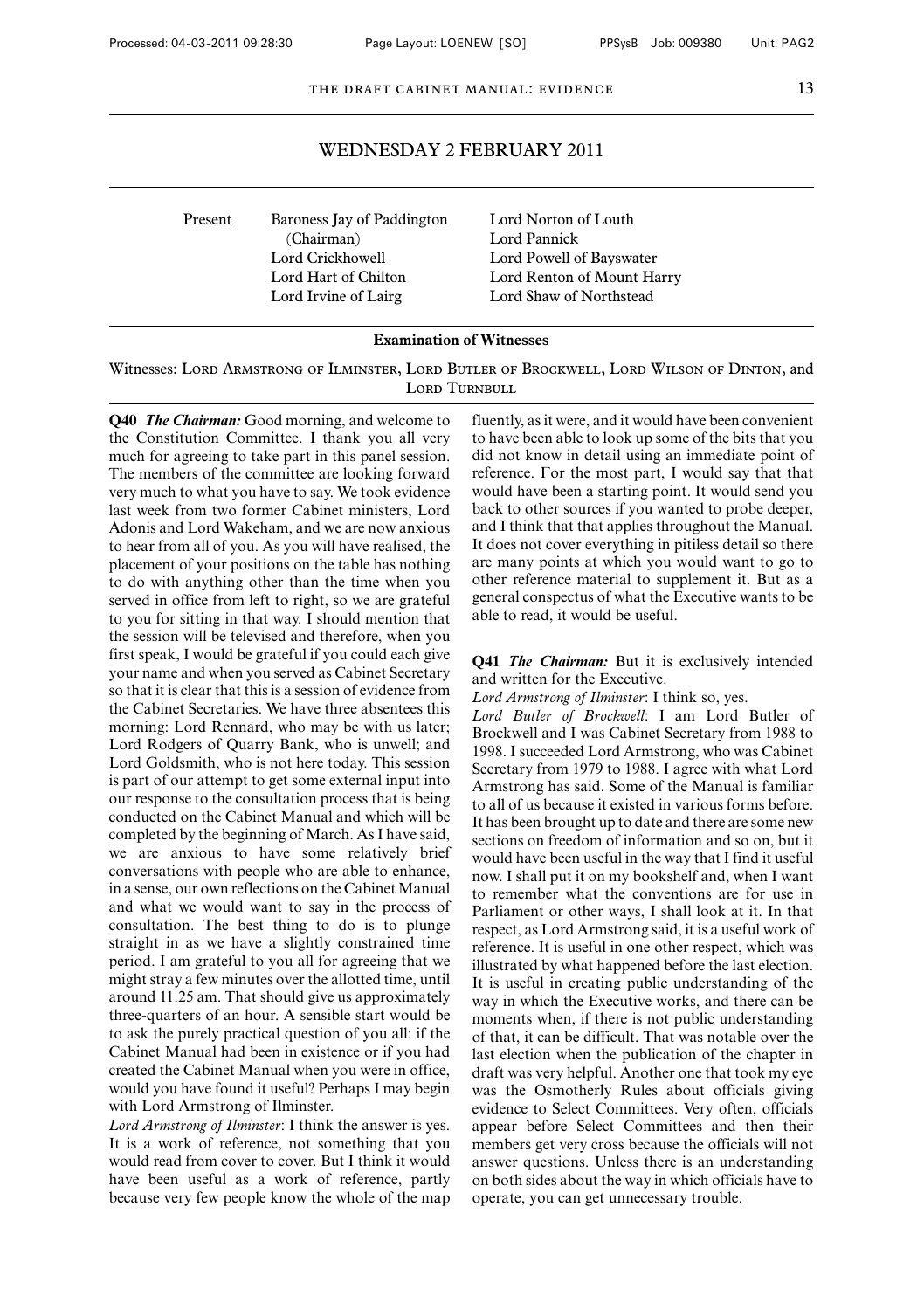**Q42** *The Chairman:* You have both said that you would have found it useful, but obviously you did not feel that there was such a large gap that you needed to stimulate such a process yourself. We will come back to that.

*Lord Wilson of Dinton*: I, too, think it is a modest but useful contribution to running the Executive. There are sections which I really would refer to, such as the statutory limits on ministerial salaries: one of those things that you have to watch very carefully if, say, the Prime Minister is having a reshuffle. It is very useful to have the information in one place so that you know where it is. When I became head of a secretariat in the Cabinet Office in Mrs Thatcher's time, it would have been helpful to have had this as a point of reference when some points about Cabinet committees came up. The truth is that when you have a real problem, you often look at all the relevant documents but none is exactly on the point that is troubling you. Real life obtrudes at that point. But to have a reference document which you can go back to as your starting point, and which is open and people know about, is useful. I am sorry. I am Lord Wilson of Dinton and I was Cabinet Secretary from January 1998 until September 2002.

*Lord Turnbull*: I am Lord Turnbull. I succeeded Lord Wilson of Dinton in September 2002 and retired in July 2005. I would have found it useful. In 1992 I was the Principal Private Secretary at No. 10. That was one of those rare contested elections where the result was possibly in doubt, so having this material would have saved time and given added confidence that I was thinking along the right lines. On the other hand, there were people who knew all the answers, such as the Office of the First Parliamentary Counsel, the Privy Council Office or even the Cabinet Office's ownEthics and Propriety Group, but it would have been good to have drawn it all together. I also agree with Lord Butler that, in the particular case of 2010, it was very useful, in particular to explain why it was entirely legitimate that Gordon Brown was still in No. 10 on Wednesday, which a lot of people either misconstrued or deliberately misrepresented.

**Q43** *Lord Powell of Bayswater:* Thank you. I think that I could pick you all out in an identity parade. You have all said that, with hindsight, a Cabinet Manual would have been quite useful, which is very fair, but you did not feel a pressing need for it at the time.What does that say about the reasons for producing it now? Do you think it was only because of the likelihood of a hung Parliament and therefore the need for guidance on that specific issue? But if that was the only reason, is it really necessary to have a Cabinet Manual? Or would it have been quite enough to settle for Chapter 2 with its specific guidance on that issue, thus avoiding some of the noise that is around the Cabinet Manual itself?

*Lord Turnbull*: Perhaps I can suggest an answer to that. The answer may go back to October 2007. There was a brief period when Gordon Brown displayed a great interest in constitutional issues. That may reflect his own particular friendship with the Smith Institute and Wilf, now Lord Stevenson of Balmacara, who in 2007 produced a series of essays about the constitution. He may have been thinking that, without necessarily proposing a written constitution, it would be worthwhile to stimulate a debate aboutit.Thatmaylie behind some of the reason for this. The acceleration of the chapter on a change of Government was made necessary by the circumstances of the time, but I think it had a wider origin than that.

*Lord Wilson of Dinton*: Perhaps I could add a point to what Lord Turnbull has said. If you look at the last 15 to 20 years, you will see that there has been a progressive process of putting the way that the Executive works into documents. It began with the Ministerial Code, which used to be a published document known as *Questions of Procedure for ministers*. There was a code for special advisers, the Civil Service Code under Lord Butler, and of course there is now the Constitutional Reform and Governance Act 2010. All these have been a way of slowly pinning down, educating the public, and informing the Civil Service itself of the framework within which we operate. One of the important aspects of the Civil Service is its role as the corporate memory of how things are done. What these documents do is underpin that memory.

*Lord Butler of Brockwell*: I should like to add two postscripts to that. The first is that there is a New Zealand precedent, which was seen and thought to be useful. I think that was an inspiration for the Manual. The other is that Lord Armstrong and I go back to a time when these things were shrouded in impenetrable mystery. There is now much more of a custom of publicising and publication, and that has been a very good thing, not least under the impetus of Lord Hennessy, who campaigned for ages for *Questions of Procedure for ministers*to be published. So times have changed and this is a further step on that progression.

**Q44** *The Chairman:* I know Lord Powell wants to come back on this, but on the point about being "shrouded in mystery", is the Precedent Book still relevant? We hear about it as a sort of dusty feature of the secrecy about ways to act, but has that now been completely discarded?

*Lord Butler of Brockwell*: The answer to that is that I do not know. I wouldn't have thought so because it was the best reading in the cupboards of the Cabinet Secretary. But, of course, it was an account of the scrapes that ministers got into and how they were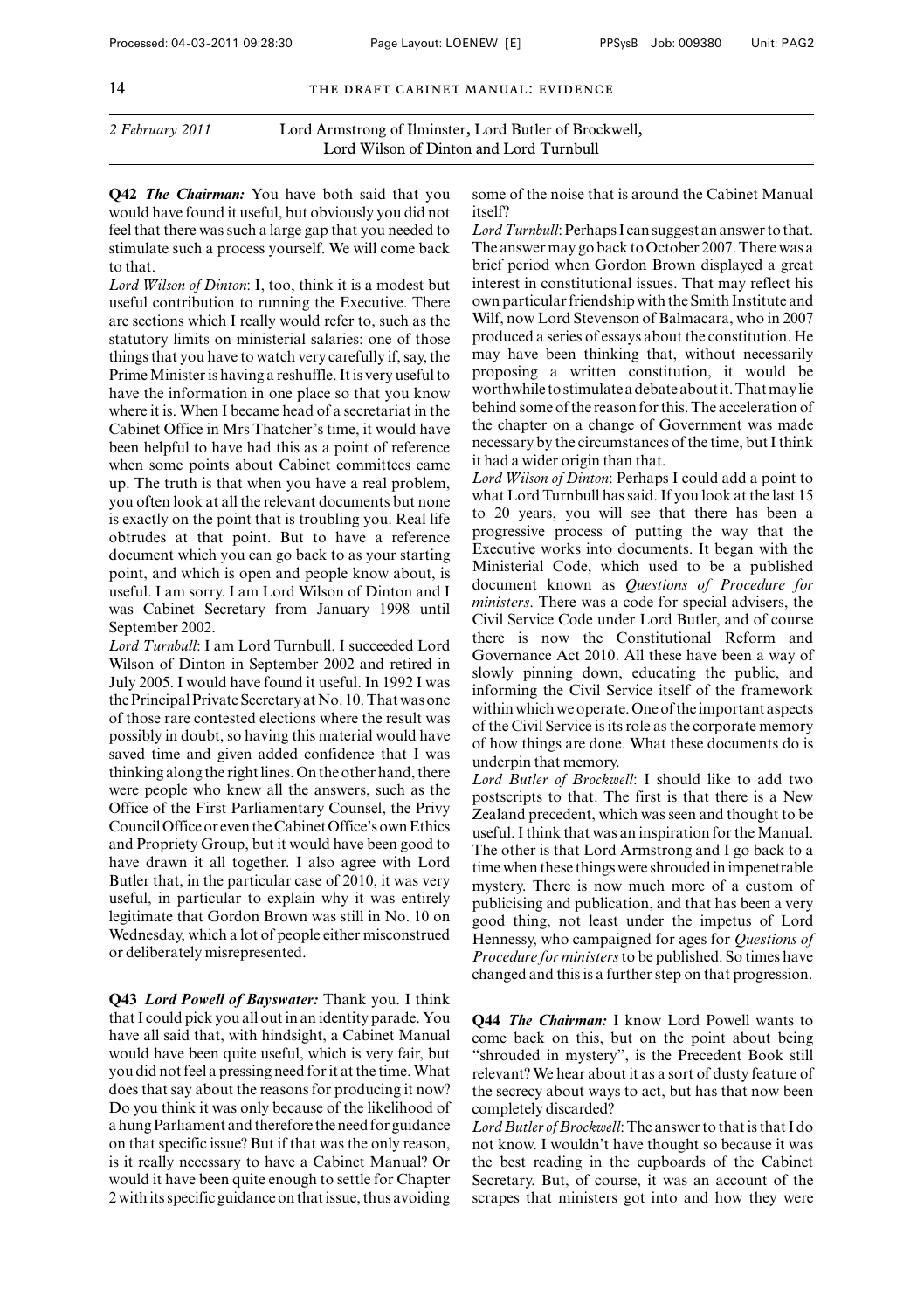*2 February 2011* Lord Armstrong of Ilminster, Lord Butler of Brockwell, Lord Wilson of Dinton and Lord Turnbull

resolved. I think that there are pretty good personal reasons for it remaining a confidential document, so I should be surprised to see it published.

**Q45** *The Chairman:* But it is still a useful one. *Lord Butler of Brockwell*: Yes, it is still useful.

**Q46** *Lord Powell of Bayswater:* I want to come back on two points. Lord Turnbull suggested that instead of the production of the Manual being an initiative of the Civil Service, it probably has a political origin. That is somewhat at variance to the evidence we have heard so far. Secondly, returning to my earlier point, if the real stimulus for it in practical terms was the prospect of a hung Parliament and a coalition Government, was it really necessary to have all the rest? Quite a lot of it, to be honest, is a bit of a Janet and John guide to the Queen and so on. In that sense it is almost like a guidebook for foreign tourists.

*Lord Armstrong of Ilminster*: I do not think it was stimulated just by the prospect of a hung Parliament. No doubt that prompted the publication of the draft chapter on that matter, but there was more behind it than that, so it was not the only reason for bringing all this stuff together. Although it is a long time since I left the office, we had a principle of what was called "funding experience". Indeed, that is one of the reasons why I wrote the memorandum to which the Chairman referred. There was a conscious decision, when there were particular episodes or policy matters, to ensure that there was some kind of funding of that experience so that a record was available for the future. I see this Manual as very much part of that tradition, so it goes further than dealing merely with the business of a change of government.

**Q47** *Lord Powell of Bayswater:* I have just one more question. There have been some suggestions of an element of Civil Service power grab in this, and that some of the things put into it have been the Civil Service view of how the constitution ought to work. Perhaps one small example is one that Lord Butler will be familiar with, which is the rather prim wording covering how ministers should meet, Cabinet committees and so on, when in practice a number of Prime ministers have preferred to make much more use of informal meetings of Cabinet ministers, particular colleagues and so on. Do you think there are any grounds for people to suspect a Civil Service power grab, or is that just the sort of speculation that one reads in newspapers?

*Lord Butler of Brockwell*: One element of this is the kind of procedures by which a particular administration operates. That is a category of things which it is entirely open to any administration to change. I would have thought that that would not be included without the approval of the Prime Minister. That would be consistent with the Ministerial Code by which each Prime Minister operates. That is really a decision for the administration of the day, and the Civil Service is simply recording it. As I read through the Manual, I thought there were different categories of things. I have identified five categories, which I shall describe, if members can bear it. The first category is things that are prescribed by statute—for example, the Ministerial and Other Salaries Act where there is a description of them. The second category is things that are not prescribed by statutes, but conventions which are so established that they really have become part of the constitution, like the role of the Sovereign in the appointment of the Prime Minister. Then there are less established conventions like the Osmotherly Rules, which could be changed, but that is the way things have operated and it is useful to have them recorded. There are also purely descriptive chapters on, say, the European Union and the OECD, and lastly a category about the way in which the administration operates, which is for each administration to decide. So it is quite an amalgam of things which have different status, but it is useful to have them set down.

*Lord Armstrong of Ilminster*: But all are, I think, descriptive and not prescriptive. When I read through it, I was conscious that the words "ought", "must" and "should" appeared very infrequently.

**Q48** *Lord Powell of Bayswater:* Would it have benefited from a slightly more modest title? "Cabinet Manual" suggests something of very weighty constitutional significance, whereas what you are describing is more of a handbook for civil servants. *Lord Armstrong of Ilminster*: I have been thinking about that, Lord Powell. I have been trying to think whether there might be a better title but I have not come up with anything better. I think that the subtitle is very good, but whether "Cabinet Manual" is perfect, I doubt. However, I have not been able to think of anything better than "The Way We Live Now".

**Q49** *Lord Shaw of Northstead:* Arising out of that, I took the trouble to look up in the dictionary the meaning of "Manual". It is a book of instruction or a book of information. I hope you all feel that it is a book of information, not instruction. Following on from that, in New Zealand it is now presented to Parliament at every new Parliament. That worries me considerably because, if you present something to Parliament, it gets discussed and various views are forcefully put forward. Is it not a fact that the Manual contains lists of practices already decided and practised, rather than a drawing up of new rules? In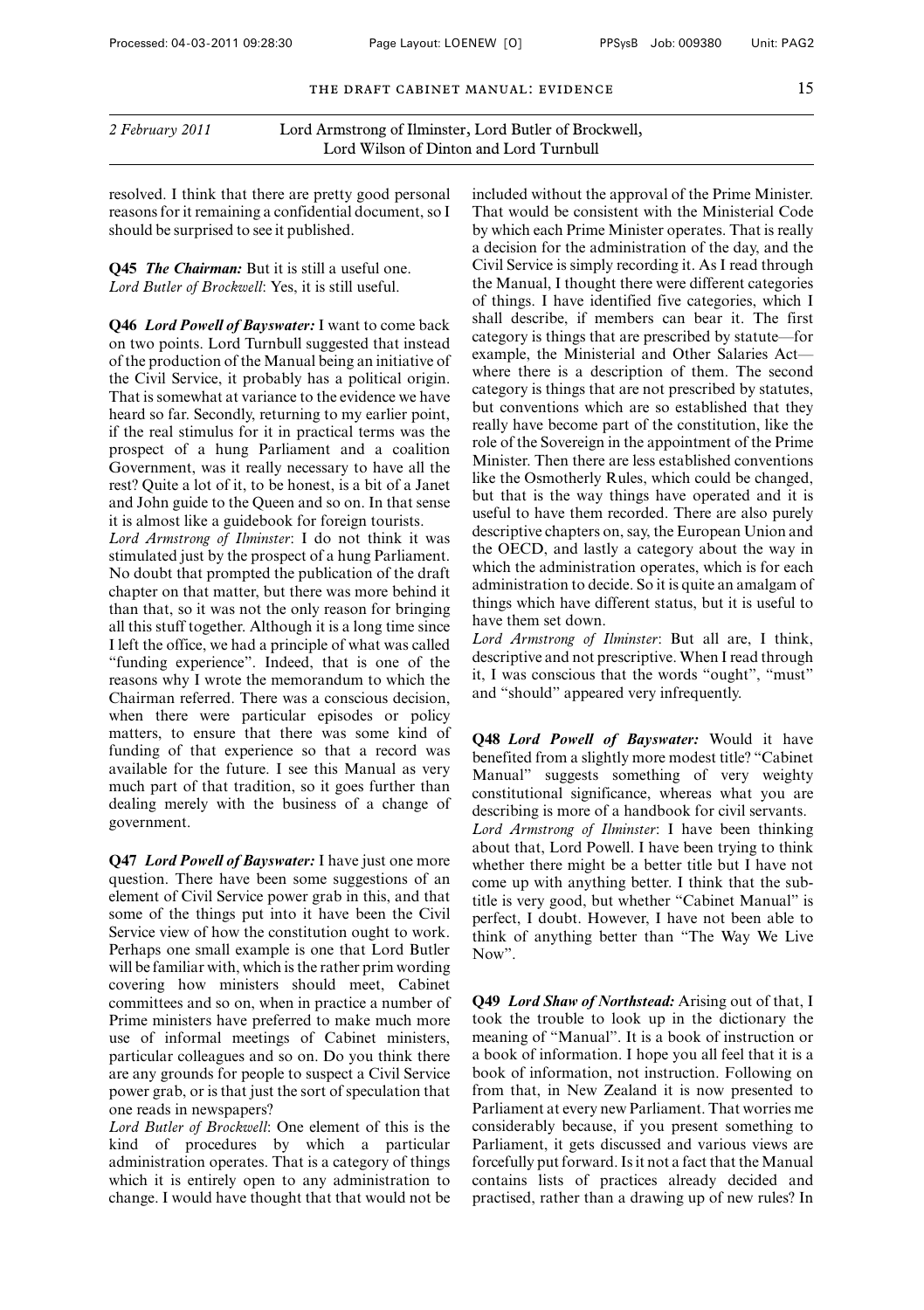other words, writing the Manual comes after the event and not before it.

*Lord Armstrong of Ilminster*: I agree with that. The Chairman said at the beginning that we were talking before the first edition was produced. I think that with the miracles of modern technology, this document will be constantly revised, updated and reedited as a description of what goes as things change and as new administrations come in.

*Lord Turnbull*: This is explicitly recorded on the last page of Gus O'Donnell's foreword: "It is important to remember that the Cabinet Manual is intended to record the current position on the operation of central government. We are not seeking comments on laws, rules or conventions that people may wish to see changed in the future". That is very clear.

*Lord Wilson of Dinton*: But it is by the Executive for the Executive. Parliament may be interested and select committees, such as your good selves, may wish to comment, but it is by the Executive for the Executive.

**Q50** *Lord Crickhowell:* Picking up on Lord Armstrong's reference to the word "should", one place where it does appear is in paragraph 205 on prelegislative scrutiny. It has been quite clear from the answers that this is a useful prompt to the Executive—both civil servants and ministers, I think—about how things are best conducted. It seems very curious to me—we discussed this at our last session—that there is this very anodyne statement that ministers should consider publishing Bills in draft. On the opposite page is a large paragraph about statutory instruments but with absolutely no clear guidance about what might be sensible. There is no reference to the fact that committees of both Houses, including this one, have issued rather strong guidance on the subject and that very strong views are held about, for example, Henry VIII clauses. Many civil servants and, I suspect, many new ministers are perhaps not sufficiently aware of some of the hurdles that they will meet in this House, particularly if they ignore them, so surely, if this is going to be a useful guide, it should go rather further in indicating what sensible conduct should be. *Lord Butler of Brockwell*: If I may say so, Chairman, I agree with that. If, later on, you ask what should be in the document which isn't already in there, I shall say that there should be more about the standards that the executive should set for itself in preparing and presenting legislation to Parliament. This is not something where you are prescribing what Parliament should do; you are prescribing what the executive should do in responding to the requirements of Parliament. So I would like to see that section expanded and, if we get on to that, I shall

be a little more specific about the ways in which I think it should be done.

*Lord Armstrong of Ilminster*: I feel rather differently. I noticed the way that this was drafted when I read it. I thought that here was some civil servant treading rather delicately in a field where there were dragons, and I felt that it was just about right. As a matter of fact, this is something that ministers ought to consider when preparing legislation. However, although they should consider it, it does not say that they should do it. That is for them to consider and I think that that is exactly right. Clearly ministers will differ about the extent to which they wish to go in for pre-legislative scrutiny. Many of us would like them to do more of it than they are doing or have done. I agree that it is questionable whether this is exactly rightly phrased but the thought behind it is pretty well right as a description of what the Executive ought to do in these circumstances. What they actually do is say to ministers, "Have you thought about pre-legislative scrutiny?".

**Q51** *Lord Crickhowell:* Should they not at least consider strongly worded reports from committees of both Houses? Wouldn't that be a sensible thing for them also to consider? They may well not feel that they have been obliged in a particular circumstance, but we are in the middle of a situation at the moment where perhaps rather more consideration of those matters might have avoided difficulties.

*Lord Wilson of Dinton*: There are quite a lot of places in this document where what is said is just the bare bones of the overall picture but a great deal more could be said. If I have one suggestion about the document, it is that there are occasions when it might refer the reader to more detailed documents. My recollection is that there is guidance—or there certainly used to be—for people putting a bill through Parliament, and I think that a lot more needs to be said in subsidiary documents rather than in this overarching document.

**Q52** *The Chairman:* But we are still on the point about whether or not it should be prescriptive, which I think is Lord Crickhowell's point, or, as I understand it from all of you, simply descriptive, which in a sense is a completely different theoretical way of looking at it.

*Lord Turnbull*: Shouldn't there be in here a crossreference to the Government's response to any of these committee reports? To some extent, the Government has accepted this, in which case it doesn't have to look as though the author is pressing it. There ought to be a cross-reference in a footnote to whatever the Government has undertaken to do.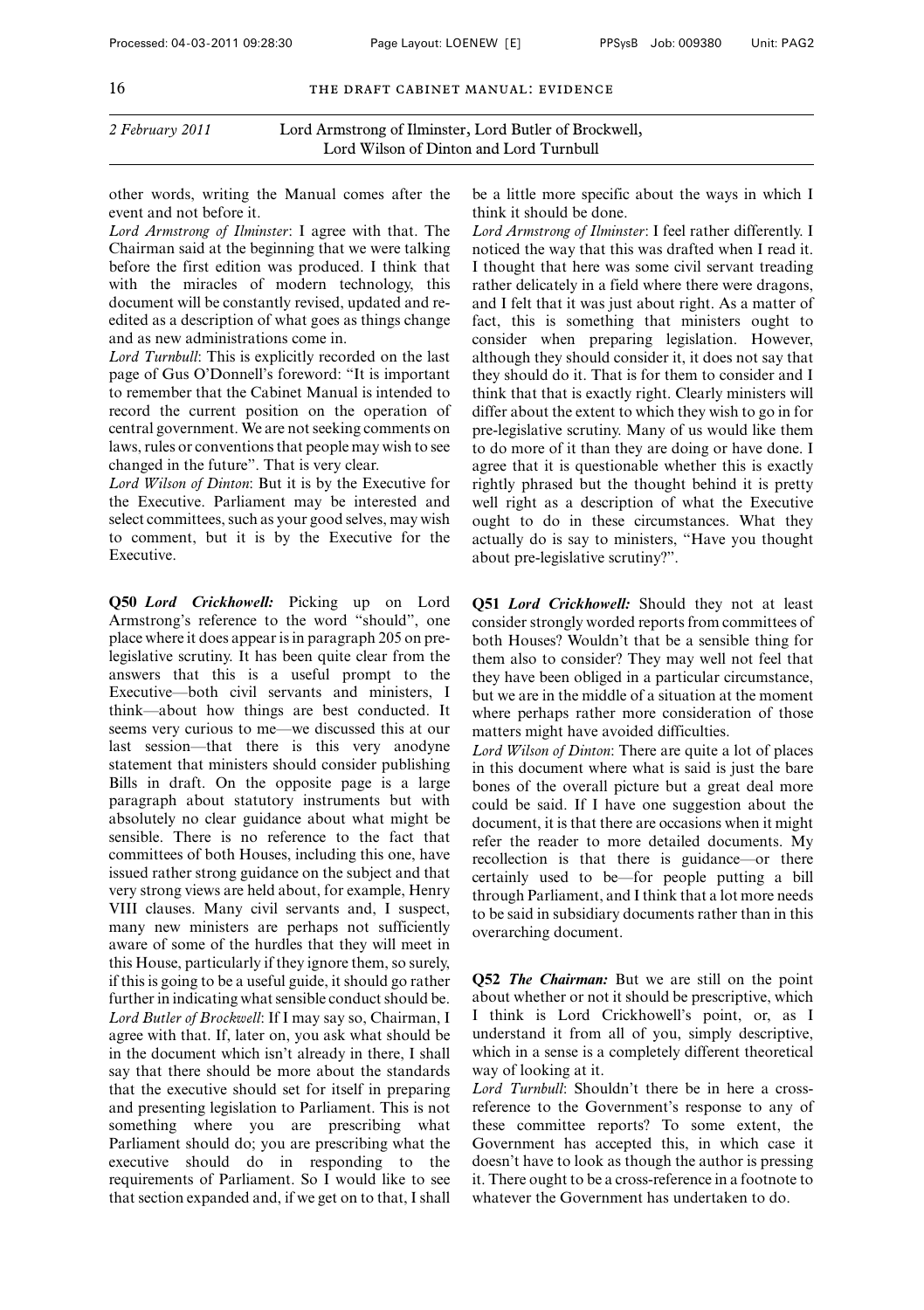*Lord Armstrong of Ilminster*: I think that the intention is descriptive and that the intention of this paragraph is descriptive. I think that it goes beyond the terms of reference of this document to be prescriptive about whether there should be pre-legislative scrutiny. Clearly, when a civil servant says to a minister, "Have you considered pre-legislative scrutiny?", he may then go on to say that there's a good deal of parliamentary advice, recommendation, guidance and views on that. But, as a description, I think that this is pretty well on the mark and that the whole document is basically descriptive.

*Lord Butler of Brockwell*: Just before we lose that point, I think that this goes back to the issue that Lord Powell brought up: it should be descriptive of what the administration has committed itself to. I happen to think that administrations should commit themselves to better preparation of legislation, but of course that would be for them to decide and then, if they do decide to do that—which I wish they would for this Manual to describe what they have committed themselves to.

**Q53** *Lord Irvine of Lairg:*I accept that the Manual is essentially a statement of good practice by the Executive for the Executive but wouldn't it be wise for civil servants and new Cabinet ministers to have flagged up for them in the Manual what the parliamentary reaction to a particular course of action is likely to be, as evidenced by the detailed opinions expressed by select committees of both Houses?

*Lord Armstrong of Ilminster*: Well, you could certainly add here, "ministers should consider taking into account the views that have been expressed by the two Houses of Parliament on the matter".

**Q54** *Lord Irvine of Lairg:* And give specific references.

*Lord Armstrong of Ilminster*: And give a reference, but I do not think that it should go from that point to saying, "And this is what you ought to get on and do".

*Lord Butler of Brockwell*: That's right. Take, for example, Henry VIII clauses. It would be useful if it said somewhere in here that Parliament, over the years, has shown a very strong dislike of Henry VIII clauses. That would be a useful thing for people who are preparing legislation to know.

*Lord Wilson of Dinton*: Cabinet Secretaries and others develop their views, particularly after they have left the job. However, I do not think that this is the place to go into controversy in depth; I think that that needs to be dealt with elsewhere. Lord Powell described this earlier as Janet and John. The point about Janet and John statements is that quite often, when they really come alive, there's much more to them than appears on the surface. Simple statements can prove to be very pregnant with implications. I think that this is the place for general statements and that debate needs to be kept out of this document.

**Q55** *Lord Norton of Louth:* I have two points. As I understand your description of the Manual, you see it as, if you like, the Executive equivalent of *Erskine May—*it's a guide. The point I draw from that is that *Erskine May* is very well sourced. There are lots of footnotes and everything is based on precedent. With a Manual, what's notable is that there are very few footnotes and very little where the source is given. I wonder whether it would be valuable for it to be the equivalent of *Erskine May* in terms of sourcing so that one can distinguish between those parts of the Manual which are precedent-based and those which are not and merely reflect the understanding of what the constitution position is. There is an important distinction there. On the point about description and prescription, would it not be better for the Manual to state that, as at the last election when there was no overall majority, the parties did get together to enter into discussions? The way it is worded makes it so that, if there is no overall majority, the parties "will" enter into discussions. That strikes me as rather prescriptive because presumably it should be open to the parties to decline to do so.

*Lord Turnbull*: Can I take up the point about this being *Erskine May* and go back to Lord Butler's point that this Manual has material in it of different kinds? I can agree that it is an *Erskine May* as regards the way the Cabinet and the Civil Service run their affairs and how the Executive works, but I do not think it can be *Erskine May* about other people's affairs. It can deal with the way the Executive relates to the legislature, but in the way the legislature works, it is for that body to produce the definitive statement. That is why I think the title, the Cabinet Manual, is a nice title borrowed from another country where it works quite well, but it is not quite right. It is a Manual in that bit where the Executive can be authoritative, namely, about its own affairs, but I think it is a guide when it comes to the way other parts of the constitution operate. The subtitle is actually a better description than the main one.

**Q56** *Lord Norton of Louth:* Perhaps that reinforces my point about making the distinction between precedent and that which is not based on precedent. *Lord Butler of Brockwell*: One has to draw a distinction between things that are based on precedent and things that are not. Clearly, it would not be helpful to say, "In this way of Cabinet proceeding, the last Government did such and such". That does not establish a precedent that a subsequent administration needs to follow. But in cases like the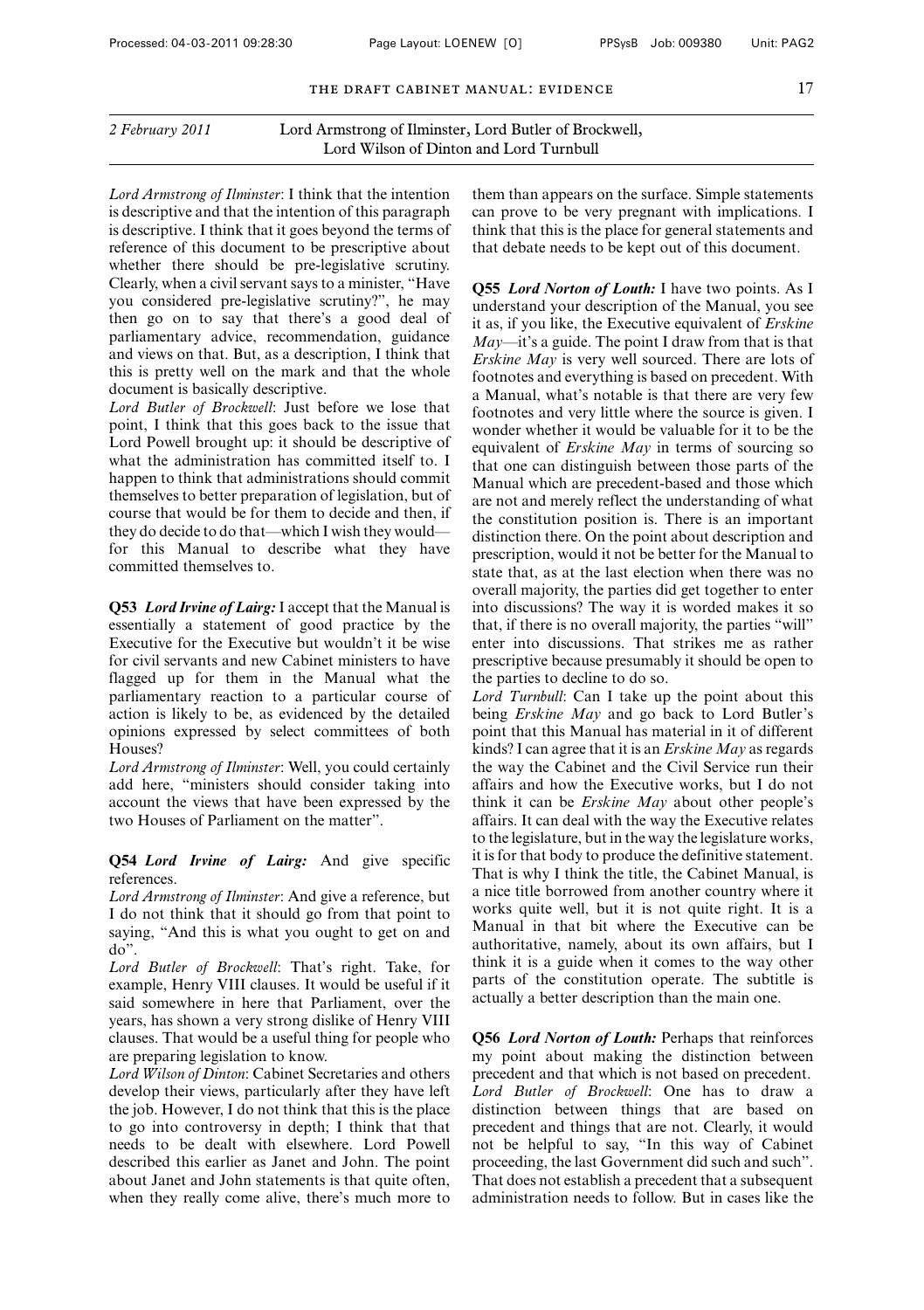formation of a government, that has been built up into a constitutional convention over many years and is therefore a different sort of thing where it may well be more useful to refer to precedent.

*Lord Armstrong of Ilminster*: I do think that the Manual strays over the line when it quotes what Mr Clegg said after the election. I do not think that that fits in this document.

**Q57** *Lord Irvine of Lairg:* Do you not think that if the Manual were better sourced, as Lord Norton of Louth has suggested, that would enable the Civil Service to demonstrate that it had retained a collective memory in some detail on recurrent issues? *Lord Butler of Brockwell*: This comes back to Lord Wilson's point and to my earlier example of the Osmotherly Rules. The Manual refers to and summarises those rules, which can be looked up. I agree with Lord Wilson that in some cases it would be useful for the document to lead on to areas where the precedents are set out in more detail.

**Q58** *Lord Pannick:* I wonder whether the contrast between something being descriptive and something being prescriptive is as clear-cut as is sometimes suggested. In a system in which legitimacy is based on convention or on precedent, or going down in scale, it is based on practice, surely to a large extent to describe in a formal document of this sort will inevitably convey the impression that you are prescribing.

*Lord Armstrong of Ilminster*: That is a very fair point, although I still think that the intention of this Manual is to be descriptive rather than prescriptive. Insofar as it sets out the present position based on precedent and former practice, there is an underlying thought that this is what will guide you for the future, but it remains the case that each government are at liberty to change and introduce new developments into practice. In that sense, it is not an iron prescription, but rather a description of the present and the past on which it is based which, if you like, funds experience. It is useful, when you are in the present situation, to have a guide to what people have done in similar situations in the past.

*Lord Wilson of Dinton*: I think that what Lord Pannick is saying is to some degree correct in that these things are more nuanced than just black or white. What the Manual says is, "This is how we run things". I shall go back to Lord Butler's very helpful categories. Some of it is prescriptive because it is in the law, some of it is pretty powerful because it has become a wellestablished convention. Some of it is a description of how we do it, but the fact is that over time, and very gradually, things evolve. The role of the royal prerogative for the Monarch has been a great triumph for evolution in constitutional practice without—or usually without—any headlines. The flexibility within these conventions means that you can continue to adapt, so you do not want to go too deeply into describing where you are on the scale of prescription and description because you have to understand that this is quite carefully nuanced. Some bits are firmer than others, but at the moment, this document covers what has been agreed and what is generally regarded as the current best practice.

**Q59** *The Chairman:* Perhaps I may go back to pick up the point raised by Lord Norton in his specific example about what would happen if there wasn't a clear cut election return. You have a clear difference—we have all read Lord Armstrong's helpful note on the 1974 experience where there is the fund of experience on the record—which is clearly deviated from in the Cabinet Manual as it is now published.

*Lord Butler of Brockwell*: Time moves on. That underlines the point made by Lord Wilson. This thing cannot be set in stone for ever and cannot be inflexible. I want to go back to Lord Pannick's point, which is a very good one. The point we were answering is this: is this the Civil Service getting above itself? Is this Civil Service trying to prescribe things? My view is that the Cabinet Secretary has no right to prescribe rules except for the Civil Service itself, because he is the head of the Civil Service. In other respects, he is recording the way in which things work or the way in which the present administration has decided that they should work.

**Q60** *Lord Hart of Chilton:* I want to raise a small point on which Lord Wilson has touched already. This is a toolkit exclusively for the Executive and the Civil Service. It refers to parliamentary procedure, but parliamentary approval is not involved in it, and nor should it be. I think that that is the position taken by Lord Wilson, and I think we would all agree on it. *Lord Wilson of Dinton*: I would agree. This is not about Parliament, but about civil servants writing for other civil servants an operational Manual and informing them about some aspects of dealings with Parliament. It is not something that we want parliamentary approval for.

*Lord Armstrong of Ilminster*: It is a management document within the Executive. I am glad that it has been published and I am sure that Parliament is going to take an interest in it, but that is the way it should be. Parliament should be aware of and know about it, but I do not think that it is a matter for parliamentary approval in the formal sense.

*Lord Butler of Brockwell*: I would agree with that as well, although, as we said earlier, it is perfectly right and helpful for Parliament to comment on it. It is for the Executive to decide whether it adopts those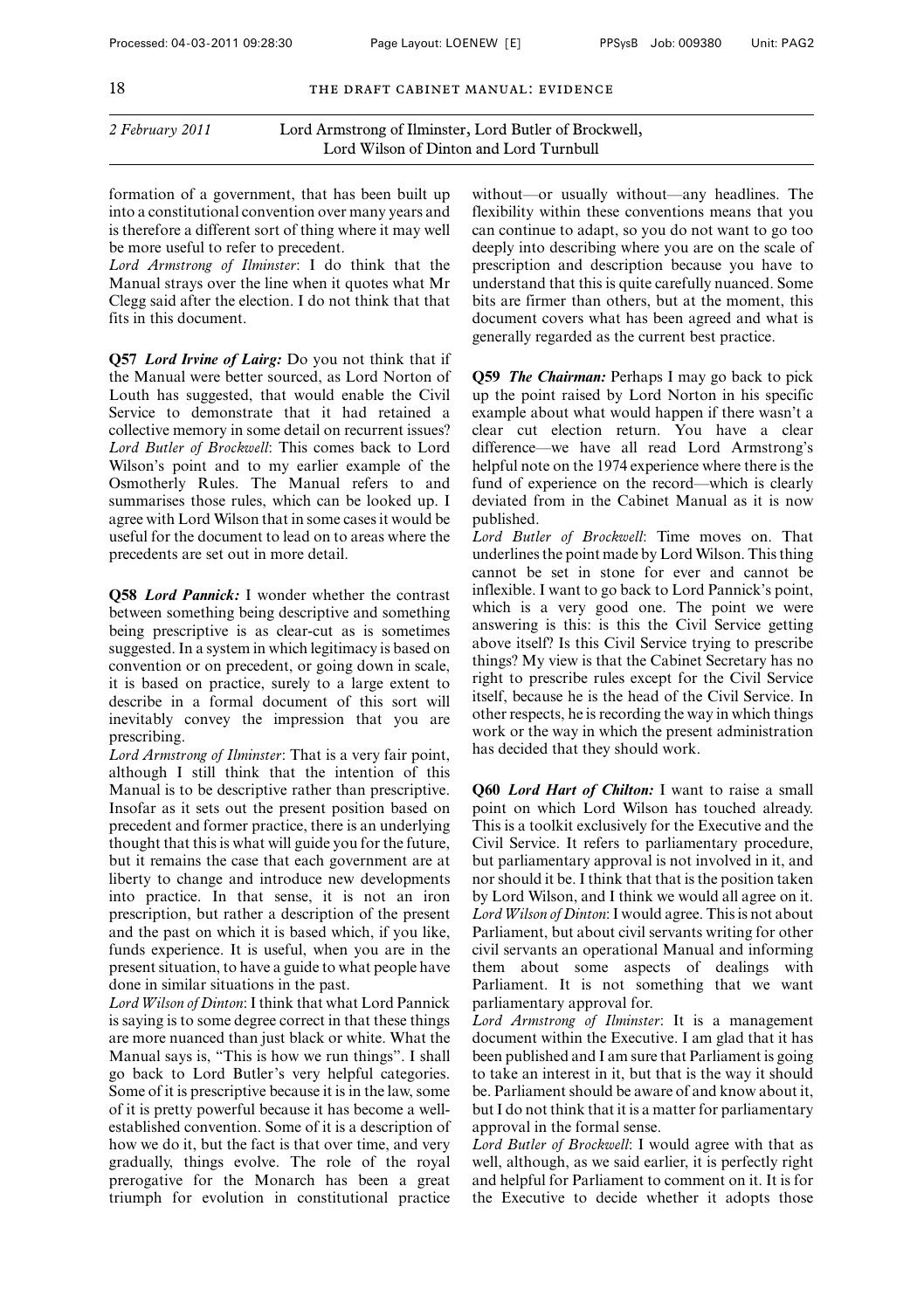*2 February 2011* Lord Armstrong of Ilminster, Lord Butler of Brockwell, Lord Wilson of Dinton and Lord Turnbull

comments and it should give a lot of weight to the comments of a body like this. So I think the comments are helpful, but Parliament should not, as it were, be prescribing the contents of this document. *Lord Turnbull*: I would not downplay the educative role of the Manual. It is not simply a document for insiders, telling them how Parliament works and how the Executive works. I think that A-level students all the way through to Lord Hennessy's PhD students will be reading it. It can have a helpful function in giving people a better understanding of the constitution that they are living under.

**Q61** *Lord Hart of Chilton:* If there were to be any breach of it, what sanctions would apply? I would not imagine that it is a justiciable document.

*Lord Turnbull*: This is where prescription begins and ends. Prescription implies that if you deviate from it, you have done something wrong. Some of the things in here are very carefully worded, but there are many other areas where the government are perfectly entitled to do something different. In the name of proper transparency, there may be an obligation to explain what they have done and why, but that is not prescription in the sense that there is a sanction against doing something different.

*Lord Butler of Brockwell*: Again, we have to distinguish between the categories. If you breach some of the things in the Manual, where they are descriptions of the law—such as if the Prime Minister appoints more ministers than Parliament entitles him to pay—that would be a breach of the law and clearly justiciable. I can imagine some things that might be subject, where a decision was contested, to judicial review. If someone asked whether the Executive had followed the proper procedure in reaching a decision, this might be quoted in aid of someone who is contesting that case by saying that the procedures of governance in the Cabinet Manual suggest that the Government should operate in this way and they have not. But I do not think that it would be decisive. It might just be something that was produced as evidence. However, the lawyers will have a much better view of this than I do.

*Lord Armstrong of Ilminster*: I can envisage a situation in which the Cabinet Secretary or the head of the Civil Service, currently the same person, might say to another Permanent Secretary, "Couldn't you have consulted another department on this? See paragraph X of the Cabinet Manual". Or perhaps, "Shouldn't you have consulted the law officers about this? See paragraph Y of the Manual". But I think that that is as far as sanctions go.

**Q62** *Lord Pannick:* Could I ask you to comment on the following? The very existence of a document like this, one that formally states what the practices and principles are, will be likely to encourage those lawyers who are bringing forward judicial reviews of government decisions in areas that a generation ago would have been regarded as purely political, will it not? They will have material that can be put before the court. I agree that it will not be decisive, but it might just possibly promote legalisation, which may not be a wholly good thing.

*Lord Wilson of Dinton*: It is probably beyond our compass to predict the behaviour of lawyers. A certain modesty is required at this point. However, the very fact of publishing the document does, in some way, make an important change. That is because it can be adduced in all sorts of contexts, not least in the political context, that people may have departed from what is in the Manual. Previously, if it was not written down, it was harder to pin down. I do not think it can be denied that this is a step which in some way slightly changes the status of the conventions.

*Lord Turnbull*: Perhaps I may look at a different perspective. I think that the ambition of the civil servants who have worked on this document is that virtually every sentence can be referenced back to something else that already exists, and therefore the extent to which it adds something new on which judicial process can be hung is actually rather limited.

**Q63** *Lord Irvine of Lairg:* In the real legal world, is it not pretty obvious that if a minister arrives at a particular decision and expressed himself in terms which showed that he had not considered the relevant part of the Cabinet Manual, it might well be argued persuasively in a judicial review case that he had failed to take into account a relevant consideration; namely, what the Manual says?

*Lord Armstrong of Ilminster*: That is the price of transparency. For good or ill, that is the risk created by doing this.

**The Chairman:** I know that we could discuss this point at some length, particularly with our distinguished panel of Members of the House of Lords, but perhaps we might return to Chapter 2 and to the formation of Government. I know that Lord Renton wants to raise a point.

**Q64** *Lord Renton of Mount Harry:* The question in front of me states, "Do you think that Chapter 2 is an accurate reflection of constitutional practice in terms of how the Government formation process works?" What I would like to do is to add a question of my own and refer to a time when both Lord Butler and Lord Turnbull were involved. What happens when a Prime Minister is almost required to resign during the course of a Parliament, and required to do so because it is a question of the leadership of his or her party? Lord Butler will remember well the discussions we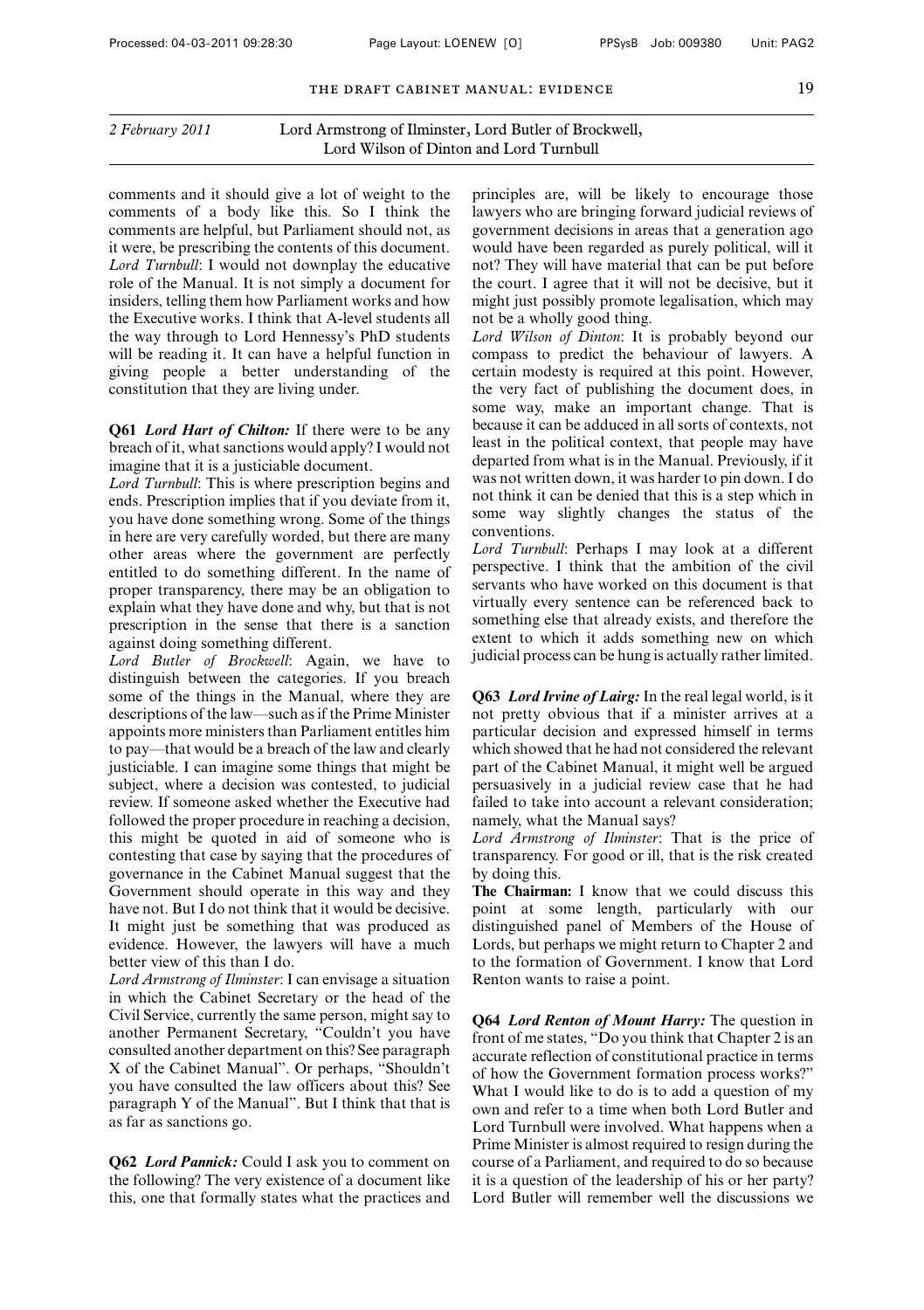had in November 1990 when the vote on whether Mrs Thatcher should remain the leader of the party went by a small majority to her. She accepted the result and then resigned the next day, having come to the conclusion that she did not have a large enough majority. That led to a position where Michael Heseltine was then the second choice, but there was an insistence that there be a further vote, by which John Major became the leader of the party and hence the Prime Minister. You could say that it was not exactly the same when Gordon Brown followed his predecessor, but again, it was a contest. It seems to me that in your extremely interesting draft, this situation is not covered at all. And yet, in my experience, in some ways it is the most difficult of them all.

*Lord Butler of Brockwell*: You have made a very good point, if I may say so. Of course, in the circumstances of 1990 that we can all recall, Mrs Thatcher did not resign immediately. She announced her decision to resign when the process of appointing a successor had been completed. That is how Mr Major emerged. Similarly, with Gordon Brown and Tony Blair, Tony Blair announced his decision to resign first.

**Q65** *Lord Renton of Mount Harry:* Let us remember that that was not true of Mrs Thatcher. She resigned after one day. She was in France for a day and she that would be going on, but overnight she changed her mind.

*Lord Butler of Brockwell*: But she remained Prime Minister for another week.

**Q66** *Lord Renton of Mount Harry:* She remained Prime Minister, certainly, but then the process of who would follow her started.

*Lord Butler of Brockwell*: Yes, but fortunately none of us has ever had to face that precise situation. What should happen if the Prime Minister dies, particularly these days when in parties there is a protracted period of electing a new leader? I remember being concerned about this after the Brighton bomb. If the Prime Minister were assassinated, what would happen in the interim? I tried to suggest some procedures but at that point the Cabinet was not really inclined to take them seriously. I am quite sure that the Cabinet would have had a discussion and the Queen would have sent for a member of the Cabinet—someone whom the Cabinet had agreed on—to hold the position in the interim while the election procedures were gone through. However, I could foresee that that might be untidy, so, as I said, I made a suggestion. It would be a good idea if the Cabinet were to take a decision about who would act as the interim Prime Minister in those circumstances, but, for understandable reasons, they weren't inclined to go down that road on a hypothetical basis.

*Lord Turnbull*: I have two points. One is that you are absolutely right that there is this glaring omission, and this is something that I was going to say in my own submission. The Manual talks about the resignation of a Prime Minister after an election but it doesn't cover something that has happened three times in the past 30 years, which is a Prime Minister standing down for one reason or another in the middle of a Parliament. On the demise of a Prime Minister, I think that the expert is Lord Norton of Louth, who I know is working on this. I thought that at some stage he was going to produce a paper but I don't know whether he ever did.

*Lord Norton of Louth:* Not yet.

**Q67** *Lord Renton of Mount Harry:* Does that mean, Lord Turnbull, that you are suggesting fairly strongly that the position we are talking about—1990 being a good example—should be covered?

*Lord Turnbull*: Absolutely. The key point is that Prime ministers rarely resign. They may die or are taken ill, or the reason they resign is so egregious that they have to resign immediately. If they are losing political support, which is unlikely, they announce an intention to resign and then do so when the leadership processes are complete. I can't understand why that is not in here.

*Lord Butler of Brockwell*: I can understand why—it is because it would be very difficult to prescribe. Should the document say that when the Prime Minister is going to stand down in the middle of an administration, they should remain as Prime Minister until the party's procedures have been adopted? Who is to prescribe that? Those circumstances might not be tolerable to the public witness President Mubarak at the moment. I don't think that the Manual could say that, so what then should it say about who should take over in the mean time? Again, I think that that would be very difficult for the Manual to prescribe. With deference to Lord Norton, I think that this question is too difficult and that it would have to be solved pragmatically in the circumstances in which it arose, but perhaps Lord Turnbull has a better idea.

*Lord Turnbull*: Given the relative frequency with which this has happened, I don't think you can simply pass by on the other side as though it wasn't a problem. It has occurred more frequently than hung Parliaments. Perhaps one can indicate that this situation has to be handled differently from that of losing power at the end of an election, even if there is simply a reference to past incidents or precedents. However, simply saying nothing on something which is not at all unusual seems rather strange.

*Lord Armstrong of Ilminster*: In a sense, this is covered by the general rule that a Prime Minister is expected not to resign unless and until he can make a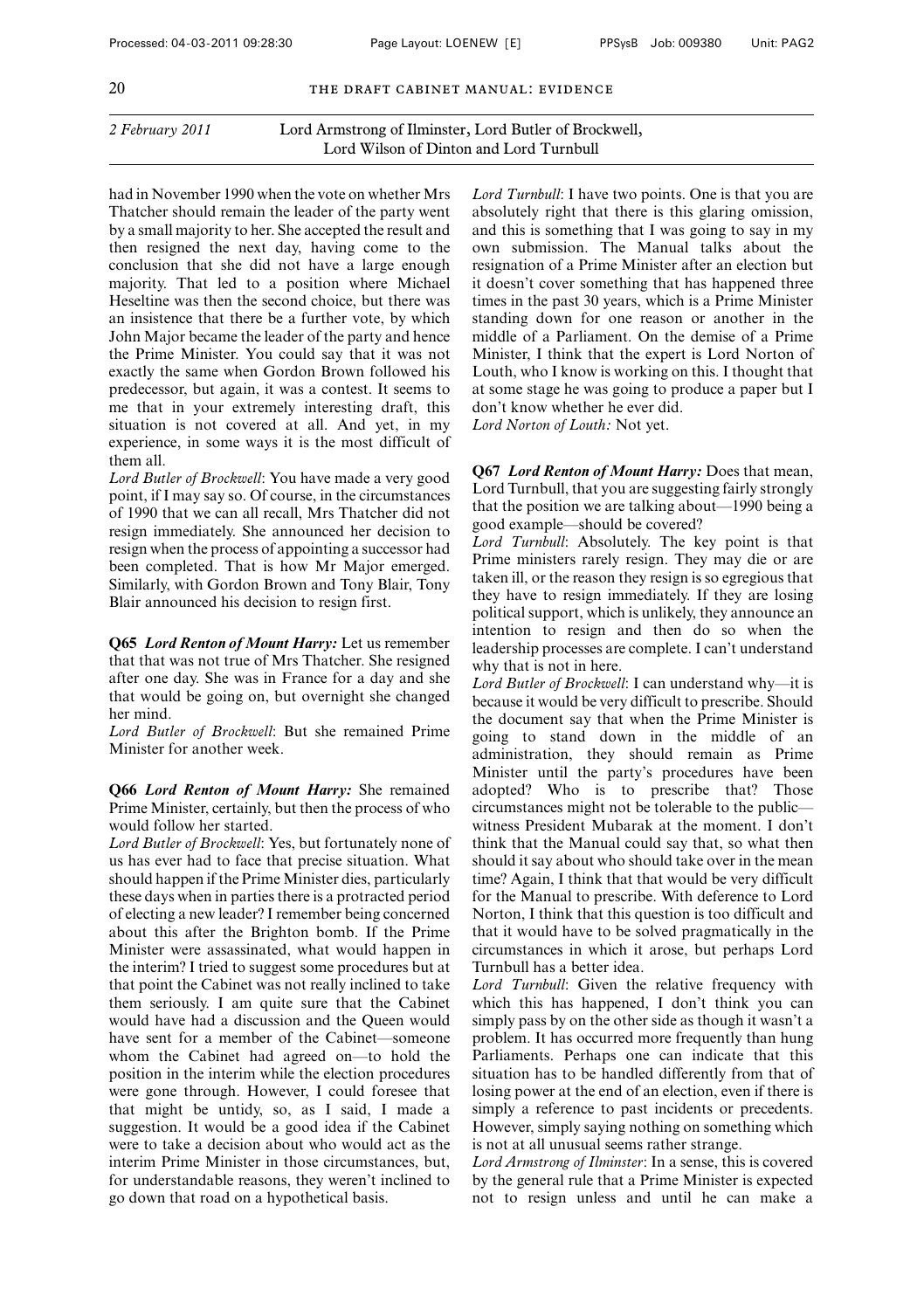recommendation to the Queen about whom she should send for to be his successor. Where a Prime Minister has announced his or her intention to stand down—as with the situation in November 1990—the right course has been followed. The Prime Minister should remain in office as Prime Minister until the process of election for a new leader has been completed and then the new leader can be sent for to be the successor. Like Lord Butler, I was very much involved at the time of the bombing of the Grand Hotel. There was about half an hour in the middle of the night when news had come through about the bomb but I didn't know whether Mrs Thatcher was still alive until Lord Butler rang me up at about halfpast three to tell me. During that half hour, I thought rather hard about the situation and came to the conclusion that the Queen's Private Secretary, possibly aided and assisted by the Cabinet Secretary or someone else, would have consultations with leading members of the Cabinet, from which would emerge a recommendation to the Queen as to whom she should send for as an interim Prime Minister until a successor was elected. We can all speculate about who that might have been in 1984. One can see that two or three people might have been consulted. I think that the situation would have reverted to something like what happened after Sir Anthony Eden resigned in 1957. The record shows that Sir Winston Churchill and Lord Salisbury at least were consulted, and, as a result, the Queen was recommended to send for Mr Macmillan.

**The Chairman:** There are three people who I know wish to pursue this matter, and I know that Lord Powell wanted to speak about the prerogative. I shall ask Lord Renton to come in and then Lord Crickhowell.

#### **Q68** *Lord Renton of Mount Harry:* Can something be added to cover the situation, in so far as that is possible?

*Lord Armstrong of Ilminster*: I don't think that it is for this document to do that, as I think that it goes beyond its range. For this document, the right stopping point is that the Prime Minister is expected not to resign until a successor can confidently be recommended, as Lord Butler has suggested. In the case of the demise of a Prime Minister, you can't describe what happens, except in terms of 1957 when we were near that point, although of course Sir Anthony Eden was not dead. I think that that has to be left outside this Manual and dealt with separately. *Lord Wilson of Dinton*: Many situations which are not covered in this document could arise. This document remains on firm ground and does not stray into the many marshy areas where Cabinet Secretaries tread warily—with occasional splashes. I think you have raised a very important point but I don't think this document is the right place to try to resolve what is actually a very difficult question.

**Q69** *Lord Crickhowell:* This fascinating exchange on the change of Prime Minister takes us back to the wider question to which Lord Butler said he would like to return. Are there any serious omissions in this document—things that you would like to see in it or are there things in it that you think really shouldn't be in it?

*Lord Armstrong of Ilminster*: If I may start on that, I think that what is said about the House of Lords needs to be sharpened up and perhaps increased so that it is more parallel with what is said about the House of Commons. I think that that is an area that needs to be looked at again.

*Lord Butler of Brockwell*: I would like the document to say more about the standards which the administration should adopt for the introduction of legislation. Legislation should be properly prepared; there should be adequate consultation, if possible, beforehand; there should be a statement regarding why legislation is necessary; there should be a statement of the costs; and there should be a statement of the objectives against which the legislation can be tested. But that could be done only if the administration had committed itself to those standards first. It isn't something that the Cabinet Secretary could write into this Manual unless the administration had committed to do that. I very much hope that in the future administrations will commit themselves to better standards preparation of legislation.

*Lord Armstrong of Ilminster*: But until that happens, it is not something for this Manual.

*Lord Butler of Brockwell*: I agree.

*Lord Wilson of Dinton*: As I said earlier, more crossreferences would be helpful. It's interesting to think about how far one can have sources or precedents for everything, but certainly more could be done to point the reader to other places to justify or elaborate on what has been said.

*Lord Turnbull*: The section on the House of Lords is relatively weak. The Salisbury-Addison convention is not something that the Executive can settle, but the Manual does not even mention that this is an important principle, that it is under debate and has been discussed, and that there are reports on it. It is an area which I think should be mentioned as a principle, with footnotes to tell the reader where to go to learn more about it. However, I don't think that the Manual should just say nothing on it.

**The Chairman:** I am aware that time is passing and that some of our panel have other engagements. I am also aware that Lord Hennessy is kindly available to take the next evidence session. I know that Lord Norton and Lord Irvine are both anxious to come in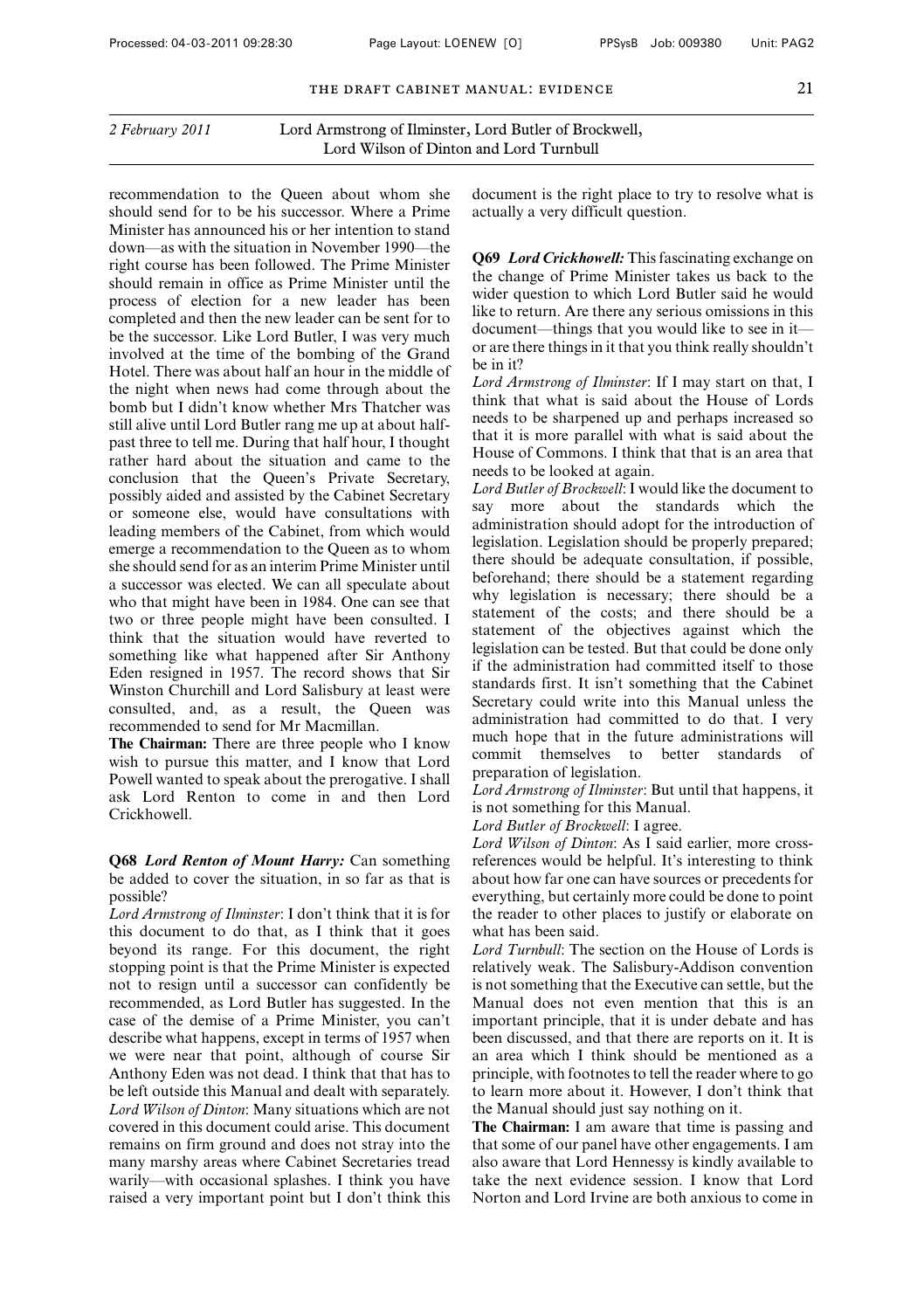again. Lord Powell, are you anxious to come in again?

*Lord Powell of Bayswater:* If there is time.

**The Chairman:** Lord Norton, do you want to start?

**Q70** *Lord Norton of Louth:* You have dealt with all the points that I would have raised. Presumably one value of this draft Manual is that it identifies the gaps where things need to be filled in. In terms of precedent for the demise of a Prime Minister, the last Prime Minister to die in office was Palmerston, although things have moved on since then. So, to cover that particular point, agreement would need to be reached between the different parties involved, because the main aim presumably would be to protect the Palace from involvement in making a decision. Therefore, you have to reach agreement in advance and several parties will need to be involved in reaching that agreement. I suppose that the question then is: at what point is that sort of agreement included in the Manual?

*Lord Armstrong of Ilminster*: That will have to be judged when it happens. It is very difficult to say in advance whether the practice has hardened to the point where it should go into a Manual of this kind.

**Q71** *Lord Norton of Louth:* So there would be some agreement but it would be kept distinct from the Manual. That's the point.

*Lord Armstrong of Ilminster*: Yes.

**Q72** *Lord Irvine of Lairg:* Lord Armstrong, you said that what is said about the House of Lords in the Manual needs to be sharpened up. More specifically, Lord Turnbull referred to the Salisbury-Addison convention. I regard this as too good an opportunity to lose not to ask you not for an exhaustive account of the omissions but for the headlines that you think need to be sharpened up in relation to the House of Lords.

*Lord Armstrong of Ilminster*: It should say that it is House of Lords convention that legislation foreshadowed in the Government's manifesto will not be opposed or subject to fatal amendments, although it may be revised. I think that the differences in procedure on Bills should be made quite clear. This may already be clear but the fact that in the House of Lords amendments can be put down at Third Reading should be stated.

*Lord Wilson of Dinton*: It is in there.

*Lord Armstrong of Ilminster*: Perhaps a little more could be said about the implications of the fact that the House of Lords does not have timetable procedures and so in that respect is unlike the House of Commons. That is the kind of thing that I would like to see gone into a little further—things which are established practice and which are different from procedures in the House of Commons.

*Lord Turnbull*: I don't think it says enough about money bills. It mentions money bills but it doesn't set out the principles that decide whether a bill is a money bill and who is responsible for deciding it. I think that that should be spelled out.

**Q73** *The Chairman:* I think, Lord Powell, that we should move on to Lord Hennessy. As a bit of committee advertising, we are about to publish a guide on financial privilege and money bills. I hope that that will be of use to the House as well.

*Lord Butler of Brockwell*: May I clarify one point where I realise I may have given a misleading impression? When I was talking about addressing the hypothetical question of what would happen in the case of the demise of the Prime Minister, I said that I addressed the matter following the Brighton bomb. I meant that I addressed it when I was Cabinet Secretary. Immediately after the Brighton bomb, it was Lord Armstrong's business, not mine.

**The Chairman:** Of course. I think we understood that. Lord Armstrong, Lord Butler, Lord Wilson and Lord Turnbull, we are very grateful to you. It has been an enormously interesting discussion, drawing on your invaluable extensive experience. At the moment, we are not drafting our response to the consultation. We have already heard from Lord Turnbull, although he may submit his thoughts individually to the consultation. However, if there is anything further that any of you would like to add to this discussion, it would be very useful indeed if you were able to write to us. In the mean time, thank you all very much.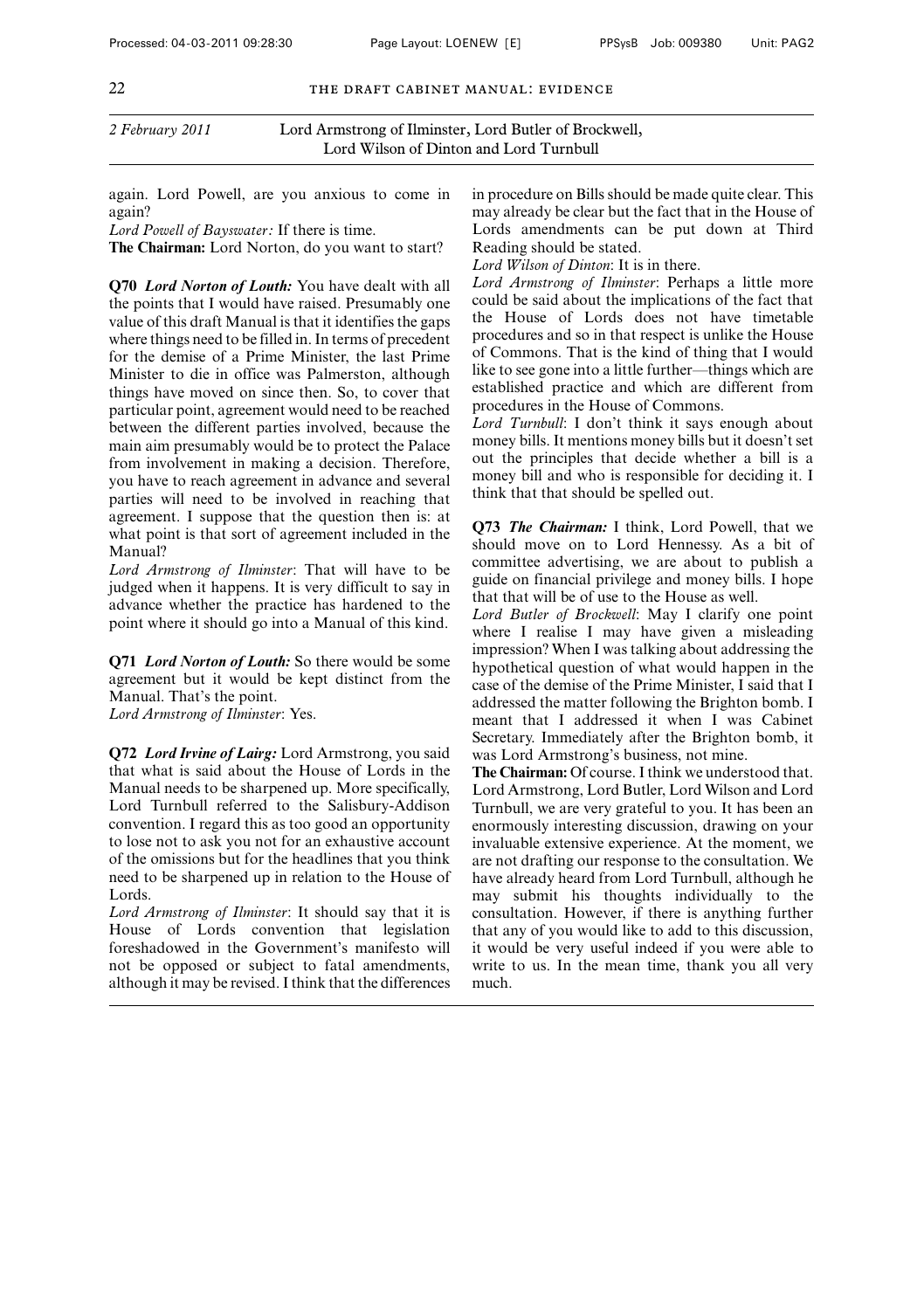#### **Supplementary memorandum by Lord Armstrong of Ilminster (DCM 1)**

#### ELECTIONS AND GOVERNMENT FORMATION

This note is submitted in response to the Clerk's e-mail of 3 February 2011 inviting comments on issues in Chapter 2 of the draft Cabinet Manual which were not fully covered in the session of oral evidence on 2 February 2011. Lord Butler of Brockwell, Lord Wilson of Dinton and Lord Turnbull have authorised me to say that they concur in this note.

Subject to the following comments, I do not think that the description of constitutional practice in Chapter 2 of the draft Cabinet Manual differs significantly from what I believed the practice to be in 1974 or later while I was in government service.

Specifically:

- (i) I do not think that the sentence in paragraph 50 to which reference is made represents a constitutional innovation. I shall, however, be suggesting to the Cabinet Office that it should be slightly amended so as unambiguously to reflect current practice. The statement that: "The incumbent Prime Minister is not expected to resign until it is clear that there is someone else who should be asked to form a government . . ." might be read to suggest that the incumbent Prime Minister is free to resign before that. I believe that under current practice an incumbent Prime Minister should not resign office until he or she is in a position to recommend to the Sovereign whom the Sovereign should send for as a successor. I think therefore that the sentence would more accurately reflect what I believe to be current practice if it was altered to read: "The incumbent Prime Minister is expected not to resign until it is clear that there is someone else who should be invited to form a government because he or she is better placed to command the confidence of the House of Commons . . ."
- (ii) The view expressed by the Leader of the Liberal Democratic Party does not represent existing constitutional practice and should not be included in the Cabinet Manual. It expresses his view on a political matter at the time. That matter is what should happen when a General Election results in a "hung Parliament"—a Parliament in which no one party has an overall majority. The "default" expectation would be that the leader of the party with the largest number of seats in the new parliament should be invited to become the new Prime Minister, either strengthening his or her position by forming a coalition with one or more of the smaller parties or taking office as the leader of a minority government. The crucial factor is the number of seats, not the number of votes. In March 1974 the Conservative Party won slightly fewer seats than the Labour Party but gained a larger number of votes overall. That fact was used as an argument to justify Mr. Heath's attempts over the weekend of 1 to 4 March 1974 to form a coalition with the Liberal Party which would have given him the largest number of seats (though still not an overall majority). There were, however, those who thought that those attempts showed him in the light of a bad loser and that he should have resigned immediately and advised The Queen to send for Mr. Wilson, the Leader of the Labour Party, which had won the largest number of seats.
- (iii) This does not seem to me to represent a constitutional innovation.

On paragraph 10, I do not think that the constitutional principles underlying the government formation process have changed as between 1974 and 2010, but the practice certainly has. In 2010 the Cabinet Office provided rooms and administrative and secretarial support for the teams from the political parties involved in the negotiations in a way for which there was no precedent in 1974. This may have been partly because the possibility of the forthcoming election resulting in a hung parliament was foreseen much earlier and more widely in 2010 than it had been in 1974, and there was more time and opportunity to prepare for it.

On paragraph 11, I believe that the Sovereign retains the power to appoint a Prime Minister. In these days the exercise of that power is constrained by the fact that the leaders of all political parties are elected: the Sovereign will normally be recommended to send for the leader of the party with an overall majority or the largest number of seats in the House of Commons. If a Prime Minister were to die or to become suddenly and permanently incapacitated while in office, the Sovereign could be expected to appoint a member of the existing Cabinet as an interim Prime Minister until a new leader of the party had been elected; the choice would be made after and on the basis of consultations with senior members of the Cabinet.

I believe that the Sovereign also retains the power to dismiss a Prime Minister, but it is difficult to envisage circumstances in which it might be exercised. It seems to me that it could be exercised only if there were compelling and generally accepted reasons for exercising it: if (for instance) a Prime Minister was generally recognised to be acting with persistent and dangerous irrationality or with deliberate and persistent disregard of constitutional conventions and was refusing to resign, and then only after consultations with other senior political figures. The very existence of the power should serve to ensure that it never needs to be exercised.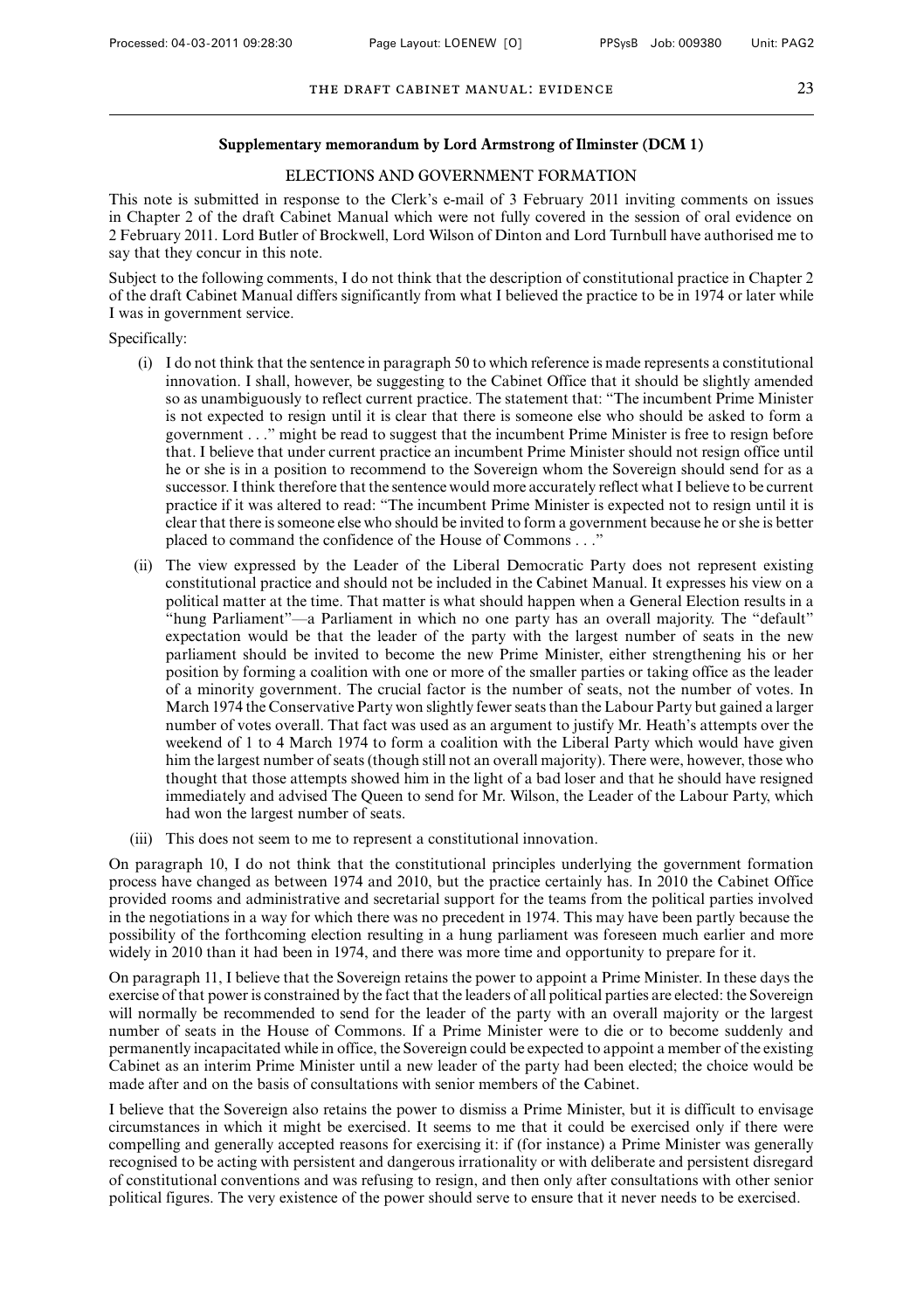I believe that the Sovereign retains the power to withhold consent for a request by the Prime Minister for the dissolution of Parliament. In most circumstances the case for a dissolution and the reasons for the Prime Minister's request will be straightforward, and consent will be granted almost as a formality. It is possible, however, to envisage a situation where a new Government formed after a General Election had lost the vote in the House of Commons on the Address in reply to The Sovereign's Speech at the opening of Parliament. Having lost such a vote of confidence, the Prime Minister would be expected, indeed even obliged, to tender his resignation and request a dissolution. Another General Election following so soon after its predecessor would put the country (and the parties) to further expense and would prolong political uncertainty, without necessarily producing a significantly different outcome. In those circumstances the Sovereign might think it right not immediately to grant the Prime Minister's request for a dissolution but to hold the request in suspense while seeking by consultations to establish whether some other person might be able to form an administration which could carry on the government at any rate for a period of months without the need for an immediate General Election.

Such a situation could have arisen in March 1974 if the minority Labour Government under Mr. Wilson had lost the vote on the Address in reply to The Queen's Speech. In fact he did not lose the vote (nor did it ever seem likely that he would); and even if he had lost the vote, it was questionable whether Mr. Heath, having tried and failed to stay in office as Prime Minister at the beginning of the month, could credibly have been thought to have a better chance of forming an administration at the end of the month.

*8 February 2011*

#### **Examination of Witness**

#### Witness: LORD HENNESSY OF NYMPSFIELD

**Q74** *The Chairman:* Good morning, Lord Hennessy. It is very good to see you. You are, in a sense, the author of all these discussions. As we know and as was said in the previous evidence session, you have been very much involved in trying to stimulate something like the Cabinet Manual that we now have before us as a draft. We are very grateful to you for coming and for taking a little time out of your part of the proceedings so that we can develop a few points with the former Cabinet Secretaries. I am sorry if we kept you waiting. You heard that discussion and you probably read the discussion that we had last week with Lord Adonis and Lord Wakeham. One thing that seems, perhaps unfairly, to emerge is that this Cabinet Manual has limited scope and therefore limited application but it is given enormous authority by its very publication. Do you think that that might lead to a lot of problems?

*Lord Hennessy of Nympsfield*: I hope not, although it might do. I was very interested in the discussion on judicial review but, quite apart from judicial review, it creates expectations—it did so at its very moment of publication, as did Questions of Procedure for ministers, when John Major published it after the 1992 election. The press, for example, which we haven't mentioned this morning, go straight to the Ministerial Code, as it now is, when a story breaks which may or may not involve a breach of the conventions or individual ministerial personal behaviour. If I remember correctly, this happened within a few weeks of Questions of Procedure for ministers appearing, and I am pretty sure that the same will happen with this. The mere fact that the Executive has opened up this window into what it thinks are the moving parts that matter to it and what the expectations are of proper procedure consonant with past practice is a very significant event. Could I declare a brief interest? I did help a little bit with the "Formation of Government" chapter—chapter 2 in the draft Manual, and I was at the Ditchley conference in November 2009 on government transitions. I am not breaking any confidences here, as the list of people who were there from the Cabinet Office and the Palace has been published. Also, the director's report publishes the degree to which this was discussed. It was recommended that the Cabinet Office should do something in case the next election was hung. I was party to that discussion and I also helped in a tiny way on chapter 2 as one of the outsiders. So, if you will forgive me, I shall declare that interest.

**Q75** *The Chairman:* That is very helpful. Thank you very much for doing so. In a way, it leads directly to the point that Lord Powell raised with the Cabinet Secretaries—that is, would it have been most useful simply to publish the chapter on the change of government, rather than the other areas which were described by Lord Powell as being slightly Janet and John?

*Lord Hennessy of Nympsfield*: Chapter 2 addressed the burning question of the hour, and indeed it was brought out ahead of time. It was an extraordinary way of proceeding—only the Brits would do it. It was refined during a 90-minute sandwich lunch in the Cabinet Secretary's office on 16 February, if I remember rightly, shortly before it was sent to the Justice Select Committee. But, again, that in itself was quite unusual because it brought in a number of outsiders. However, I think that Lord Powell's point was covered, because that is the bit that Gus O'Donnell realised had to be got out quickly. Indeed,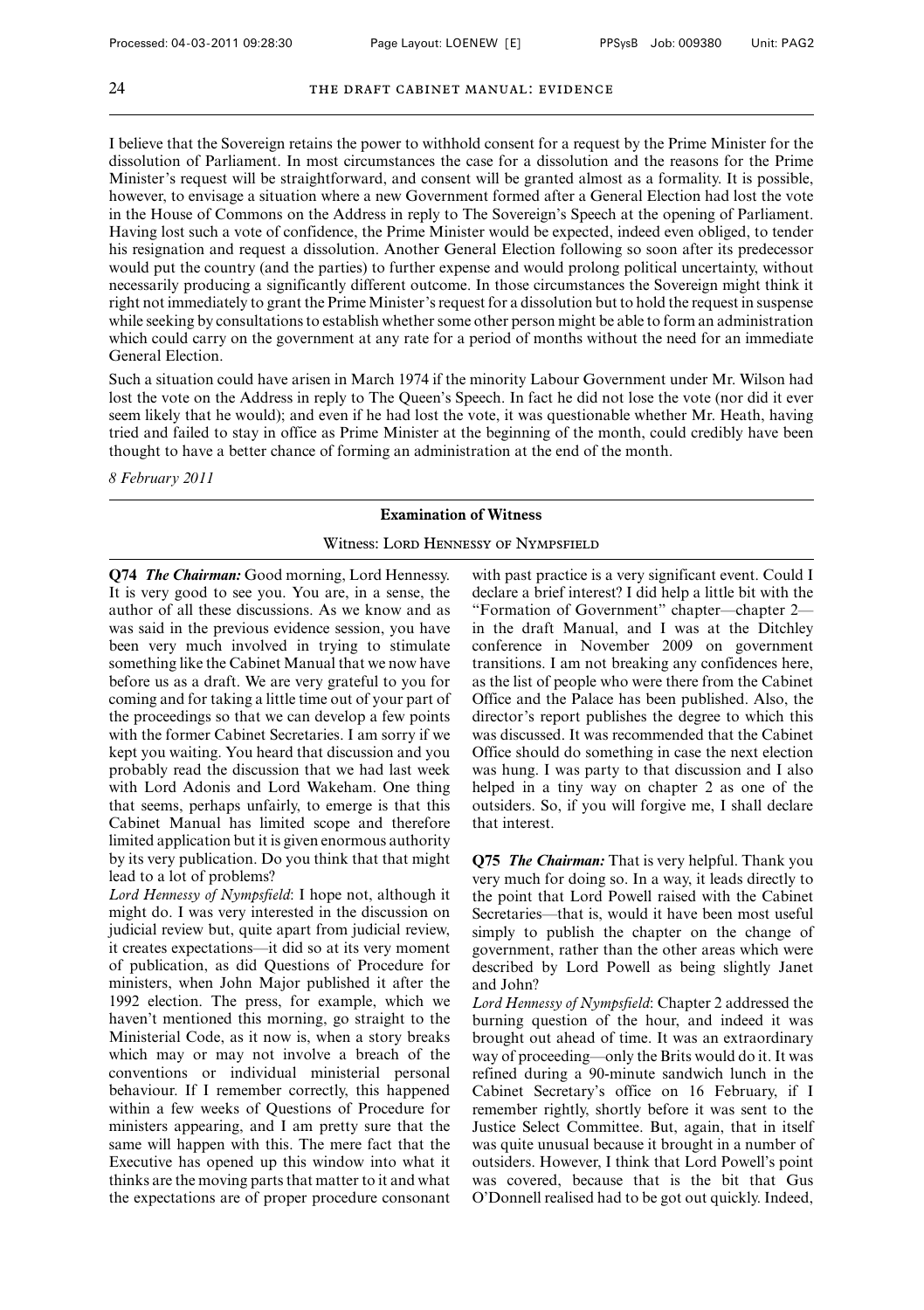it made a huge difference to those of us—I think that Lord Norton is included in this group—who had to impersonate the British constitution across the five days in May. If we had not had that scrap of paper to refer to, it would have been very difficult to explain the tacit understandings of the British constitution to tired journalists and, if I can put it charitably, somewhat inflamed political protagonists, some of whom thought that Gordon Brown was a squatter. This scrap of paper—I sound like Neville Chamberlain—made a considerable difference. That bit of contingency planning by the Cabinet Office was crucial. It is Janet and John in many ways, but when you describe the British constitution, not only is it Janet and John-ish but it doesn't draw the rapt attention of the nation. One has only to look at the benches behind us—the public is somewhat absent from our discussions. That is not to diminish in any way the significance of all this, because one of the virtues of the Brits is that they are perhaps not obsessional or nerdy about this, but they do like proper procedure. Going back to your first question, Lord Chairman, if in future something happens, it will be the Ministerial Code that the press will go for and the Cabinet Manual, first edition. If they had the Precedent Book, they would go for that too. Can I make a brief footnote on the Precedent Book? It has only been declassified up to the mid-1950s. It used to have about five chapters and it overlaps with this document quite a lot, if the 1950s one is any guide. The particular instances of behaviour that Lord Butler suggested made for racy reading are annexes, I think. If I may respectfully suggest, if you wanted to ask for the Precedent Book to compare the two, they can keep back the fruity bits and give us the nerdy bits. I think it would be a great advantage if that could be let out.

**Q76** *Lord Powell of Bayswater:* I think we all agree on the importance and usefulness of Chapter 2; it served a dramatically useful purpose. My point was more whether it was necessary to attach all the rest. You have made a point on the public education side, but the public can educate itself from your books or Lord Norton's books. The danger is that it is rather ambitious to bring it all together and dress it up as a Cabinet Manual. Which Member of Parliament would not want to get into discussion of the Cabinet Manual? I think you are going to find that this will now become a tug of war between Parliament and the Executive. Parliament will demand over time a right to express views and, possibly, eventually to vote on the Cabinet Manual. That in turn could lead you down the path of a written constitution. Everyone who is involved with this says that they do not want a written constitution and that this is not a first step towards it. I am sure that it is not intended to be a first step towards it, but do you not think there is a danger that it will lead us down that path?

*Lord Hennessy of Nympsfield*: The law of unintended consequences, yes. You may be on to something because, as they say at the beginning, the Executive want the Cabinet Manual to reflect, as far as possible, "an agreed position on important constitutional conventions". They probably do want our validation—I do not think we can give it to them for the reasons that have already been discussed—but this is a handsome offer to us which has never been made before in this country. Therefore, it is a moment of considerable significance constitutionally. The Executive has offered us—certainly when compared to the past—a plate-glass window into their world. I am not sure that when they gaze into our world they have got it entirely right. There are one or two other bits missing that I would mention if you give me the chance.

#### **Q77** *The Chairman:* Do so now, please.

*Lord Hennessy of Nympsfield*: War and peace. After the Iraq war, the House of Commons had a resolution saying—I am not sure whether these are the exact words—that it was inconceivable that the precedent set, with three specific votes on the road to war in Iraq, would not hold in the future if time allowed. There was discussion when Gordon Brown became Prime Minister on whether or not we would have a statute equivalent to the United States War Powers Act, and it was decided that we would not. However, it stopped short with the resolution. It seems to me that that resolution should be reflected in here, and Salisbury-Addison should be, too.

*Lord Hennessy of Nympsfield:* Their view on what they think Salisbury-Addison is would be very interesting and timely for us. Admittedly, it was in the first weeks of the Attlee Government and it was specific between two parties—it was an agreement of its time—but it has mutated into a convention. Salisbury-Addison had never before been touched by a coalition, until May. Given what we have all been experiencing here recently, I think that would be all to the good. Money bills have been mentioned and it is very important that we have their definition of what they think are Money bills. Those are the main gaps that I would look to. I was fascinated by last week's evidence to you which brings in the human side of this—the human geography and, you might say, the emotional geography of the constitution. On a wider point, it reminded me of something that Lord Wakeham and Lord Adonis were talking about. Gladstone made a point in1879 on the human side which I think still holds true. He said that the British constitution "presumes more boldly than any other the good sense and good faith of those who work it"—and the verb is "work it". That is what this is about, too. Those of you with ministerial experience or the quartet of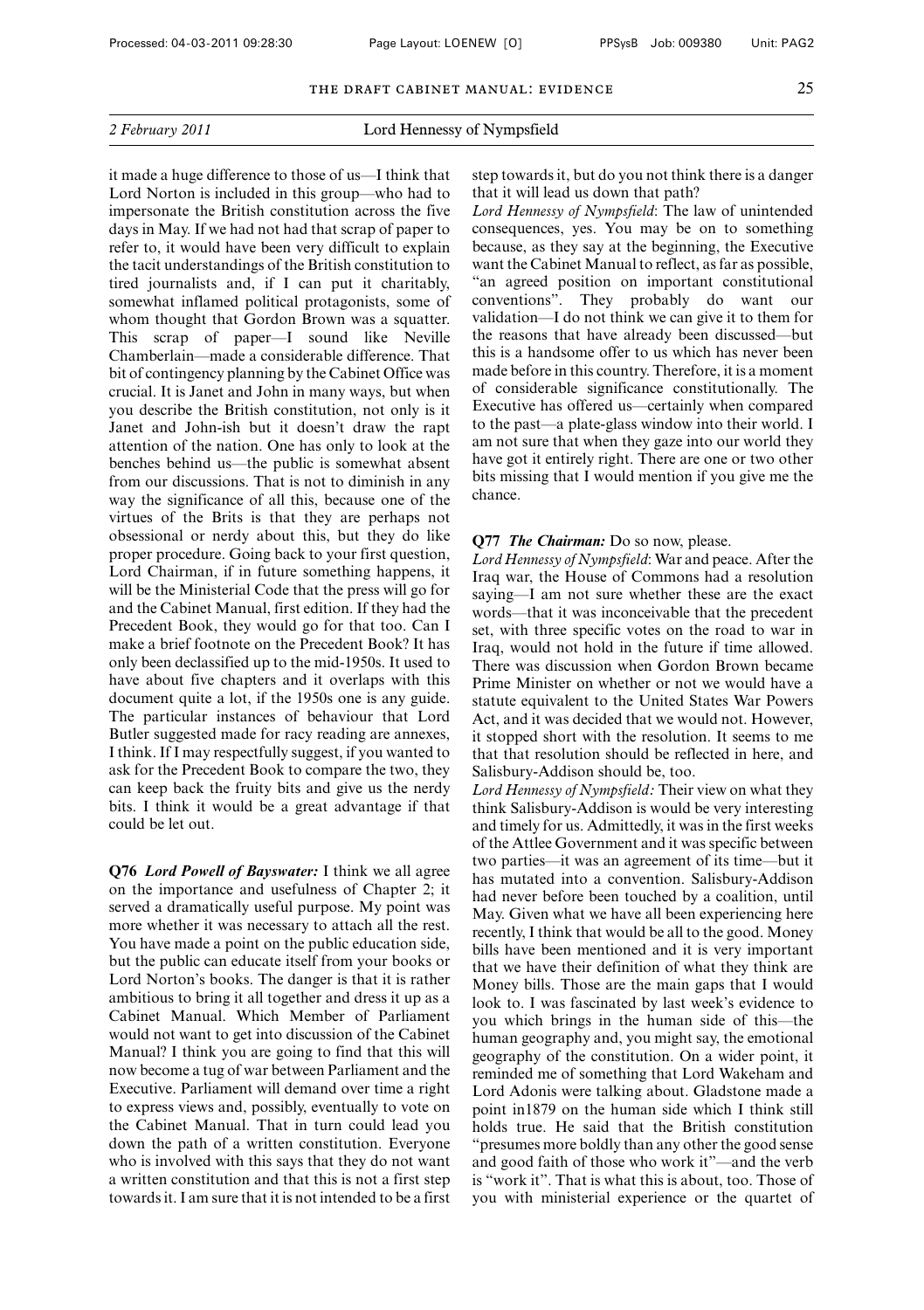Cabinet Secretaries we have just heard—the Amadeus of the British constitution, I thought they were—will know that it is the people who have had experience of working it, which I have not had, who bring that human overlay to bear, as your two witnesses did last week. It does not quite reflect that. I am not sure how you would phrase that in there, but it would be good if there was a Gladstonian acknowledgement—what used to be called, in a faintly sexist way, "the good chap theory of government". The good chaps know where the lines are that you do not cross. That could be reflected in here as well, but that would stretch any draftsman or draftswoman and is perhaps asking too much.

**Q78** *Lord Shaw of Northstead:* I would have thought that the simple question arising from what you have said is how far these discussions should be formalised in Parliament. We have had the New Zealand experience; would you wish to follow their example? I hope not.

*Lord Hennessy of Nympsfield*: Again, it is in the draft Manual and Lord Butler mentioned it. The idea is that it is updated as we go along. It used to be said that we make up the British constitution as we go along and call it being flexible. If there is a change between a Parliament being formed and dissolved it should be in here. As Clement Attlee famously said about the H-bomb, "It needs watching". It really does. You cannot expect even a Committee as assiduous as this one to do a rolling audit on it. However, it might be an idea if once a year, albeit briefly, the Committee in the other place and your Committee do an audit on it to see if the moving parts have shifted. It will be affected by particular instances, and the big Bills we are seeing now will affect it when they become law.

**Q79** *The Chairman:* If I understood Lord Shaw's point, when we heard evidence from Professor Wilson, who had been very heavily involved in New Zealand, there was this formal process whereby a given Cabinet document—which was obviously different from administration to administration in some respects—basically had to be formally approved by Parliament at the beginning of each newly elected Parliament.

*Lord Hennessy of Nympsfield*: I think we would be reluctant to do that, because it is their document, not ours. We can be a running commentary on this and also, as Hugh Dalton called Treasury officials when he was Chancellor, we can be the congenital snag hunters. We can say, "That is not quite right. You have got that wrong. Would you kindly think again?". However, I do not think it can be co-owned; I do not think that fits at all well with our system. I am with Lord Shaw on that one.

**Q80** *Lord Crickhowell:* I was looking, rather unsuccessfully and hurriedly, through the evidence from Lord Wakeham. I think I am right in saying that he was entirely against a reference to the Salisbury-Addison convention because he saw this as getting us into an involvement of Parliament and the Cabinet Manual which he wanted to keep wholly separate. He felt that this was, as has been described earlier, an Executive guide. Once you start dealing with what he saw as a purely parliamentary exchange—yes, it involves the Executive discussing with the other parties in Parliament and so on—he thought we were on to dangerous ground. There are other areas at the moment where some would argue that the fact that there is an automatic guillotine in the House of Commons is having catastrophic consequences for the House of Lords. If you get that sort of exchange into the Manual, are not the separate roles of Parliament and the Executive going to become dangerously entangled?

*Lord Hennessy of Nympsfield*: I can see the force of that. The purpose of the Cabinet Manual is for the Executive, but it is for us to know what the Executive thinks are the moving parts of the constitution that impinge upon their work. As a very big moving part of the constitution in this House, if we think that they have got us wrong—that their version of Salisbury-Addison does not quite fit with what we think it should be, or what it might be if discussions take place, on the back of what we have been experiencing, to have another look at the work that this and other committees will be doing—it is very important that there is not a mismatch between what the Executive think the position is and what we think the position is because it would become inaccurate.

**Q81** *Lord Crickhowell:* So you are suggesting that we have to have a clear description, without any suggestion that somehow there is any commentary on whether it is good, bad or needs alteration?

*Lord Hennessy of Nympsfield*: I am. But it is very difficult to do it because the Joint Committee of the two Houses that Lord Cunningham chaired on the conventions in 2006 produced a description of Salisbury-Addison and suggested that it should be a communication from our House to the other place and that they would then accept what we thought it was. That did not happen. Both Houses noted it, but nothing happened. With retrospect it is easy to say, but I thought that was a great missed opportunity. Out of recent events here, I hope that some serious thought and clarification will be forthcoming about Salisbury-Addison. That is why in a debate the other day I called for a Strathclyde-Royall-McNally convention. If we can do that, it will certainly have to be in here because, above all, it has got to be realistic; it has got to be a portrait of reality rather than wishful thinking or Janet and John or Blue Peter—a "Here's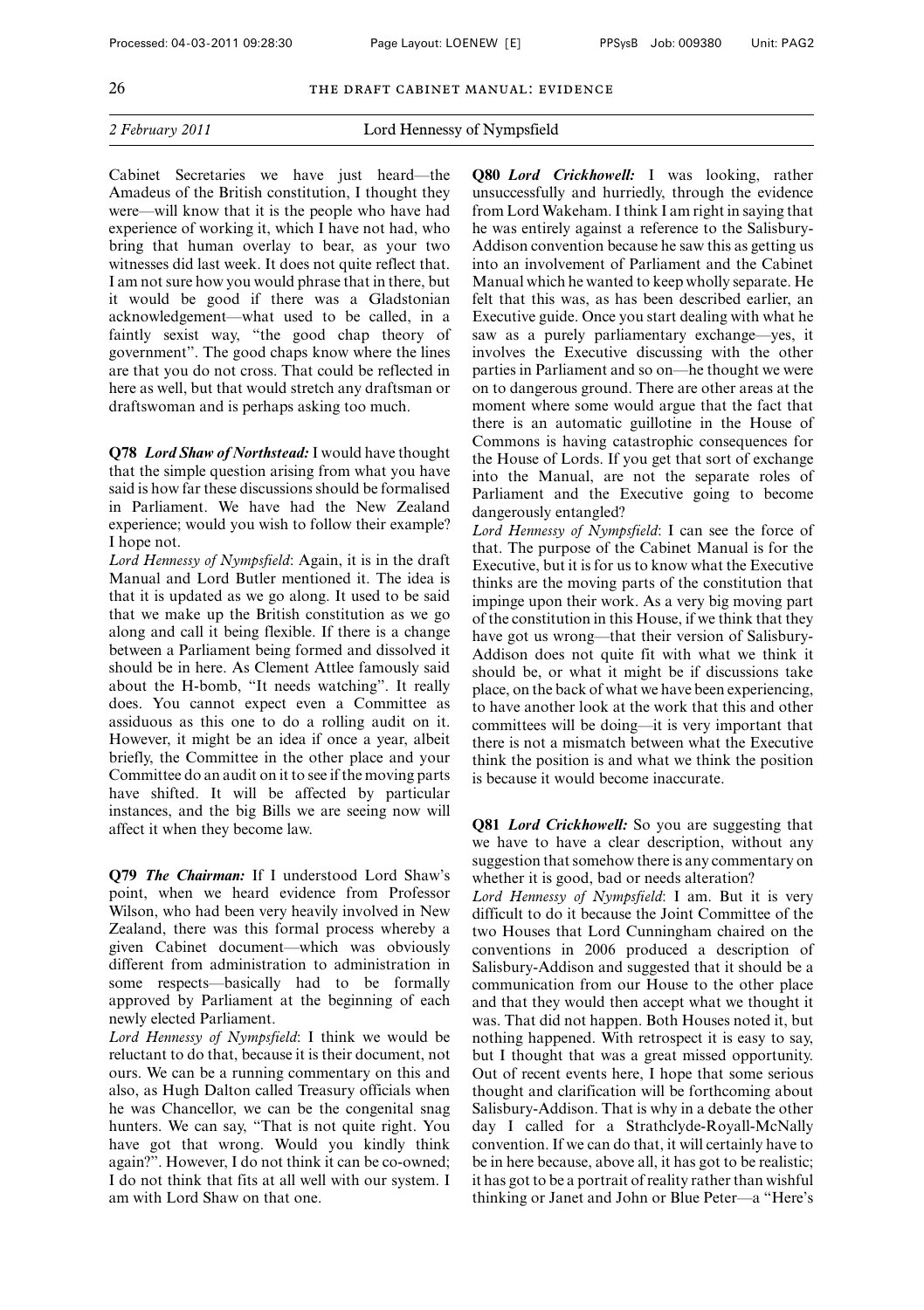one we made earlier, isn't this jolly?". It must not be like that at all.

**Q82** *Lord Norton of Louth:* Part of the problem, of course, is that quite often there is nothing made earlier. I want to pick up on some of the points you have made and draw them together. The Manual itself is not working on a blank canvas; there is certainly material out there. There are various texts you have written about the constitution and there are also quite substantial texts on constitutional and administrative law. So much is already in there. It is well sourced; you can take it from the shelves; you can get the precedent. The question therefore becomes: what is the value-added element of the Manual? Would you agree that that value-added element has to be balanced against the potential for legal challenge of something that is embodied in the Manual? So as long as there is a concern that there might be a legal challenge, it is sort of bouncing up the tube. Is the value-added element such that it is worth having the Manual and outweighs that potential threat of being subject to judicial review? *Lord Hennessy of Nympsfield*: I think it is, in terms of transparency. There may well be unintended consequences and a great deal of bumping and grinding, but in an open society it is a good idea to know what the assumptions are and to have the tacit understandings made to some degree explicit. My friend and colleague Andrew Blick did this taxonomy of the sources that you have before you—60 per cent of it conventions. Conventions are always tricky because they require continuing consent, and if consent is withdrawn by one party to a convention you are in trouble. Twenty per cent statute; 10 per cent international law; and 7 per cent that extraordinarily mysterious but important notion of the Royal Prerogative—it is not a notion, it is an entity. The Ministry of Justice can never put down on paper what is prerogative and what is not. Every time it tries to do taxonomy it melts like snow in April. We then have rules and codes with a statutory back up, 1 per cent; and international conventions, not treaties, 1 per cent. Andrew Blick's work was illustrative of the multiple sources in here. I also accept your point that it would be a good idea to have footnotes. I know that you and I live or die by footnotes in our trade but it would be a very good idea to have that so that we know the sources.

**Q83** *Lord Norton of Louth:* Coming back to the point that you have made, given that very useful taxonomy of where the material comes from, is it really a value of transparency or simply a matter of convenience?

*Lord Hennessy of Nympsfield*: I think it is both. It is a great service to us. It has concentrated our minds to the extent that both Houses of Parliament are having a proper investigation into this and will keep an eye on it. It has thrown into relief certain gaps and problems. Perhaps I was too unkind when giving evidence in the other place when I said that it is not set to the "Sound of Music"; the Cabinet Office corridors are not alive with the sound of music on this one—but, there again, that is not what they are there for. It is very practical. We have not yet come, as we may do, on to whether it is the beginning of a written constitution. There is nothing declaratory; there is no golden prose of aspirations that we hold these truths to be self-evident. Its very prosaic nature—which is not a criticism because I am full of the admiration for the work that has gone into it—is not only very British but also what you would expect from this. The bit about proper Cabinet discussions is hugely aspirational because, as we know, in the past when *Questions of Procedure for Ministers* was declassified, if certain of the commanding Prime ministers that we have known in our various capacities were in full cry and a Minister said, "Well, paragraph 1 of *Questions of Procedure for Ministers on Cabinet Government* says the following", it would not have gone down terribly well. I cannot imagine any single secretary of state, however robust, doing that. That is the Blue Peter bit. I am a great believer in collective Cabinet government. If short cuts are taken with it, it always ends in tears. So I am very pleased with that chapter, but those of you who have been on the inside and know what it is actually like in tough times with a commanding Prime Minister, know that it is Janet and John on stilts, as critics might say.

**Q84** *Lord Hart of Chilton:* You said earlier that it was desired to have approbation of this Manual, which, as we have all agreed, is for the Executive by the Executive, and that parliamentary approval does not come into it. Just for the record, I think the New Zealand position is not that there is parliamentary approval; it is that in every Parliament, the Cabinet reaffirms the Manual, subject to change, but it never goes to Parliament. Here it is not suggested that it should go to Parliament, even though the wish to have approbation of it could and, in certain circumstances, would lead to conflict between propositions put forward in the Manual and the views that parliamentarians may have of it.

*Lord Hennessy of Nympsfield*: It turns on that sentence that I quoted a moment ago, "an agreed position on important constitutional conventions to reflect as far as possible". I do not know if you are calling Sir Gus O'Donnell to give evidence, but it would be nice to know precisely what they had in mind for that. If we were drawn into that, it would be like a rolling permanent Magna Carta. We would be asserting and de-asserting things and so on, which would be terrific for me and my students—it would be a Keynesian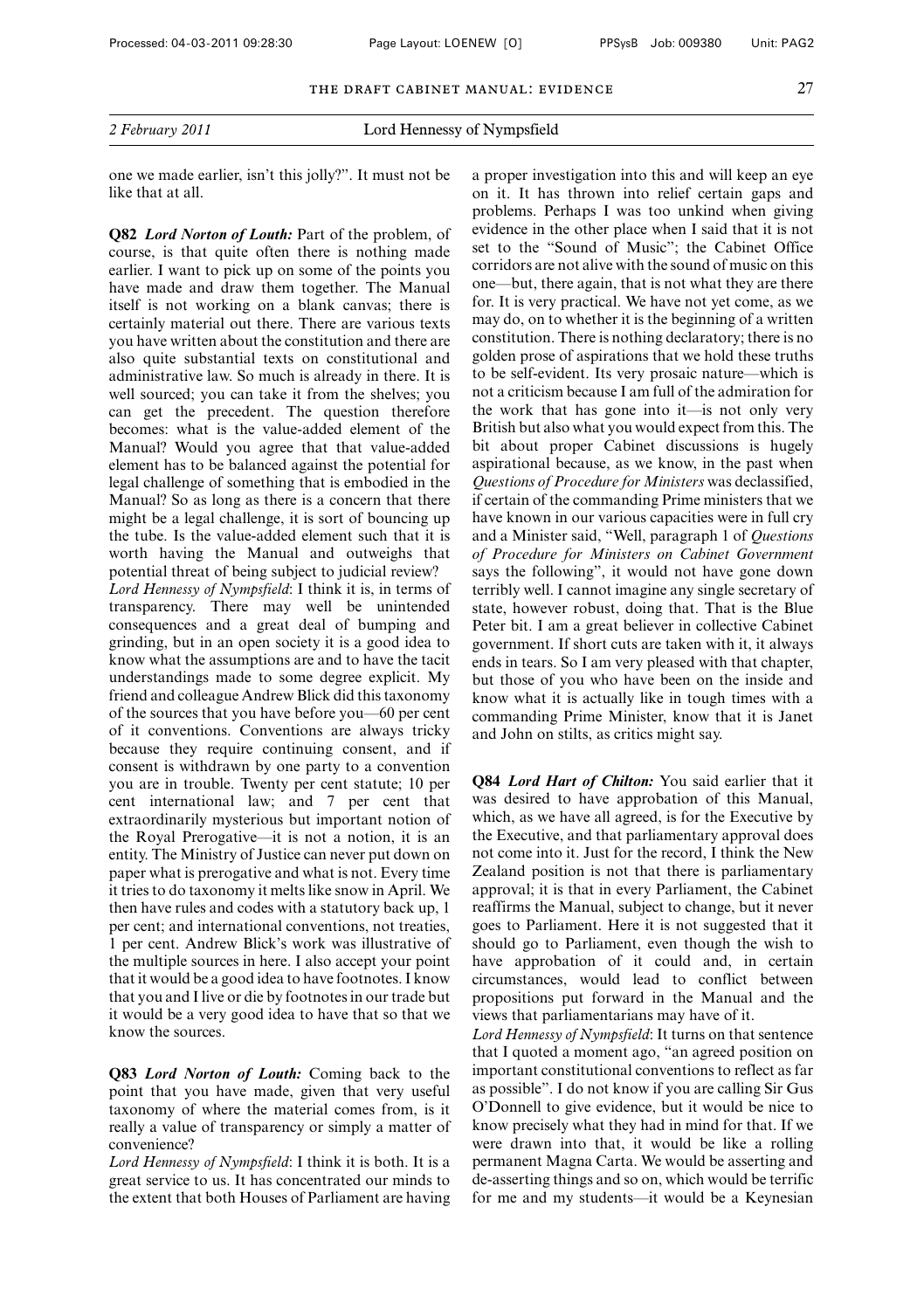make-work scheme of glorious proportions—but we do not want to get into that circumstance.

**Q85** *Lord Powell of Bayswater:* I was going to come back to the same question as Lord Hart. First, if you have the New Zealand document always cited as the great model and the New Zealand Parliament approves it every time there is a new Parliament or a new government, and if you include in the Cabinet Manual a lot of stuff about parliamentary procedures and conventions—the evidence we have heard today suggests there should be more about that in the Manual—it seems inevitable that Parliament will steadily move, perhaps justifiably, towards a claim to approve it. Your aim of it not being co-owned by the Executive and Parliament cannot in the long term be realised because Parliament will have a claim to a document called the Cabinet Manual, which has also comments and descriptions of its own procedures. How can you avoid that?

*Lord Hennessy of Nympsfield*: Maybe we cannot. It would be a great inconvenience to the Cabinet Office and the Cabinet of the day and the Prime Minister of the day if we said, "Push off. We do not accept any of this. It is your draft. Thank you for sending it to us". Maybe we will be drawn into that and maybe we will get used to it. Parliament in the past 30 years has become much more attuned to constitutional questions. The select committees of both Houses have done enormous work in getting involved in these discussions. When I was first a journalist watching Parliament, they very rarely got involved in any of this. We have come a long way. Maybe that will be an organic change, but it will not be an easy one. There really will be bumping and grinding.

**Q86** *Lord Pannick:* I, too, am concerned about this whole issue of co-ownership and I agree on the problems you have identified. I am also concerned that we will have a document which, as you said in your opening remarks, will inevitably be highly influential in setting the terms of debate and providing easy solutions to complex problems as perceived by outsiders. And yet this document will be controlled and governed by the Executive, and the Executive, therefore, will be setting the terms of that debate. That does concern me.

*Lord Hennessy of Nympsfield*: Indeed. But most of us— I cannot speak for anybody else—feel that the Executive has tendencies towards over-mightiness at the best of times. In recent years, despite the post 1997 constitutional changes, all of which I was in favour of—as I was of the 1979 House of Commons Select Committee system—the balance of advantage is still with the Executive. If we engaged in tussles and asserted ourselves using this as an instrument, maybe that would be beneficial. Maybe they have opened up a front, without realising it, for a better balance between the legislature and the Executive. Maybe it will be a better thing after all, but I share everybody's anxieties.

**The Chairman:** You said right at the beginning that you were part of the sandwich lunch gathering that produced this crucial chapter 2, which of course does lead to a great deal of discussion about not only the principle but the wording around the resolutions of the Prime Minister resigning at what point, which we discussed a little with the Cabinet Secretaries. I know, Lord Norton, that you have a question on that point.

**Q87** *Lord Norton of Louth:* It is really on Cabinet formation and how it has changed between 1974 and 2010; indeed, on how the wording has changed in the draft, compared with the original chapter that was prepared during the election itself.

*Lord Hennessy of Nympsfield*: It is a remarkable change since 1974. Lord Armstrong's memorandum is a fascinating document, including the human side. It is not just a constitutional fund of experience, it is a moving document. I remember talking to Lord Charteris, who was the Queen's Private Secretary at the time. If I remember rightly, the Queen flew back from Australia on the Friday. Martin Charteris said it was a "very dicey weekend" and recounted how he walked through St James's Park with the Cabinet Secretary, and Lord Armstrong who was the No.10 Principal Private Secretary working out what the constitution was. They rang up two authorities. It is always an Oxford number—it was 0865 then—the first was Sir Jack Wheeler-Bennett, who said, quoting Arthur Balfour, "No Parliament can long survive on a diet of dissolutions". In other words, we are not going to have multiple dissolutions. They also consulted Robert Blake. That is the way it was done—a couple of phone calls and get the files out. We have moved a long way since then, and that was really unexpected. It was not quite a bolt from the blue. It was structured busking. I think they did it very well, but we have shifted from that, and it is as well that we have, given what happened last May. It may be that coalition-ism will now become part of the more familiar menu of British political choice of the current generation. It is an entirely good thing that we have moved from the 1974 position. Even more amazing is that in 1964—there is a file in the Prime Minster's office files—Derek Mitchell, the Principal Private Secretary at No. 10, realised in the small hours of, I think, 17 October that the outcome might be inconclusive. He drew up what the options were. The registry rushed to get the files, and then he did a little diagram, which I reproduced in one of my books, about who you ring up, who you send for and who has to be consulted. It was the classic back-ofthe-envelope way of doing it; but we cannot rest on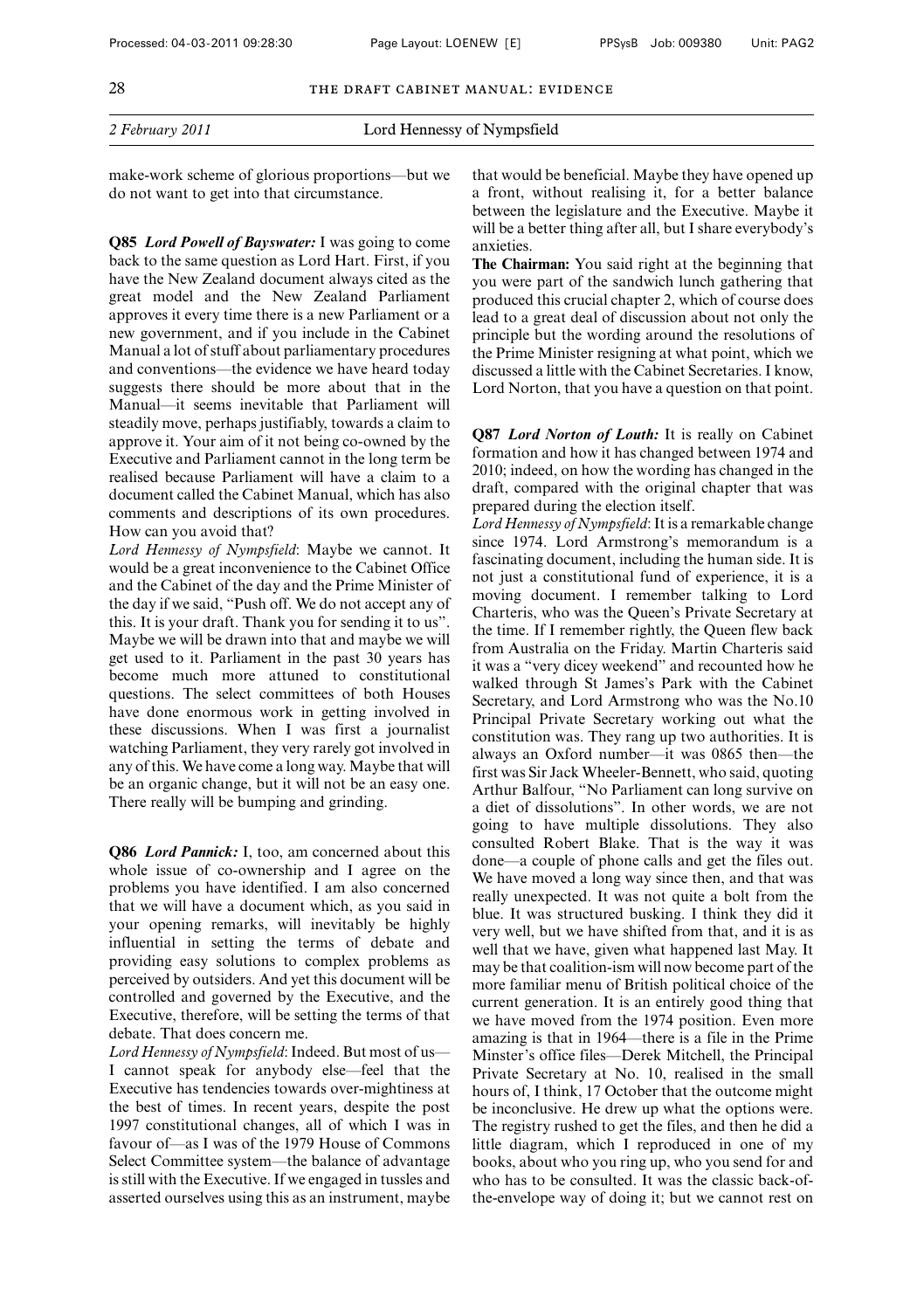the back of the envelope. We could say that it has served us very well in the past by not being overprescriptive, but that era has passed. I also think the refinement between the version that was given to the Justice Select Committee before the election and paragraph 50 of this one is necessary. It makes explicit what was implicit in the draft that went to the Justice Select Committee. That is all to the good. This has entered into the warp and woof not just of the constitution, but the bloodstream of the constitution, but the bloodstream of the commentariat. If we go through another inconclusive result and the parliamentary arithmetic is tricky, we will be much better primed on this than we all were before. So it is all to the good.

**Q88** *The Chairman:* I am coming to Lord Renton, but on that specific point, one of the Cabinet Secretaries—I am sorry, I think it was Lord Armstrong—said that they thought, in the context of that paragraph, it was wrong that Mr Clegg's point was recorded.

*Lord Hennessy of Nympsfield*: It should not be there. I suspect it is there because he is chairing the Home Affairs Cabinet Committee which did the work on this. I do not want to be unkind to him, but he is not Dicey on stilts, is he? I take that back. I know you can't expunge it from the record, but that footnote stands out in a very odd way—if I can put it tactfully. It would be better if it were not there.

**Q89** *Lord Renton of Mount Harry:* Just to share a little bit of history with you, I became an MP on 28 February 1974. I remember very well three of us for the following two days trying very hard, on instruction, to talk to Liberal MPs, to see whether we could get them into a coalition. It was my entrance into Parliament. You heard what was said earlier in relation to paragraph 50. Do you pretty well agree with what the four witnesses were saying? It covers the case well enough, does it not?

*Lord Hennessy of Nympsfield*: Yes. The death in office contingency is very interesting. When Churchill had a stroke in June 1953, and it was thought that he might not last the weekend, the idea was that the Queen would be advised by the senior privy councillors to send for Lord Salisbury, as an interim, because Anthony Eden was in Boston, I think, waiting to go under the surgeon's knife. All of that is in the archives. But that, again, was a very different era. In 1976, Harold Wilson was the first Prime Minister to signal an intention to resign in the middle of a Parliament. He was leader of a party where votes were taken for the leadership. In 1963, as you will remember, your party still did not have votes leaders emerged. Ken Stowe, who was then the Principal Private Secretary at No. 10, and Martin Charteris in the palace came up with what I later christened "Stowe's concentric circles". They had a proper discussion on what the constitution should be on this, because the circumstance was unprecedented. The concentric circles are these: a Prime Minister remains Prime Minister until he or she resigns, which is the same as this, and the alternative Prime Minister is obvious only when the party concerned, after however many ballots are necessary, has chosen its leader. By becoming the leader of a party in circle one, you immediately trigger command of the House of Commons in circle two, which immediately triggers the Queen to send for you to ask you to form an administration. The Lord Chairman's father was the one who triggered the Stowe-Charteris concentric circles. Again, it was a classic example of what Philip Ziegler once called the "golden triangle" that looked after these things—the golden triangle being the Queen's Private Secretary, the Principal Private Secretary at No. 10 and, usually, the Cabinet Secretary. It is priming the pitch, not in a Civil Service power-grab way, but trying to make it fit with past precedent and practice. So the entirely unusual circumstances in 1976 set the position. It was quite difficult for some. I think Enoch Powell was very critical when John Major had his "put up or shut up" leadership election. That was quite tricky. I cannot remember his exact words, but Enoch Powell was very critical of the Prime Minister of the day for doing that, because he thought it did not fit with the constitution, and a bit of a row ensued.

**Q90** *Lord Renton of Mount Harry:* That is quite true. But do you feel now that what is in the draft code is adequate, not only in terms of death, but in terms of a leadership election in a party, just like in 1990 which I mentioned earlier, when, you know, Margaret wanted to go on, but felt after a day under advice that she couldn't because she had not got enough votes? *Lord Hennessy of Nympsfield*: It may be a good idea— I had not thought of it until listening to the Cabinet Secretaries and your questions to them—if the contingency of resignations within a Parliament is covered. Also, although it is a grim thing, it should cover the demise of a Prime Minister. There are quite a lot of files declassified now in the National Archives called "Demise of the Crown", which are essentially procedural. The files which I do not think have been declassified yet are for the Regency—heaven forbid. King George VI's death, even though he had been very ill, took people by surprise. Sir Norman Brook, the Cabinet Secretary of the day, who was a great continuity man of the British constitution and everything else, really, set up a special committee to make sure that there was a procedure for the demise of the Crown. It had not occurred to me until I listened to you and your witnesses earlier, but a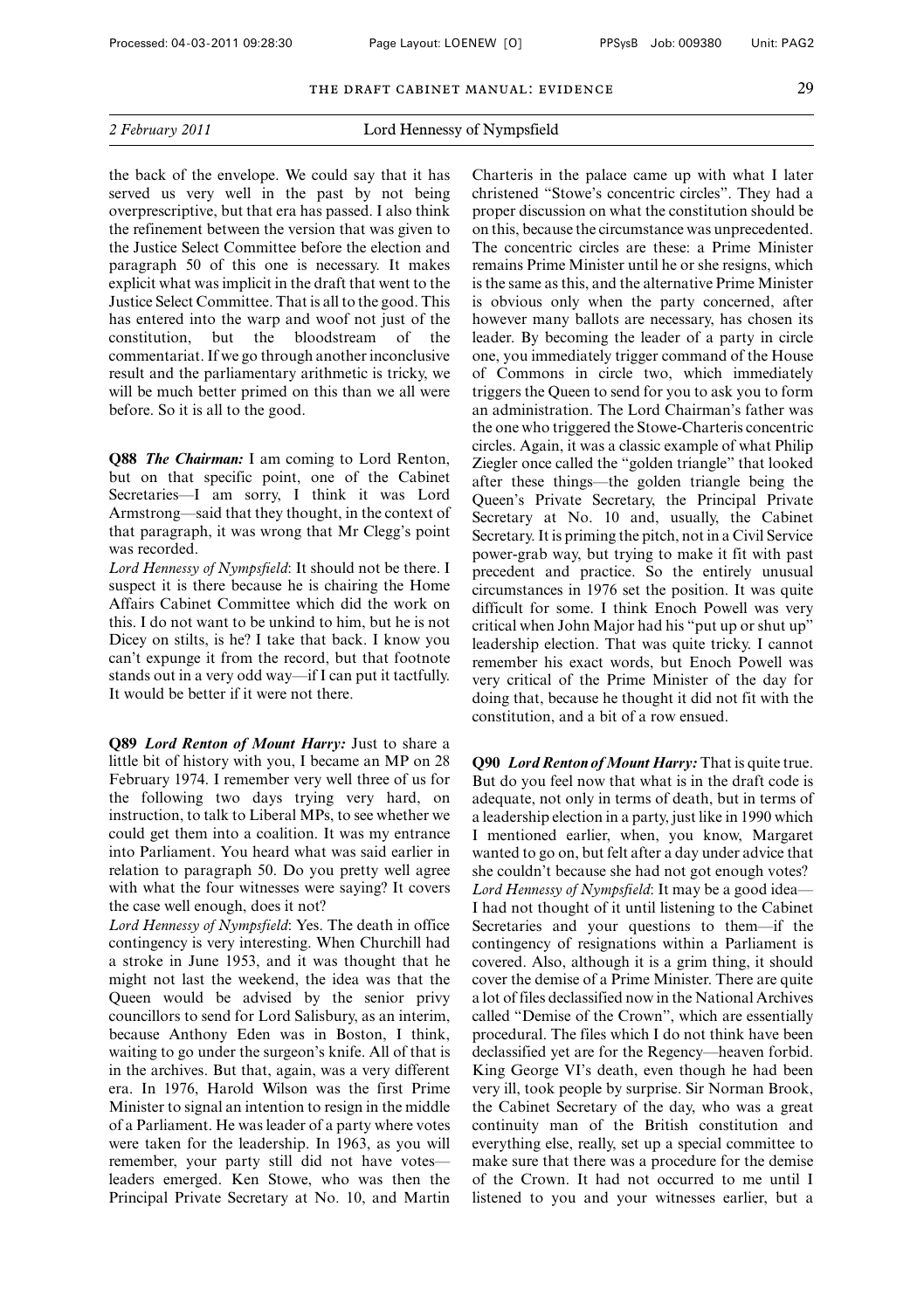couple of extra paragraphs on that would be all to the good.

**Q91** *Lord Renton of Mount Harry:* You also made the point about electronic news in one of your earlier answers. Everything now happens very much more quickly and everyone expects an answer. You know—the Prime Minister resigned yesterday evening and there are demands almost straight away. You need to know who is going to be there, because of the internet and so forth. That also seems to make it that much more difficult in relation to waiting for a party to have a leadership election and all that. But I do not see that there is any way around it.

*Lord Hennessy of Nympsfield*: No, I don't. When you think of the economic circumstances that we could be facing—and that we were facing in May—with the bond markets looking at us with a great deal of intensity, many will say that the clock was ticking. Although many say that the five days was tremendously rushed compared to continental systems, it was pretty precarious. It is difficult for us, because we are used to clean breaks. David Butler called them "civilised evictions", although they do not always seem entirely civilised to those who are going through them. Our political nervous system is attuned to quick, clean breaks with no interim and no handover period. It may be that we have learnt from the five days in May, but the markets are pretty unforgiving. The clock does tick. In the days of the floating pound it is easier, because one of the great worries when King George VI's secretary, Sir Alan Lascelles sent that letter to the "Times" under a pseudonym, which is the way they did constitutional change then, was the precarious economic position, and there were fixed exchange rates. Again, that world has changed. Going back to the transparency question, it is all to the good that 60 years on from the Lascelles letter explaining the constitutional position, it is much better to have a thing called the draft Cabinet Manual than a pseudonymous letter to the "Times", is it not? I make an obvious point.

**Q92** *Lord Norton of Louth:* Paragraph 59 states, "Although they have not been exercised in modern times, the Sovereign retains reserve powers to dismiss the Prime Minister or make a personal choice of successor, and to withhold consent to a request for dissolution". Is that an accurate statement of the constitutional position?

*Lord Hennessy of Nympsfield*: Yes, I do think so. Lack of use does not mean demise.

**Q93** *Lord Norton of Louth:* It comes back, perhaps, to the point we were making earlier about the demise of the Prime Minister, if there has been no agreement as to how that should be handled.

*Lord Hennessy of Nympsfield*: Yes. One of the most extraordinary versions I have ever seen—although it has not been declassified yet—is if World War III had come. The Prime Minister and the inner War Cabinet would have gone to a particular bunker—under Box Hill, during the Cuban missile crisis—and the Queen would have been on the Royal Yacht in the sea lochs, out of the reach of Soviet radar. You had to keep the Queen separate from the War Cabinet, because the War Cabinet's bunker would have been very obvious to the Soviets. The moment the signals traffic started pouring out of it they would put an H-bomb on the top and seal them in. The Queen on the yacht, with her Private Secretary and her husband—both Privy Councillors—and the Home Secretary, in the mid-60s, attending, is a quorate Privy Council. Out of the rubble, if she could find a living politician, she could make him or her Prime Minister. The beauties of the constitution, including those prerogatives, were taken care of unto Armageddon.

**Q94** *Lord Norton of Louth:* Would you agree that that case illustrates the dual nature of the document? It is called the Cabinet Manual, but part of it is actually guidance with an index of how officials should proceed—enforceable through, say, the Cabinet Secretary. That part which is to do with the overall operation of the constitution, is therefore not enforceable by the Cabinet Secretary, but is material on which the Cabinet Secretary would provide advice to the Prime Minister on what the constitution is. *Lord Hennessy of Nympsfield*: Yes, absolutely. The Cabinet Secretaries and the golden triangle of the day are the continuity men and women of the entire system—the repository of knowledge. They also send for the files. To a degree, this, together with Questions of Procedure, is the first time that there is an element of sharing of this. This again is all to the good. Returning to what I said earlier, I do not think that this is a Civil Service grab, I really don't. I can see why some people might suspect that it could be. I noticed that the recent Prime Minister Tony—no, it was, I think, Lord Powell's brother who said that getting the Prime Minister to do the last-resort, nuclear retaliation letters was a bit, in a way, of the Civil Service asserting itself. I don't agree with that. I am rather relieved that Prime ministers do that sort of thing in the first few days of their premiership, if indeed we remain a nuclear weapons state. I have often been accused of being soft on Permanent Secretaries. It may be that that is true—someone has to be well disposed towards them in an unkind world—but I do not see elements of the Civil Service power grab, because, in many ways, it is doing what the Civil Service does best, which is pulling things together. Also, the Civil Service attracts very tidyminded people. They like things to be orderly, understood and with process. They are natural